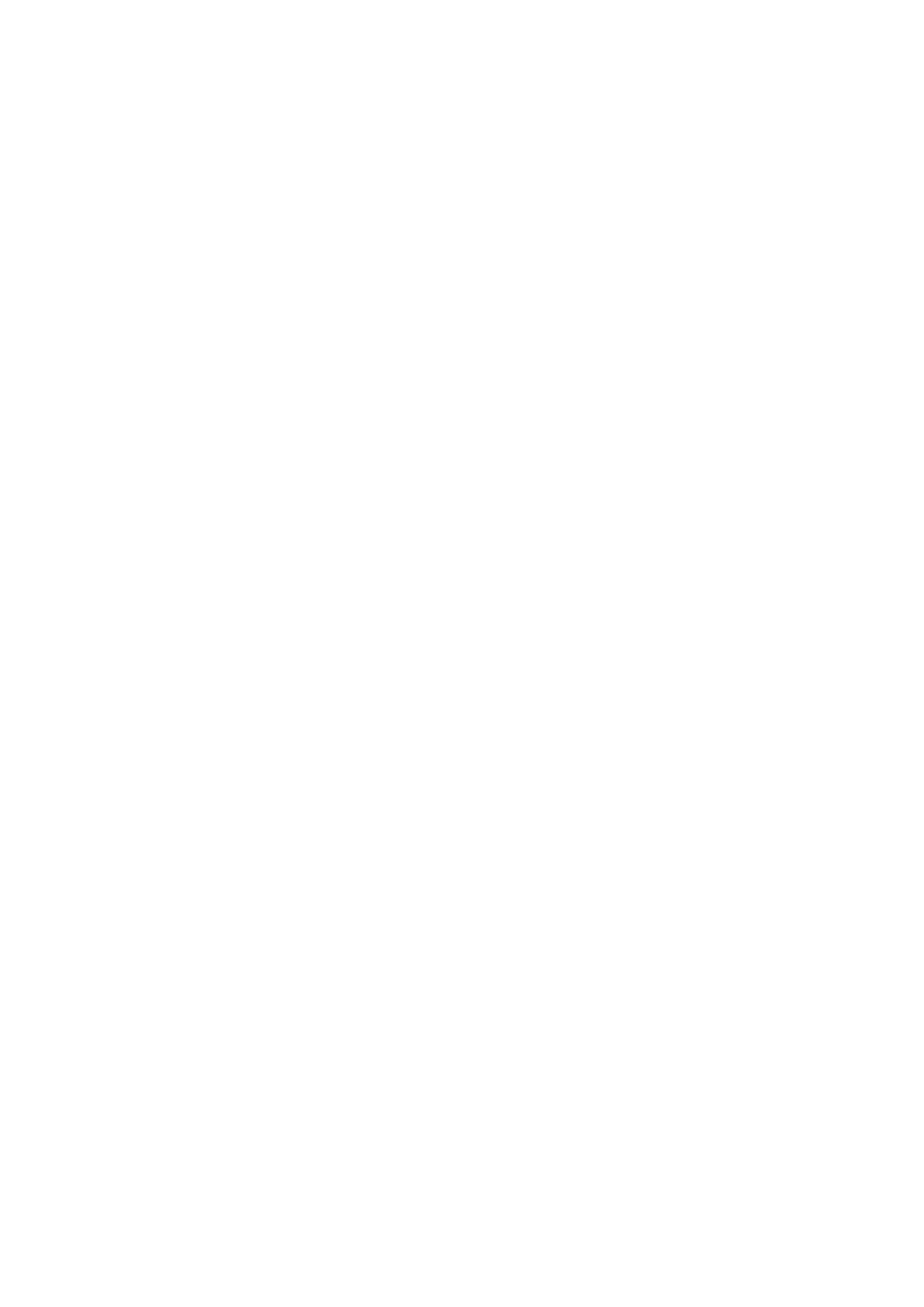Bureau of Infrastructure, Transport and Regional Economics

## **Australian sea freight 2006–07 Information paper 61**

Department of Infrastructure, Transport, Regional Development and Local Government Canberra, Australia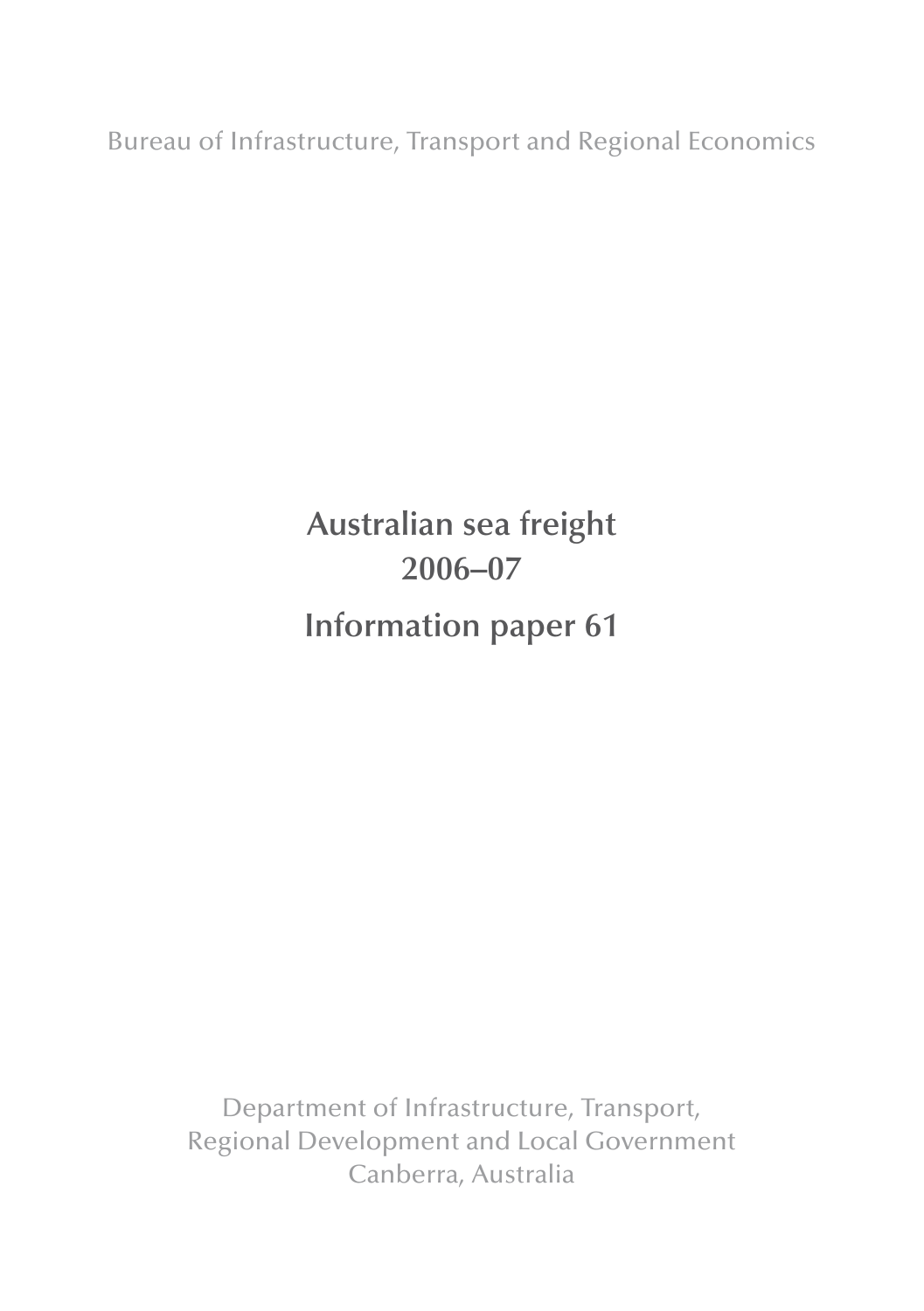© Commonwealth of Australia, 2008

ISBN 978-1-921260-22-3

May 2008/Infastructure08111

This publication is available in hard copy or PDF format from the Bureau of Infrastructure, Transport and Regional Economics website at www.bitre.gov.au—if you require part or all of this publication in a different format, please contact BITRE.

An appropriate citation for this report is: Bureau of Infrastructure, Transport and Regional Economics [BITRE] 2008, Australian sea freight, 2006–07, Information Paper 61, BITRE, Canberra ACT.

#### Indemnity statement

The Bureau of Infrastructure, Transport and Regional Economics has taken due care in preparing the analyses contained in this report. However, noting that data used for the analyses have been provided by third parties, the Commonwealth gives no warranty to the accuracy, reliability, fitness for purpose, or otherwise of the information.

#### Published by

Bureau of Infrastructure, Transport and Regional Economics GPO Box 501, Canberra ACT 2601, Australia Telephone (international) +61 2 6274 7210 Fax +61 2 6274 6816 Email: bitre@infrastructure.gov.au Internet: http://www.bitre.gov.au

Desktop publishing by Tom Smith. Cover design by Kerry Rose.

Cover photo of the 'Pacific Basin', Bell Bay, Tasmania, courtesy of Mark Seaton Photographics.

Printed by Elect.

Typeset in Optima LT Std and Gill Sans MT [Mac].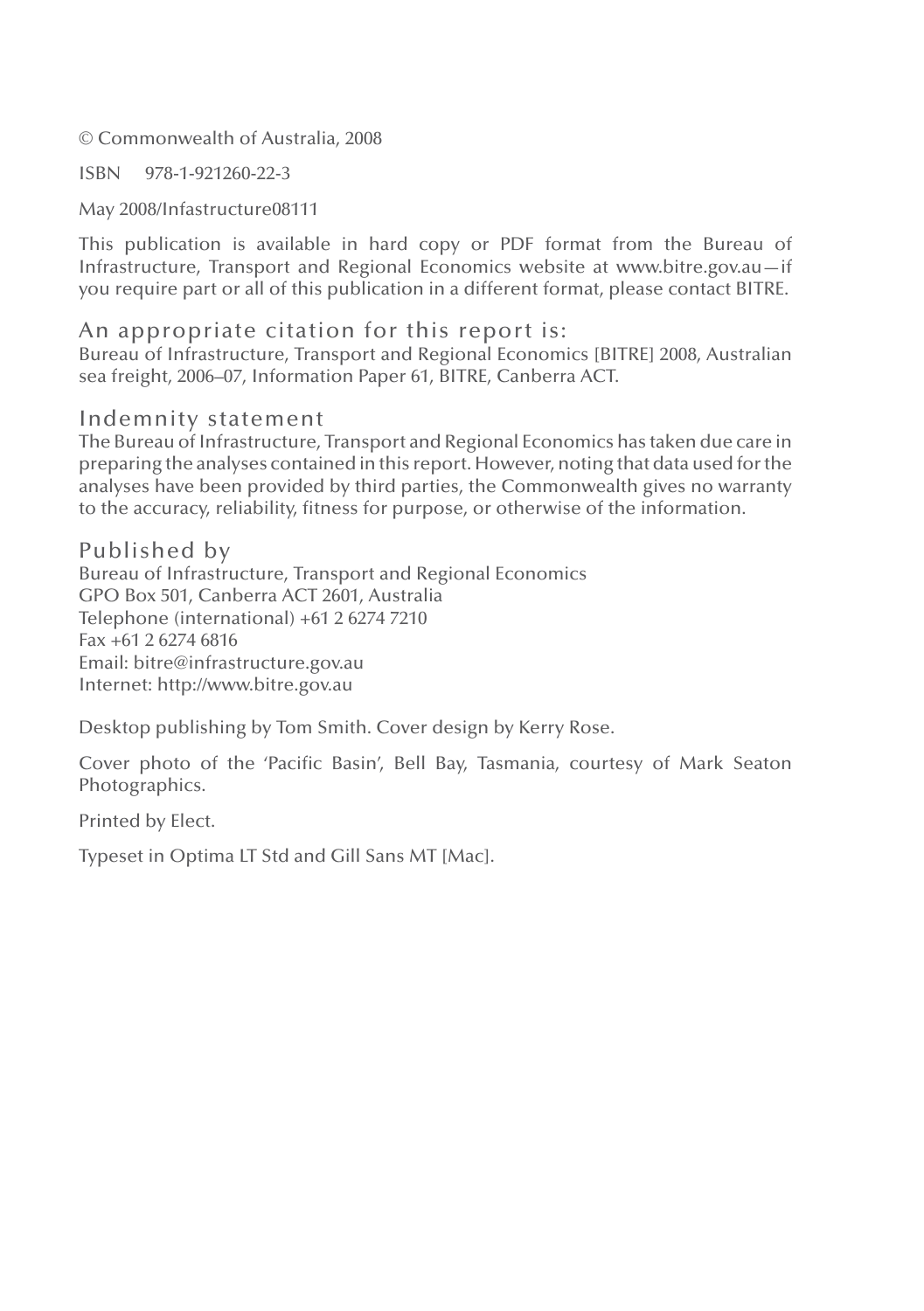## **Foreword**

This is the latest in a series of Bureau of Infrastructure, Transport and Regional Economics (BITRE) papers that provide information on Australian sea freight movements, port activity and fleet structure. This edition covers sea freight activity around Australia during 2006–07.

Quarterly updates of selected tables in this publication are available at http://www.bitre.gov.au.

This publication was prepared in the Maritime and Rail Statistics Section by Mark Cregan, Rob Bolin and Ben Slatter. Rob Bolin was the project manager.

For more information about these statistics, or related publications, please phone (02) 6274 7312 or email data.team@infrastructure.gov.au.

Gary Dolman General Manager Regional Research and Transport Statistics Bureau of Infrastructure, Transport and Regional Economics Canberra May 2008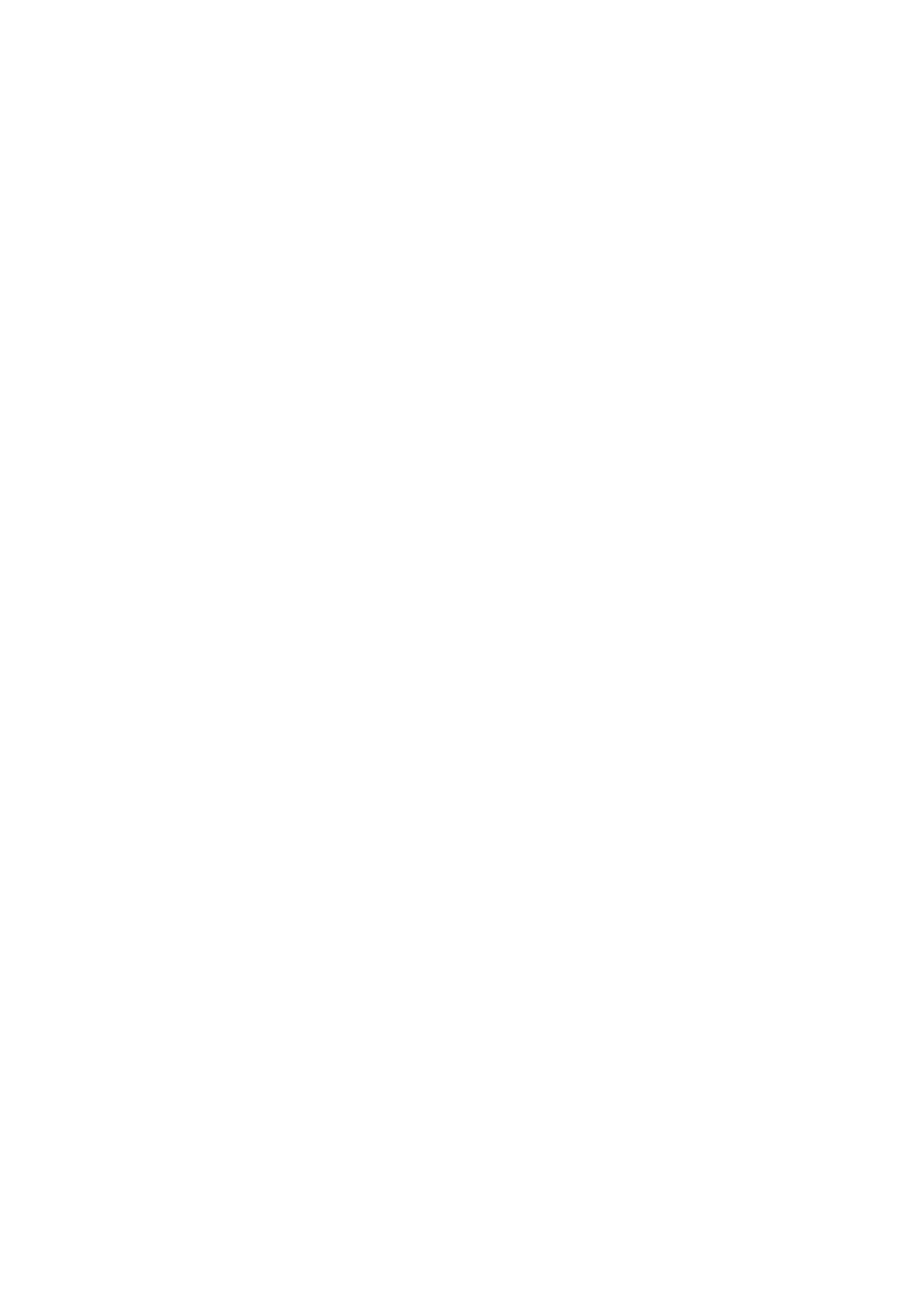## **Acknowledgements**

BITRE gratefully acknowledges the assistance given by the staff from various port authorities and companies in the production of this paper. In particular, we would like to thank the following organisations:

Albany Port Authority<br>Australian Association of Ports and Marine Authorities (AAPMA) Melbourne Port Corporation Australian Association of Ports and Marine Authorities (AAPMA) Australian Maritime Safety Authority (AMSA) Mount Isa Mines Ltd Broome Port Authority **Newcastle Port Corporation** Bunbury Port Authority Northern Forest Products Bundaberg Port Authority<br>
Cairns Port Authority<br>
Ord River Distance Ord River Distance Ord River Distance Ord River Distance Ord River Distance Ord River Distance Order<br>
Ord River Distance Order Distance Order Distance Ord Central Queensland Ports Authority **Perkins Shipping Pty Ltd** Chevron Australia Pty Ltd **Port Authority** Port Hedland Port Authority Christmas & Cocos (Keeling) Islands Port Authority Port Kembla Port Corporation Dampier Port Authority Port of Brisbane Corporation Dampier Salt **Portland Pty Ltd** Darwin Port Corporation **Ports Corporation** Ports Corporation of Queensland Department of Transport, Western Australia Samancor Gemco Derby-West Kimberley Shire Administration Santos Limited Esperance Port Authority Sea Swift Flinders Ports Pty Ltd Southern Shipping Fremantle Port Authority **Sydney Ports Corporation** Sydney Ports Corporation Geraldton Port Authority Tasmanian Ports Corporation Pty Ltd Gippsland Ports Committee of Management TOLL Ports King Island Ports Corporation Pty Ltd Townsville Port Authority Lord Howe Island Maritime **Waterways Authority (NSW)** Waterways Authority (NSW)

Ord River District Cooperative - Wyndham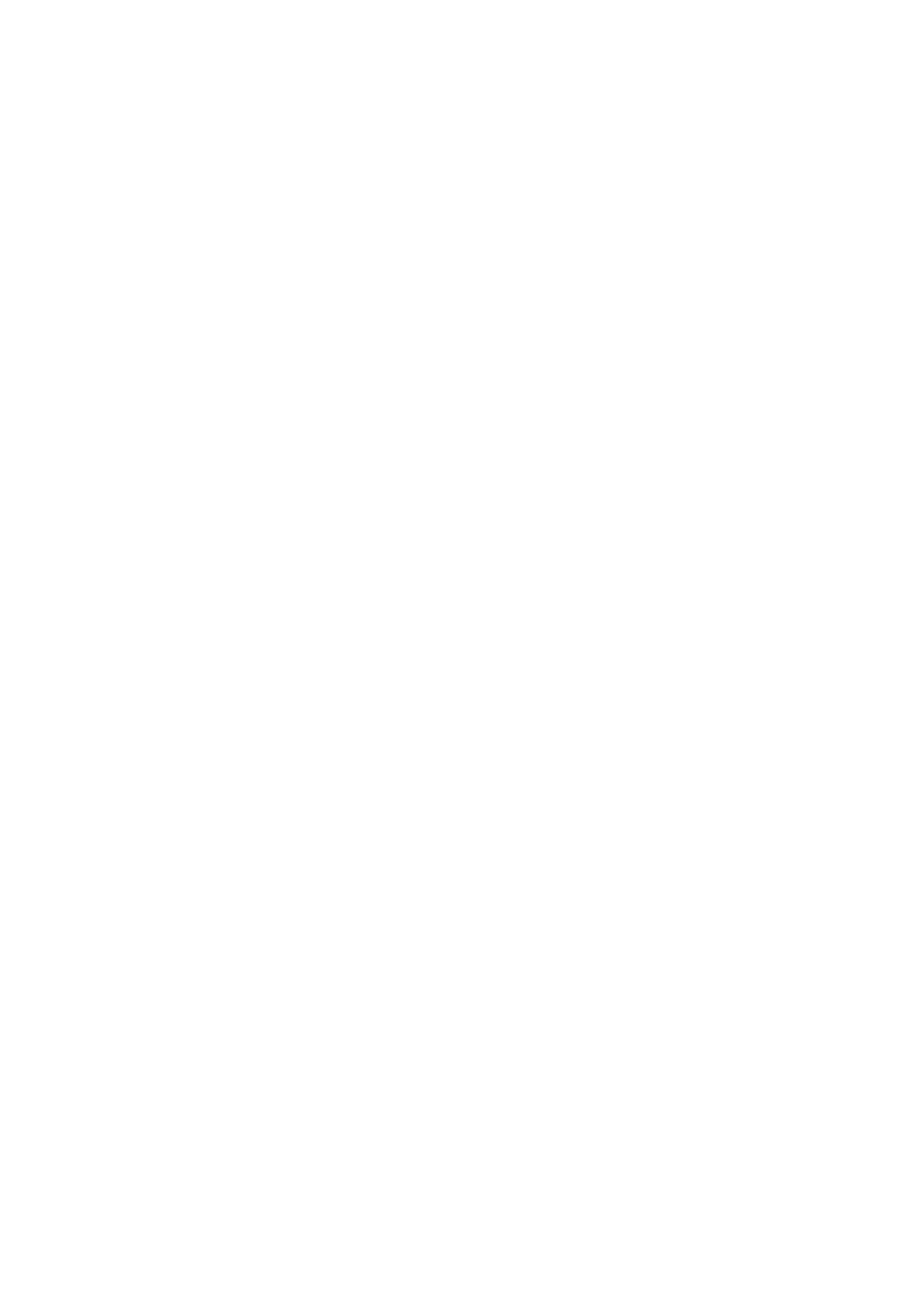## **Contents**

| Chapter 1 |                                                                 |
|-----------|-----------------------------------------------------------------|
|           |                                                                 |
|           |                                                                 |
|           |                                                                 |
|           |                                                                 |
|           |                                                                 |
| Chapter 2 |                                                                 |
|           | Handling of Australia's international sea freight by            |
|           |                                                                 |
|           |                                                                 |
|           |                                                                 |
|           | Australia's maritime trade carried by liner shipping  13        |
|           | Australia's maritime trade carried by non-liner shipping 15     |
|           | Commodity structure of Australia's international sea freight 17 |
| Chapter 3 |                                                                 |
|           | Commodity structure of Australia's coastal freight 21           |
|           |                                                                 |
|           |                                                                 |
|           |                                                                 |
| Chapter 4 |                                                                 |
| Chapter 5 |                                                                 |
| Chapter 6 |                                                                 |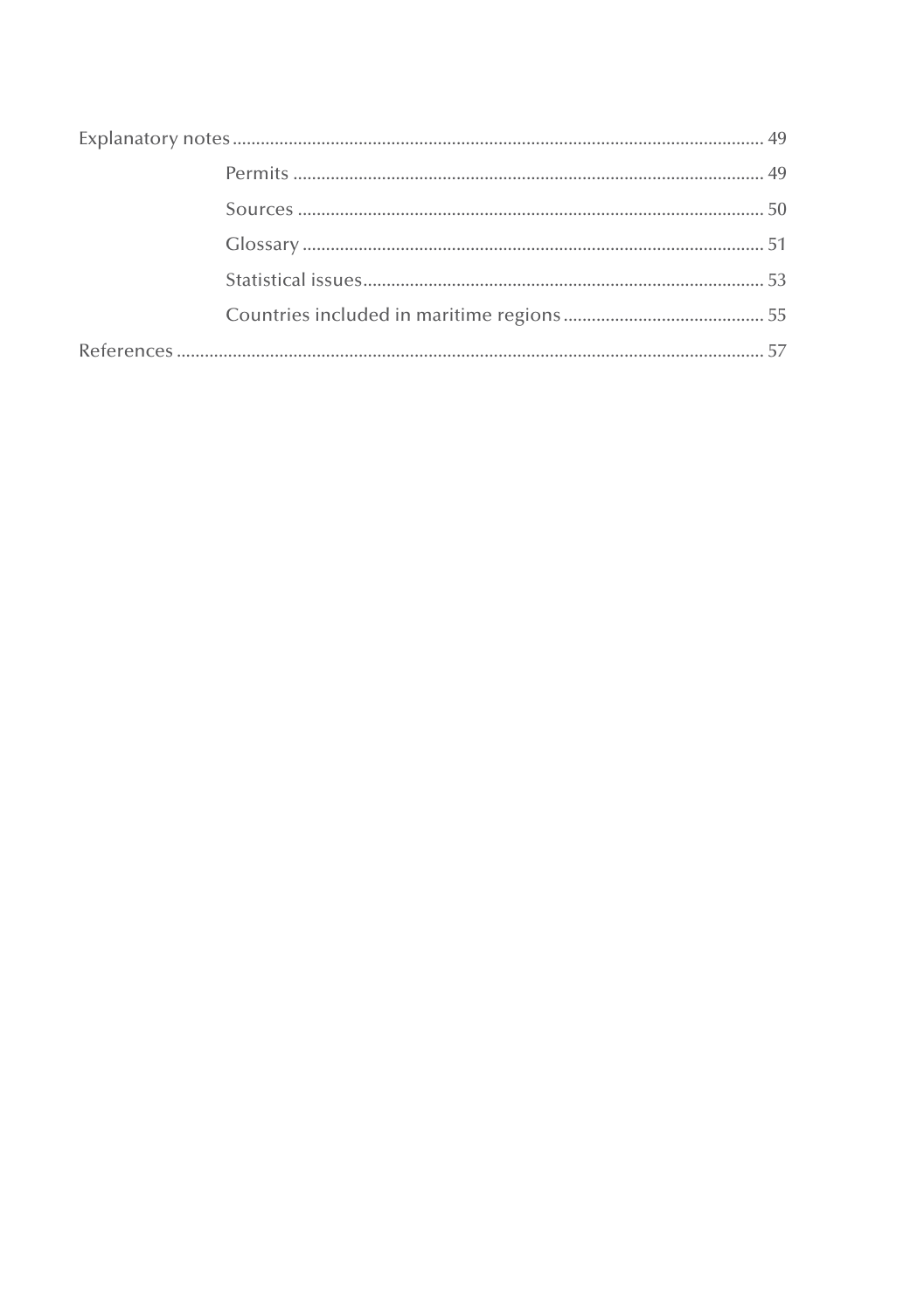## **Tables**

| Table 1.1 | Summary of international sea freight, 10 years to 2006–07  1                                                           |
|-----------|------------------------------------------------------------------------------------------------------------------------|
| Table 1.2 | Summary of Australian coastal freight, 10 years to 2006-07 2                                                           |
| Table 1.3 | Summary of voyage permits used, 6 years to 2006-07  3                                                                  |
| Table 1.4 | Summary of Australian port visits, 10 years to 2006-07 4                                                               |
| Table 1.5 | Summary of Australian trading fleet, 6 years to 2007  4                                                                |
| Table 2.1 | Australia's international sea freight by Australian state<br>and territory of origin and final destination, 2006-07  5 |
| Table 2.2 | Australia's international sea freight by Australian ports, 2006-07 6                                                   |
| Table 2.3 | Australia's international sea freight by region of origin and                                                          |
| Table 2.4 | Australia's top 20 maritime trading partners, 2006-07 10                                                               |
| Table 2.5 | Australia's international freight by trading region of loading                                                         |
| Table 2.6 | Australia's international liner trade by region of loading and                                                         |
| Table 2.7 | Australia's international non-liner trade by region of loading                                                         |
| Table 2.8 | Australia's international freight by commodity, 2006-07  17                                                            |
| Table 3.1 | Coastal freight loaded by commodity group, 10 years                                                                    |
| Table 3.2 | Coastal freight task performed, by commodity group,                                                                    |
| Table 3.3 | Coastal freight by Australian state and territory of loading or                                                        |
| Table 3.4 |                                                                                                                        |
| Table 3.5 | Coastal freight flows between Australian ports, 2006-07 27                                                             |
| Table 3.6 | Coastal freight loaded by port and pack type, 2006-07  29                                                              |
| Table 3.7 | Coastal freight unloaded by port and pack type, 2006-07  29                                                            |
| Table 3.8 | Coastal freight by Australian state and territory of loading                                                           |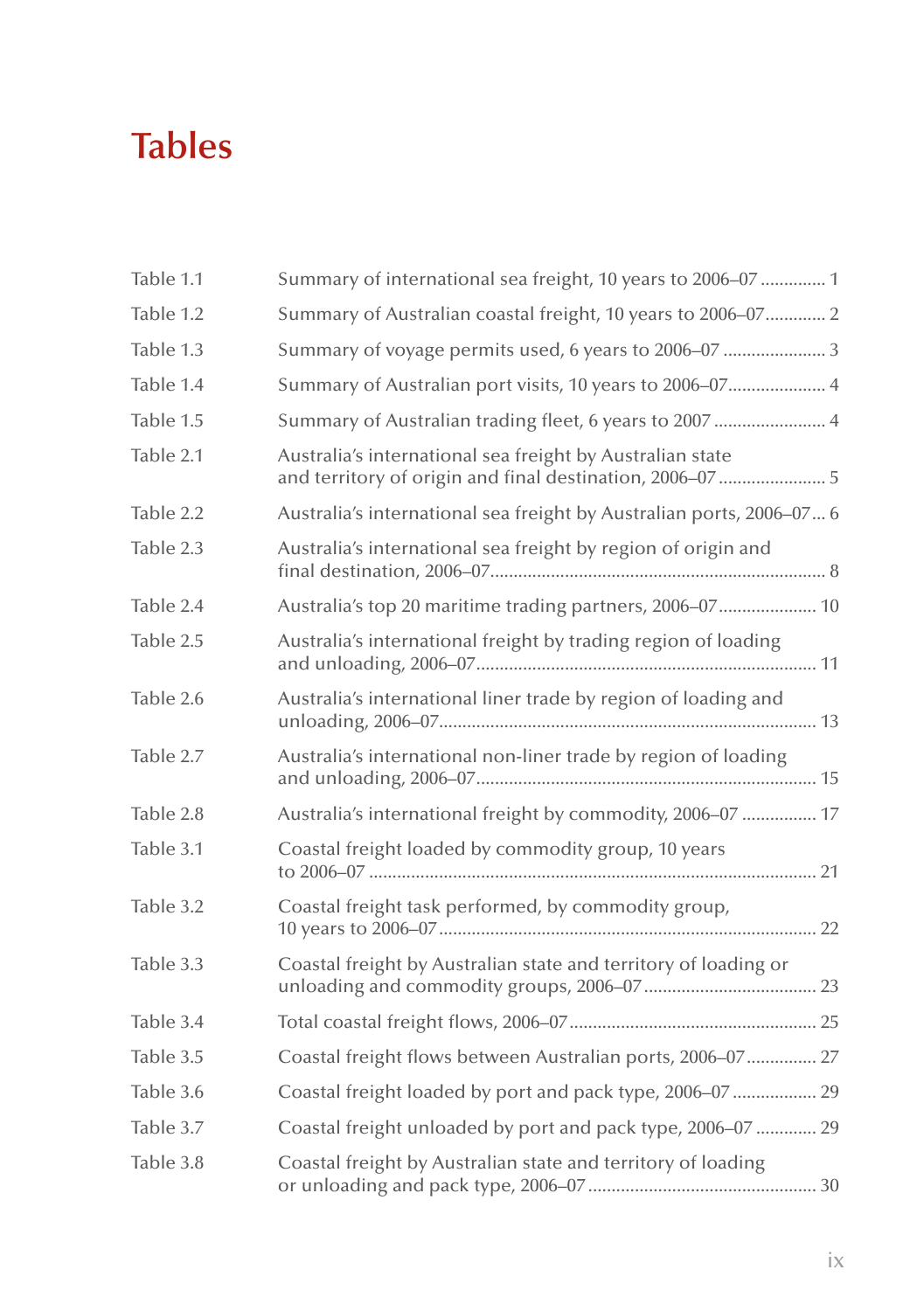| Table 3.9 | Tasmanian coastal freight by commodity group, 2005-06     |  |
|-----------|-----------------------------------------------------------|--|
| Table 4.1 | Number of voyages, tonnes and TEUs carried under          |  |
| Table 4.2 | Impact of voyage permits on coastal trade, 2006-07  34    |  |
| Table 5.1 |                                                           |  |
| Table 5.2 | Cargo loaded and unloaded by Australian ports, 2006–07 38 |  |
| Table 6.1 | Summary of the Australian trading fleet, 2006–07  41      |  |
| Table 6.2 | Ships in the major overseas trading fleet, 2006-07  44    |  |
| Table 6.3 |                                                           |  |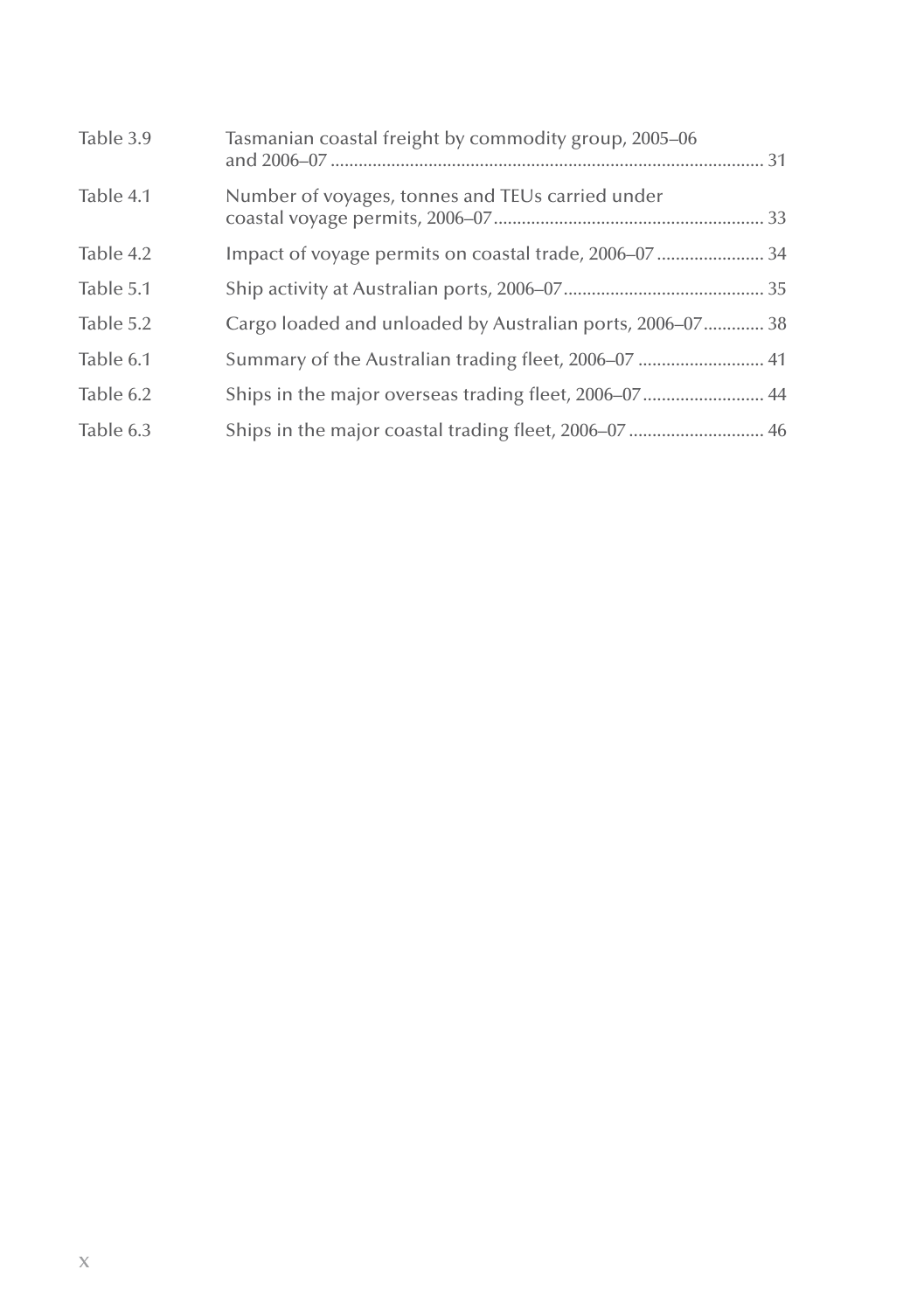# **Figures**

| Figure 1.1 | Australia's maritime trading: index of exports, imports and       |
|------------|-------------------------------------------------------------------|
| Figure 2.1 | Australia's international imports by region of origin, 2006-07    |
| Figure 2.2 | Australia's international exports by region of final destination, |
| Figure 2.3 | Australia's international imports by region of loading, 2006–07   |
| Figure 2.4 | Australia's international exports by region of unloading,         |
| Figure 2.5 | Australia's international liner imports by region of loading,     |
| Figure 2.6 | Australia's international liner exports by region of unloading,   |
| Figure 2.7 | Australia's international non-liner imports by region of          |
| Figure 2.8 | Australia's international non-liner exports by region of          |
| Figure 3.1 | Coastal freight loaded by Australian state and territory,         |
| Figure 3.2 | Coastal freight unloaded by Australian state and territory,       |
| Figure 6.1 | Number of ships in the Australian fleet by ship type, 2006-07  42 |
| Figure 6.2 | Deadweight tonnage of the Australian fleet by ship type,          |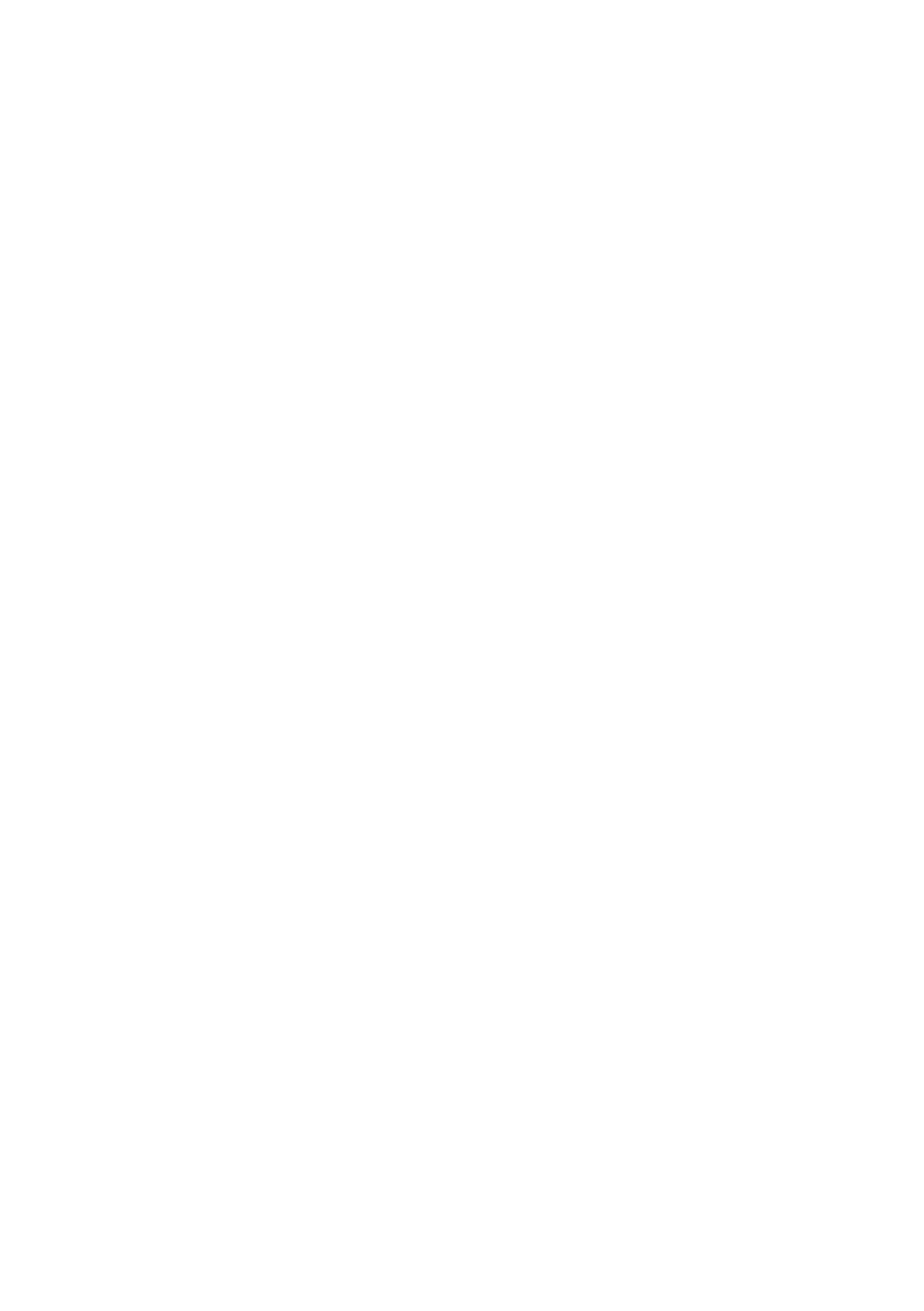## **At a glance**

- In 2006–07, 850.2 million tonnes of cargo moved across Australian wharves. This represented a 5.5 per cent increase over 2005–06. Some 77.2 per cent of this cargo was exports; 9.1 per cent was imports; 6.6 per cent was domestic loaded cargo; and 7.1 percent was domestic unloaded cargo.
- In 2006–07, 733.7 million tonnes of international cargo moved across Australian wharves. Compared with 2005–06, there was a 5.1 per cent increase in exports by weight and an 8.5 per cent increase in imports by weight. Between 2005–06 and 2006–07, there was a 10.8 per cent increase in exports and a 10.4 per cent increase in imports by value.
- Australian ports handled 116.5 million tonnes of coastal cargo during 2006–07, an increase of 5.6 per cent over 2005–06. This tonnage represented 13.7 per cent of all cargo moved across Australian wharves, the same proportion as in 2005–06.
- In 2006–07, ships using single voyage permits (SVPs) and continuous voyage permits (CVPs) moved an estimated 16.7 million tonnes of freight around the Australian coast, a 21.7 per cent increase over 2005–06.
- In 2006–07, the number of ships involved in international shipping entering Australia rose from 3528 in 2005–06 to 3725.
- The Australian trading fleet decreased in 2006–07, in both gross and deadweight tonnage. Total number of ships also decreased, by 9 to 96.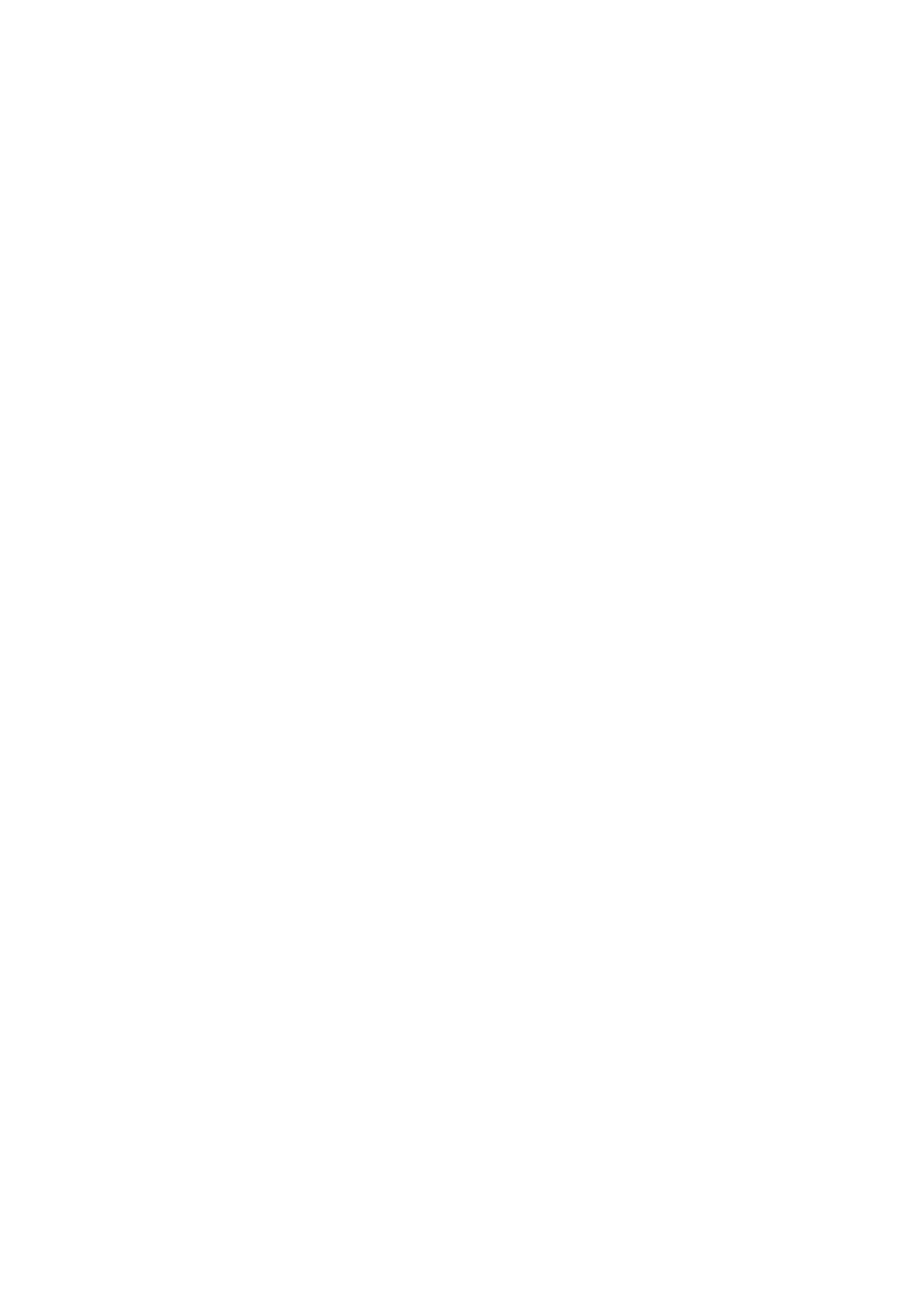## **Chapter 1 Overview**

In 2006–07, 850.2 million tonnes of cargo moved across Australian wharves, another record high. This represented a 5.5 per cent increase over 2005–06 with little change in the general structure of these movements compared with 2005–06. Exports, imports and domestic loaded and unloaded cargo accounted for 77.2 per cent, 9.1 per cent, 6.6 per cent and 7.1 per cent of cargo movements respectively.

### International sea freight

In 2006–07, 733.7 million tonnes of international cargo moved across Australian wharves (Table 1.1). Compared with 2005–06, there was a 5.1 per cent increase in exports and an 8.5 per cent increase in imports by weight. Between 2005–06 and 2006–07, there was a 10.8 per cent increase in exports, and a 10.4 per cent increase in imports by value.

| <b>Financial year</b> |                | Value          |              |         | Weight           |              |
|-----------------------|----------------|----------------|--------------|---------|------------------|--------------|
|                       | <b>Exports</b> | <i>Imports</i> | <b>Total</b> | Exports | <i>Imports</i>   | <b>Total</b> |
|                       |                | (\$ billion)   |              |         | (million tonnes) |              |
| 1997-98               | 69.6           | 64.1           | 133.7        | 427.1   | 51.9             | 479.0        |
| 1998-99               | 68.2           | 68.5           | 136.7        | 431.8   | 56.3             | 488.1        |
| 1999-00               | 78.2           | 76.5           | 154.6        | 462.0   | 56.7             | 518.7        |
| $2000 - 01$           | 99.4           | 83.0           | 182.3        | 495.0   | 55.0             | 550.0        |
| $2001 - 02$           | 99.5           | 85.2           | 184.7        | 501.0   | 57.8             | 558.7        |
| $2002 - 03$           | 93.4           | 94.9           | 188.4        | 529.4   | 62.2             | 591.6        |
| $2003 - 04$           | 89.3           | 93.5           | 182.8        | 558.3   | 64.2             | 622.5        |
| 2004-05               | 106.3          | 108.9          | 215.3        | 610.6   | 69.9             | 680.6        |
| 2005-06               | 128.5          | 120.5          | 249.0        | 624.5   | 71.5             | 696.0        |
| 2006-07               | 142.4          | 133.0          | 275.4        | 656.2   | 77.5             | 733.7        |

#### **Table 1.1 Summary of international sea freight, 10 years to 2006–07**

Source: ABS 2008.

## Coastal freight

In 2006–07, Australian ports handled 116.5 million tonnes of coastal cargo. This tonnage represented 13.7 per cent of all cargo moved across Australian wharves, the same proportion as in 2005–06. This was divided into 56.4 million tonnes of coastal cargo loaded onto ships and 60.1 million tonnes unloaded (Table 1.2). The discrepancy between loaded and unloaded is due primarily to cargo on ships in transit at the start and end of the year, as explained in the section on statistical issues.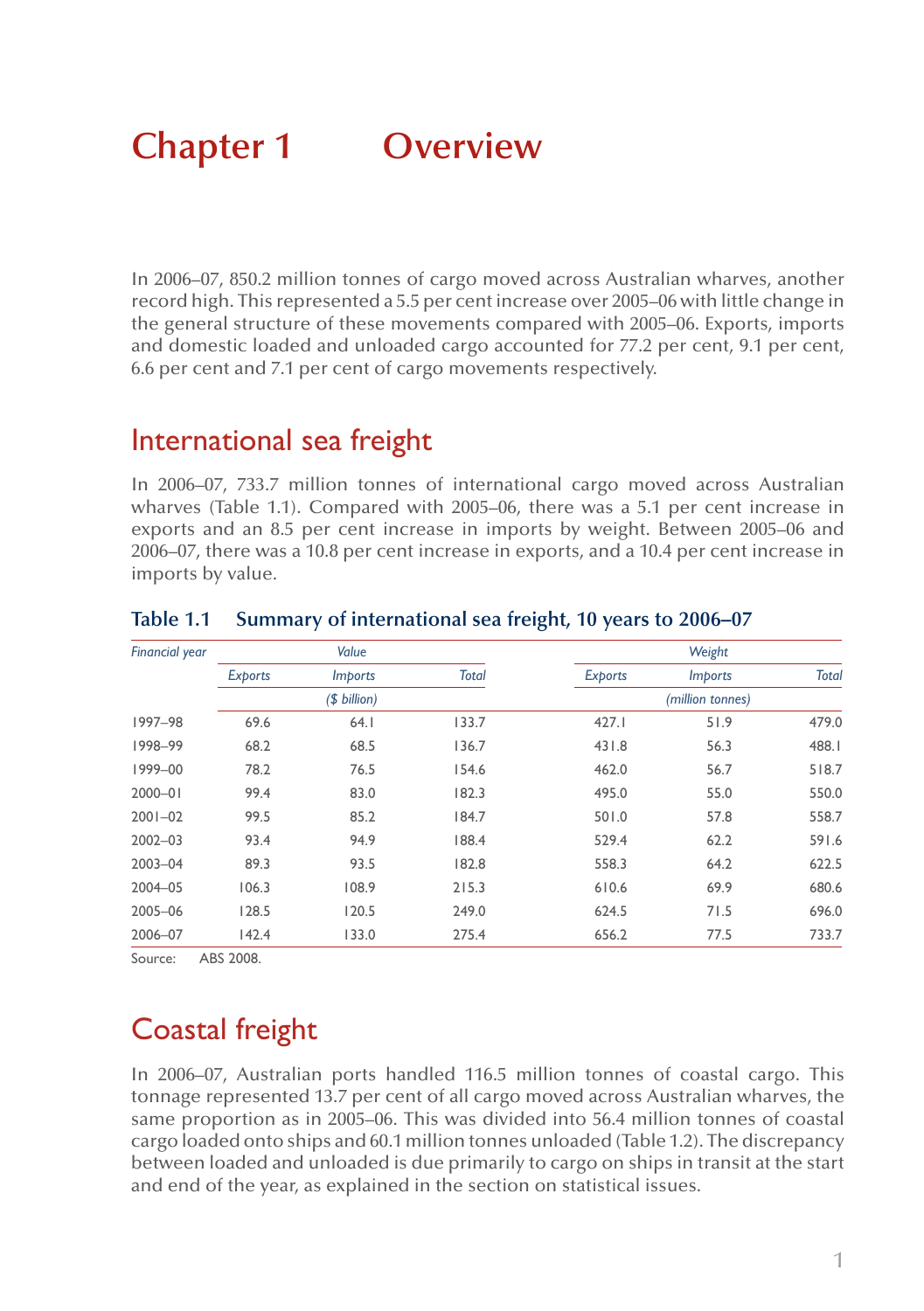| Financial year |            | Loaded     |              |                  | <b>Unloaded</b> |              |
|----------------|------------|------------|--------------|------------------|-----------------|--------------|
|                | Interstate | Intrastate | <b>Total</b> | Interstate       | Intrastate      | <b>Total</b> |
|                |            |            |              | (million tonnes) |                 |              |
| 1997-98        | 34.3       | 18.2       | 52.5         | 34.7             | 19.0            | 53.7         |
| 1998-99        | 31.9       | 16.5       | 48.4         | 31.0             | 7.1             | 48.I         |
| 1999-00        | 32.7       | 18.6       | 51.3         | 32.4             | 18.4            | 50.7         |
| $2000 - 01$    | 33.2       | 18.8       | 52.0         | 32.8             | 18.7            | 51.5         |
| $2001 - 02$    | 32.5       | 19.9       | 52.4         | 33.2             | 19.7            | 52.8         |
| $2002 - 03$    | 34.3       | 18.6       | 52.8         | 35.0             | 18.5            | 53.5         |
| 2003-04        | 34.8       | 18.4       | 53.2         | 35.5             | 19.6            | 55.1         |
| 2004-05        | 34.1       | 19.6       | 53.7         | 34.0             | 19.4            | 53.4         |
| 2005-06        | 34.8       | 20.4       | 55.2         | 34.1             | 21.0            | 55.1         |
| 2006-07        | 35.7       | 20.7       | 56.4         | 34.6             | 25.5            | 60.1         |

#### **Table 1.2 Summary of Australian coastal freight, 10 years to 2006–07**

Source: BITRE 2008.

## Summary of Australian port task

In 2006–07, the Australian port cargo-handling activity, as measured in tonnes, increased at a faster rate compared with the previous year. Loaded export tonnes increased by 5.1 per cent in 2006–07 compared with an increase of 2.3 per cent in the previous year. Unloaded import tonnes also increased by 8.5 per cent, compared with a 2.3 per cent increase in 2005–06.

Total coastal cargo tonnes increased by 5.6 per cent. Loaded cargo increased by 2.1 per cent and unloaded cargo increased by 9.2 per cent. Based on cargo loaded, the Australian coastal fleet performed 126 billion tonne-kilometres in 2006–07, which was 3.4 per cent more than the previous year.

Figure 1.1 summarises the changes in the Australian sea freight task using three indices, with 1994–95 as the base year.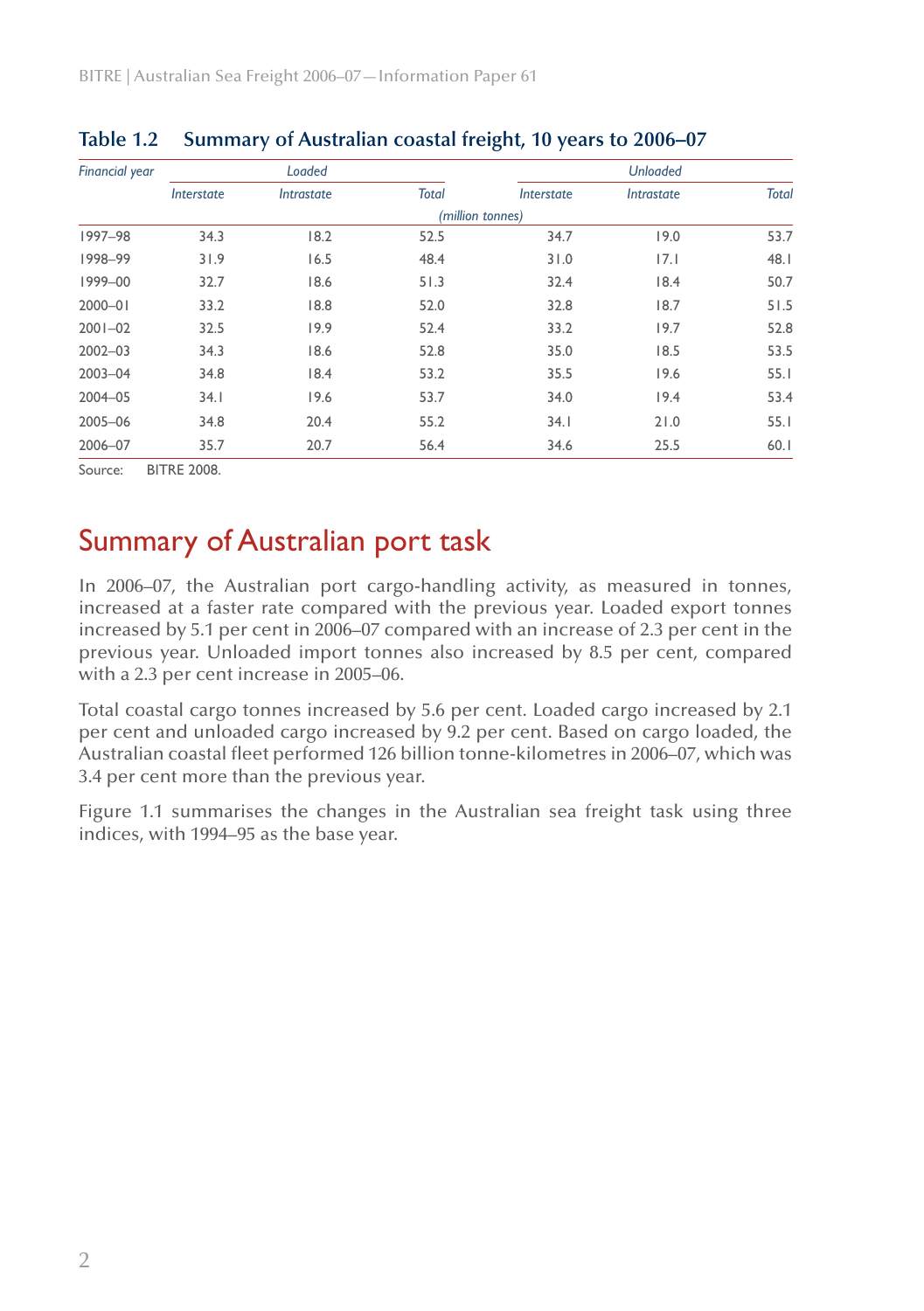

**Figure 1.1 Australia's maritime trading: index of exports, imports and coastal tonnage, 10 years to 2006–07**

In 2006–07, ships using single voyage permits (SVPs) and continuous voyage permits (CVPs)1 moved an estimated 16.7 million tonnes of freight around the Australian coast (Table 1.3). This was an increase from 13.7 million tonnes in 2005–06. Overall, the share of total loaded freight carried under permits increased from 24.8 per cent in 2005–06 to 29.6 per cent in 2006–07.

The number of containers carried under voyage permits rose by 50.1 per cent, from 49 259 in 2005–06 to 73 929 in 2006–07. This significant rise was mostly due to a 63.2 per cent increase in the number of TEUs carried under the CVPs, from 32 758 in 2005–06 to 53 474 in 2006–07. During the same period, the number of TEUs carried under SVPs increased by 24 per cent, from 16 501 in 2005–06 to 20 455 in 2006–07.

| Financial<br>year | Voyages (number) |                   | Freight carried (tonnes) |                        |               |               | <b>TEUs carried (number)</b> |          |              |
|-------------------|------------------|-------------------|--------------------------|------------------------|---------------|---------------|------------------------------|----------|--------------|
|                   | <b>SVPs</b>      | CVPs              | Total                    | <b>SVP<sub>s</sub></b> | CVPs          | <b>Total</b>  | <b>SVP<sub>s</sub></b>       | CVPs     | <b>Total</b> |
| $2001 - 02$       | 647              | 350               | 997                      | 8 974 727              | 359 132       | 10 333 859    | 24 754                       | 28 4 9 6 | 53 250       |
| $2002 - 03$       | 798              | 454               | 252                      | 10 573 004             | 729 244       | 12 302 248    | 12161                        | 37 619   | 49 780       |
| $2003 - 04$       | 681              | 350               | 1031                     | 10430190               | 755   27      | 12 185 317    | 7 908                        | 38810    | 46718        |
| 2004-05           | 892              | 977               | 869                      | 11 030 905             | 2015719       | 13 046 624    | 5 8 5 5                      | 56 938   | 62793        |
| 2005-06           | 1133             | 1291              | 2 4 2 4                  | 11 470 959             | 2 2 3 0 1 3 1 | 13 70 1 0 9 0 | 16 501                       | 32 758   | 49 259       |
| 2006-07           | 876              | 1915              | 3791                     | 14 836 938             | 836 476       | 16 673 414    | 20 455                       | 53 474   | 73 929       |
|                   |                  | $\cdots$ $\cdots$ |                          |                        |               |               |                              |          |              |

|  | Table 1.3 Summary of voyage permits used, 6 years to 2006-07 |  |  |
|--|--------------------------------------------------------------|--|--|
|  |                                                              |  |  |

Source: Infrastructure 2008.

1. Voyage permit information provided in this paper differs from that appearing in BITRE's *Waterline* series. See explanatory notes for further information.

Source: ABS 2008, BITRE 2008.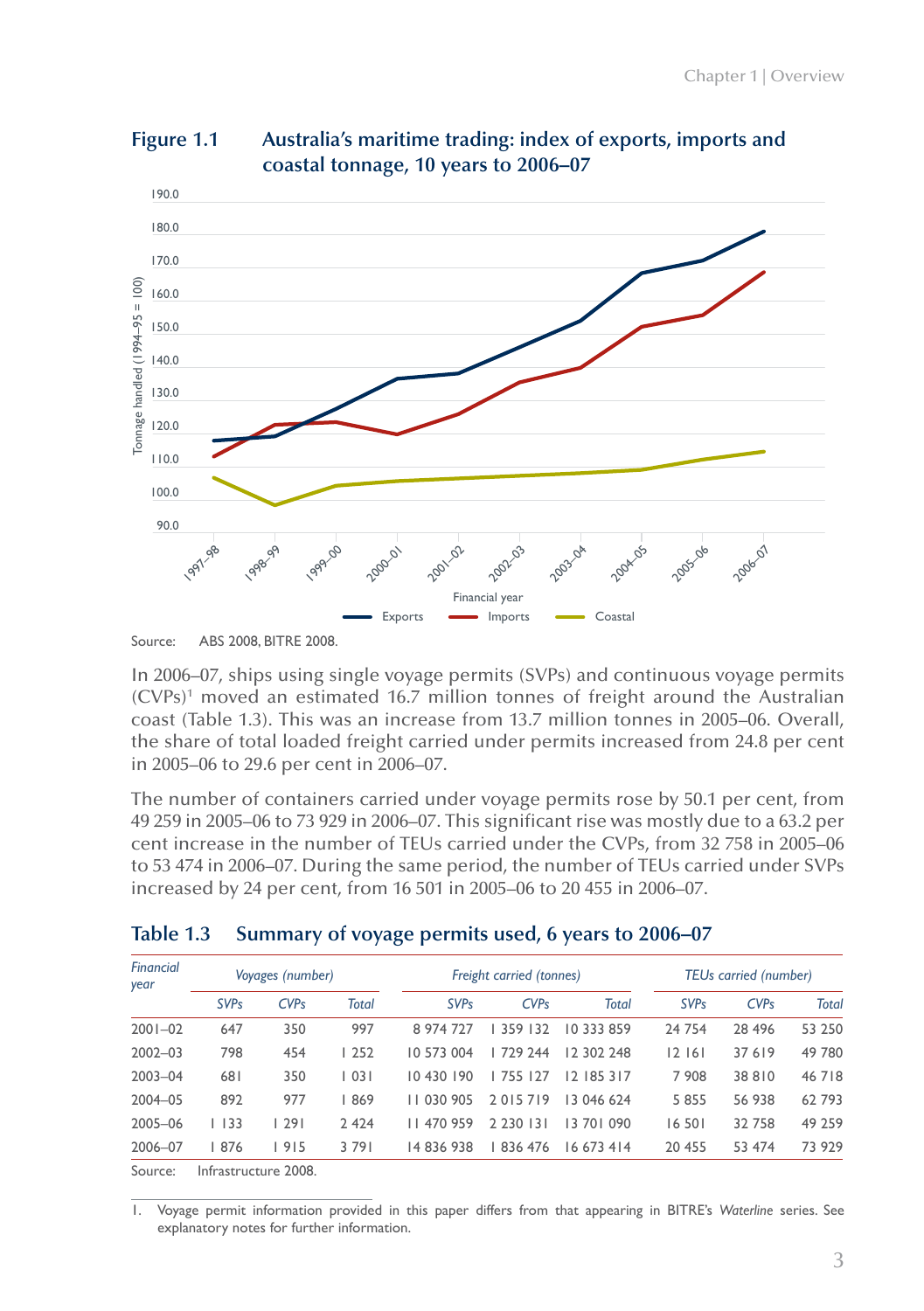### Australian port activity

The number of vessels involved in international shipping entering Australia rose from 3528 in 2005–06 to 3725 in 2006–07, a 5.6 per cent increase. Over the same period the number of voyages by all ships involved in international shipping increased by 2.3 per cent, while the number of port calls made by all ships increased by 2.7 per cent (Table 1.4).

| <b>Financial year</b> | All ships involved in international<br>shipping | Voyages by all ships involved<br>international shipping | Port calls by all ships involved<br>in coastal and international<br>shipping |
|-----------------------|-------------------------------------------------|---------------------------------------------------------|------------------------------------------------------------------------------|
|                       |                                                 | (number)                                                |                                                                              |
| 1997-98               | 3 2 0 3                                         | 9 5 4 8                                                 | 21241                                                                        |
| 1998-99               | 3 1 6 1                                         | 9805                                                    | 21 269                                                                       |
| 1999-00               | 3 188                                           | 10 000                                                  | 22 058                                                                       |
| $2000 - 01$           | 3169                                            | 9761                                                    | 21879                                                                        |
| $2001 - 02$           | 3146                                            | 8895                                                    | 21 488                                                                       |
| $2002 - 03$           | 3 1 5 0                                         | 9 0 2 2                                                 | 22 910                                                                       |
| 2003-04               | 3 3 7 5                                         | 9 3 2 7                                                 | 23 634                                                                       |
| 2004-05               | 3 5 4 0                                         | 10 035                                                  | 25 544                                                                       |
| 2005-06               | 3 5 2 8                                         | 10174                                                   | 25 632                                                                       |
| 2006-07               | 3 7 2 5                                         | 10411                                                   | 26 327                                                                       |

#### **Table 1.4 Summary of Australian port visits, 10 years to 2006–07**

Note: A ship which sails to Australia 3 times and makes a total of 15 port calls in Australia in a year, counts as 1 ship, 3 voyages and 15 ship calls or visits.

Source: Lloyd's MIU 2008.

### Australian fleet

The Australian trading fleet decreased in 2006–07, in terms of both gross and deadweight tonnage (Table 1.5). The total number of ships also declined, by 9 to 96. The number of small ships (mostly general cargo carriers) decreased by one from the previous year, to 22, while the number of large ships declined from 82 to 74. A reduction in the total carrying capacity of general cargo carriers and coastal tankers was largely offset by increased bulk carrier tonnage following additional demand for ships to carry exports of minerals and energy commodities in 2006–07.

#### **Table 1.5 Summary of Australian trading fleet, 6 years to 2007**

| Year | Small ships (less<br>than $2000$ dwt) | Large ships<br>(greater than<br>2000 dwt) | <b>Total number</b><br>of ships | Deadweight<br>tonnage | <b>Gross registered</b><br>tonnage |
|------|---------------------------------------|-------------------------------------------|---------------------------------|-----------------------|------------------------------------|
|      |                                       | (number)                                  |                                 | (tonnes)              |                                    |
| 2002 | 23                                    | 94                                        | 117                             | 3 486 534             | 2 534 625                          |
| 2003 | 25                                    | 93                                        | <b>118</b>                      | 3 472 108             | 2 467 299                          |
| 2004 | 26                                    | 89                                        | 115                             | 3 746 739             | 2 740 545                          |
| 2005 | 21                                    | 86                                        | 107                             | 3 3 1 5 2 7 5         | 2 471 658                          |
| 2006 | 23                                    | 82                                        | 105                             | 3 040 657             | 2 3 6 9 0 5 7                      |
| 2007 | 22                                    | 74                                        | 96                              | 3 0 3 2 0 4 7         | 2 3 10 649                         |

Note: The table shows the fleet as at the end of June of the specified year.

The methodology used to identify the Australian trading fleet was modified for *Australian Sea Freight 2006–07*. The table presents results calculated with the new methodology. Refer to explanatory notes for further discussion.

Sources: Lloyd's MIU 2008; shipping companies (various)—personal communications.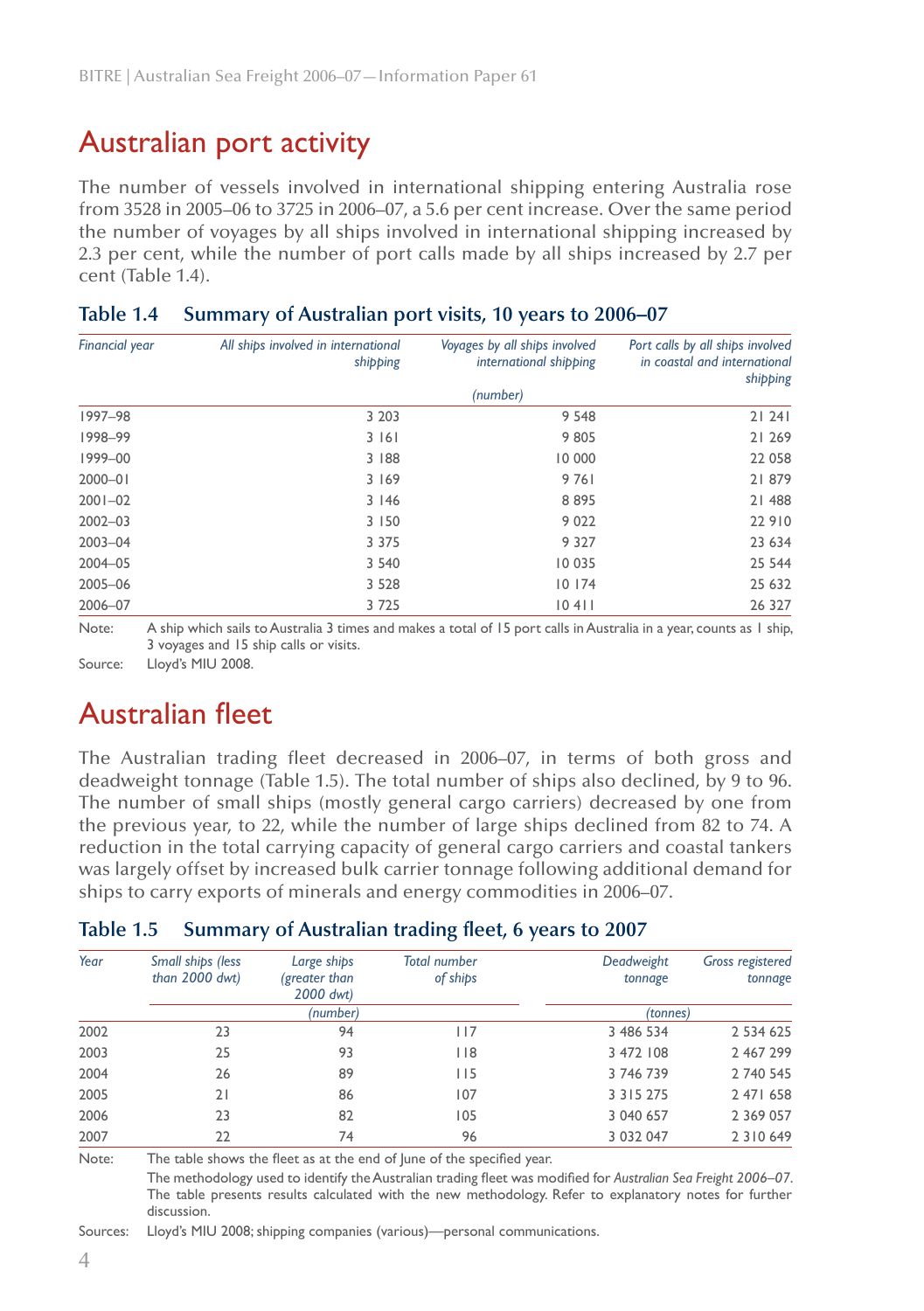# **Chapter 2 International sea freight**

In 2006–07, Australia's international maritime trade continued to expand. International sea freight to and from Australia increased by 10.6 per cent by value, and increased by 5.4 per cent by weight over 2005–06.2 The international sea freight task for exports increased in value and weight by 10.8 and 5.1 per cent respectively. The increase in international imports by sea was 10.4 per cent by value and 8.5 per cent by weight, in 2006–07.

## Handling of Australia's international sea freight by Australian ports

In 2006–07, Western Australia continued to have the largest volume and value of exports (Table 2.1) while Queensland received the largest volume of imports by weight and New South Wales received the most imports in terms of value. This was the same situation in 2005–06.

| State/Territory                     | Value          |             | Weight         |                 |
|-------------------------------------|----------------|-------------|----------------|-----------------|
|                                     | <i>Imports</i> | Exports     | <i>Imports</i> | Exports         |
|                                     | (\$ thousands) |             | (tonnes)       |                 |
| New South Wales                     | 42 772 527     | 22 695 959  | 18 692 105     | 103 784 247     |
| Victoria                            | 41 174 490     | 16 592 876  | 17 072 505     | 11 003 900      |
| Queensland                          | 23 596 788     | 34 445 565  | 19 374 201     | 175 679 040     |
| South Australia                     | 5 779 285      | 8 227 383   | 3 3 8 3 1 6 1  | 8 3 5 2 5 6 7   |
| Western Australia                   | 16 473 255     | 48 252 222  | 12 073 859     | 338 082 754     |
| Tasmania                            | 625 212        | 3 473 069   | 619551         | 6 931 748       |
| Northern Territory                  | 2 608 064      | 3 865 847   | 6 322 639      | 10 084 703      |
| <b>Australian Capital Territory</b> | 895            | 446         | 136            | $\overline{10}$ |
| State confidential <sup>a</sup>     | 0              | 809 177     | 96             | 766 927         |
| Foreign origin <sup>b</sup>         |                | 4 0 23 6 95 |                | 492 016         |
| Total                               | 133 030 516    | 142 386 239 | 77 538 252     | 656 177 913     |

#### **Table 2.1 Australia's international sea freight by Australian state and territory of origin and final destination, 2006–07**

a. State confidential refers to situations where ABS concludes that indicating state of origin or destination for cargo may lead to disclosure of commercially sensitive information.

b. Foreign origin refers to commodities where no Australian origin is identified. Most of this category refers to transhipped cargo.

Note: Blank cells are where no data was recorded for this category, while cells with an entry of 0 are where data was recorded but rounded to zero.

This table is updated quarterly between publications and is available on the BITRE website: http://www.bitre.gov.au.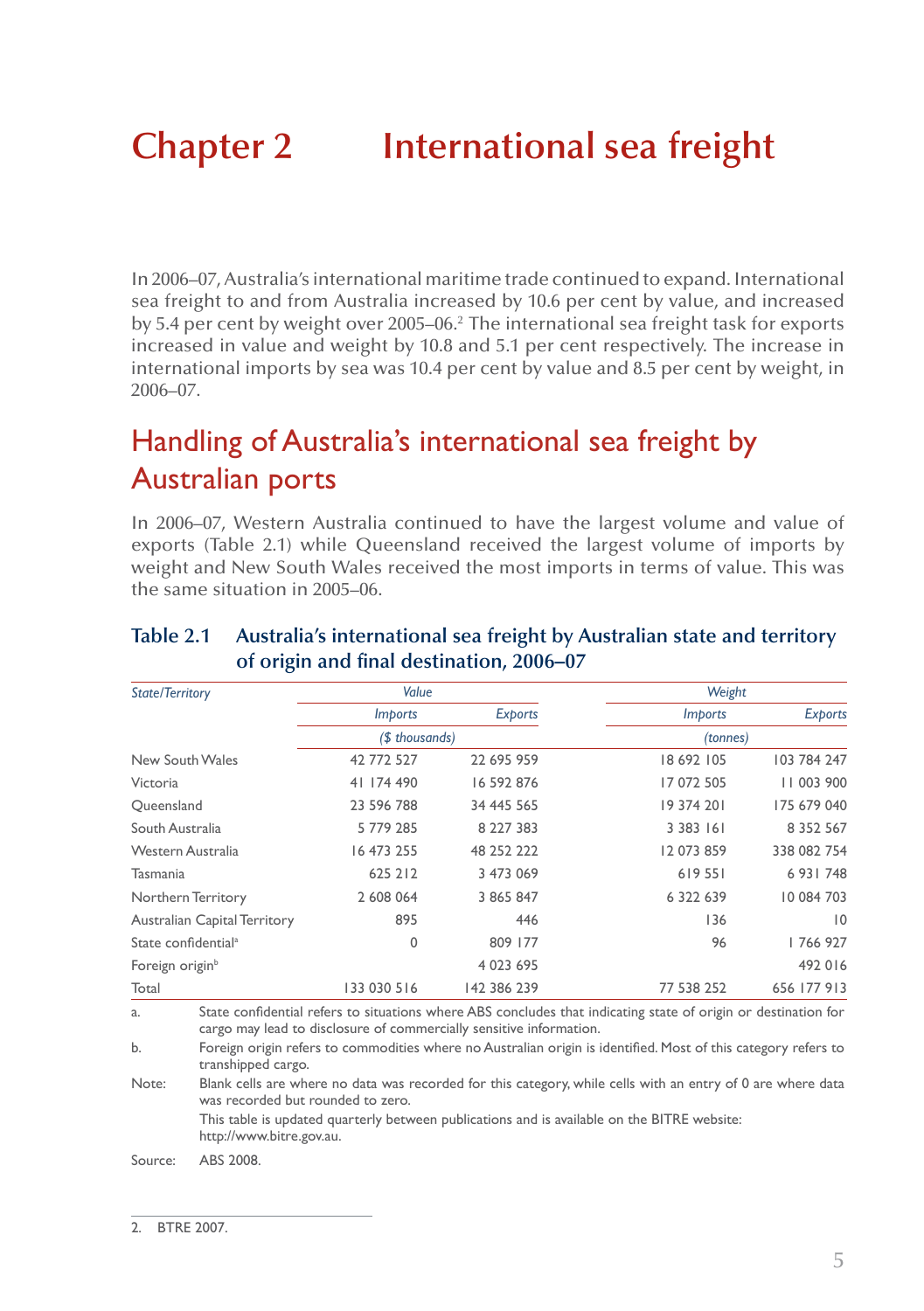Analysis of data for Australian port of loading and unloading (Table 2.2) shows that Sydney continued to handle the largest volume of imports by weight and value, while Melbourne handled the largest volume of exports by value. Dampier handled the largest volume of exports by weight in 2006–07, followed by Port Hedland.

| State/territory   | Australian port | Value          |                | Weight         |             |  |
|-------------------|-----------------|----------------|----------------|----------------|-------------|--|
|                   |                 | <b>Imports</b> | <b>Exports</b> | <b>Imports</b> | Exports     |  |
|                   |                 | (\$ thousands) |                | (tonnes)       |             |  |
| New South Wales   | Coffs Harbour   | 342            | 1234           | 25             | 26          |  |
|                   | Newcastle       | 606 919        | 6 577 014      | 1144133        | 82 482 288  |  |
|                   | Port Kembla     | 384 862        | 3 872 485      | 2 103 394      | 13 927 745  |  |
|                   | Sydney          | 42 916 202     | 11 255 703     | 15 687 719     | 4731959     |  |
|                   | Twofold Bay     | 382            | 110893         | 36             | 1335741     |  |
|                   | Other ports     | 241            | 7836           | 248            | 4 5 3 5     |  |
| Victoria          | Geelong         | 3 372 034      | 620 712        | 5 120 860      | 2 271 827   |  |
|                   | Melbourne       | 39 960 079     | 20 997 405     | 12 191 929     | 8 495 331   |  |
|                   | Portland        | 232 499        | 137 202        | 357 476        | 758 848     |  |
|                   | Westernport     | 61870          | 448 482        | 81 330         | 462 798     |  |
|                   | Other ports     | 44 094         | 101704         | 1564           | 364 843     |  |
| Queensland        | Abbot Point     |                | 789 138        |                | 11 155 370  |  |
|                   | <b>Brisbane</b> | 20 373 322     | 10 368 789     | 12 025 169     | 9 236 437   |  |
|                   | Bundaberg       | 5 8 2 7        | 55 994         | 851            | 139419      |  |
|                   | Cairns          | 344 891        | 492 610        | 349 847        | 331 895     |  |
|                   | Gladstone       | 588 767        | 6 685 612      | 2 126 811      | 54 662 674  |  |
|                   | Hay Point       |                | 10 422 866     |                | 86 371 140  |  |
|                   | Innisfail       |                | 207 238        |                | 504 950     |  |
|                   | Karumba         |                | 877 806        |                | 567 407     |  |
|                   | Lucinda         |                | 246 707        |                | 591750      |  |
|                   | Mackay          | 305 382        | 455 213        | 472 003        | 181 969     |  |
|                   | Thursday Island | 5 4 4 4        |                | 815            |             |  |
|                   | Townsville      | 1093761        | 5 197 188      | 4 0 64 3 98    | 3 562 012   |  |
|                   | Weipa           | 72 570         | 146 422        | 114261         | 6 160 756   |  |
|                   | Other ports     | 319            | 34 339         | 63             | 79  102     |  |
| South Australia   | Adelaide        | 3 415 874      | 4 908 249      | 2 2 2 9 0 8 6  | 3 061 407   |  |
|                   | Port Bonython   |                | 322 519        |                | 453 204     |  |
|                   | Port Lincoln    | 89 693         | 297 962        | 132 047        | 934 866     |  |
|                   | Port Pirie      | 445            | 277 001        | 1177           | 207 200     |  |
|                   | Thevenard       |                | 22 664         |                | 402 739     |  |
|                   | Wallaroo        | 5 7 5 3        | 79 917         | 15 0 25        | 257 443     |  |
|                   | Whyalla         | 75 606         | 129 228        | 482 013        | 2 196 634   |  |
|                   | Other ports     | 2 0 6 0        | 43 796         | 158            | 267 570     |  |
| Western Australia | Albany          | 37 23 1        | 561 683        | 73 328         | 3 263 219   |  |
|                   | <b>Broome</b>   | 365 382        | 52 764         | 113 406        | 29 637      |  |
|                   | Bunbury         | 154 397        | 3 4 2 3 1 4 3  | 094 024        | 10 022 017  |  |
|                   | Cape Cuvier     |                | 58 361         |                | 2 605 193   |  |
|                   | Cape Lambert    | 29             |                | 32             |             |  |
|                   | Carnarvon       | 286            | 50             | 47             | 6           |  |
|                   | Dampier         | 942 952        | 14 849 506     | 451 126        | 125 665 742 |  |
|                   | Esperance       | 201777         | 840 922        | 321 673        | 9 271 729   |  |
|                   | Fremantle/Perth | 12 437 371     | 12 055 252     | 8 947 751      | 10 100 535  |  |
|                   | Geraldton       | 259 121        | 1422441        | 52 264         | 6 041 787   |  |
|                   | Port Hedland    | 497 559        | 6775714        | 623 739        | 106 815 729 |  |
|                   | Port Walcott    | 57 866         | 2 701 275      | 73 364         | 53 894 202  |  |

#### **Table 2.2 Australia's international sea freight by Australian ports, 2006–07**

*(continued)*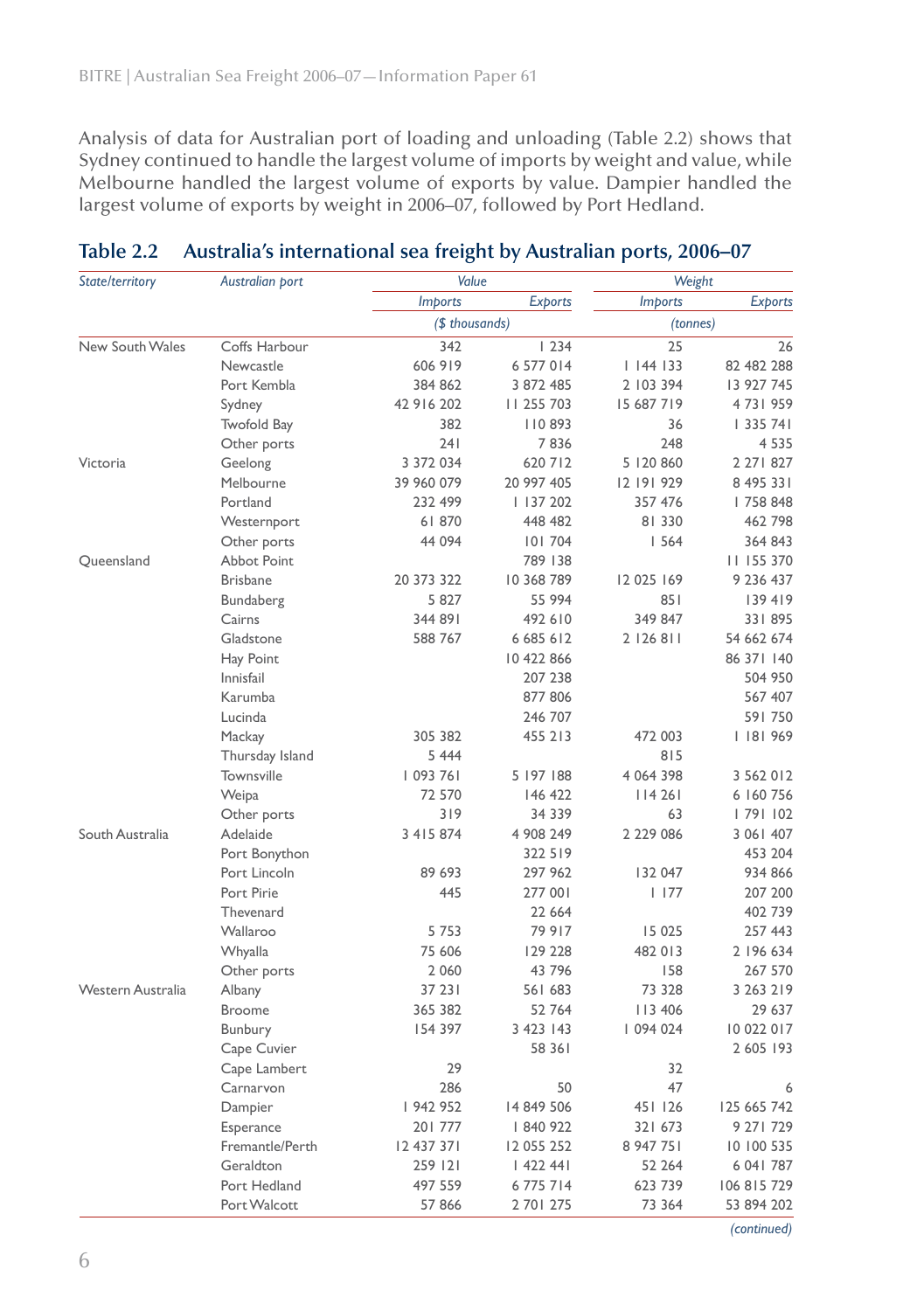| State/territory                 | Australian port          | Value          |             | Weight                       |                |  |
|---------------------------------|--------------------------|----------------|-------------|------------------------------|----------------|--|
|                                 |                          | <i>Imports</i> | Exports     | <i><u><b>Imports</b></u></i> | <b>Exports</b> |  |
|                                 |                          | (\$ thousands) |             | (tonnes)                     |                |  |
|                                 | Useless Loop             |                | 25 150      |                              | 279 998        |  |
|                                 | Offshore terminals       | 15 371         | 3 721 687   | 107 602                      | 5 692 732      |  |
|                                 | Wyndham                  | 55 646         | 345 999     | 80 176                       | 182 548        |  |
|                                 | Yampi Sound              |                | 98 747      |                              | 1515517        |  |
|                                 | Other ports              | 46 43          | 32 170      | 5 9 2 0                      | 604 368        |  |
| Tasmania                        | <b>Burnie</b>            | 138 020        | 482 152     | 8   77                       | 475 932        |  |
|                                 | Devonport                | 10 540         | 5 5 5 3     | 34 3 5 7                     | 5796           |  |
|                                 | Hobart                   | 47 370         | 177 294     | 180 455                      | 403 883        |  |
|                                 | Launceston               | 213 119        | 346 417     | 234 993                      | 3 287 008      |  |
|                                 | Port Latta               |                | 38 048      |                              | 595 280        |  |
|                                 | Spring Bay               |                | 64 008      |                              | 722 178        |  |
|                                 | Other ports              |                | 2 3 5 0     |                              | 74             |  |
| Northern Territory              | Darwin                   | 910 455        | 2 198 397   | 5 164 451                    | 3 820 412      |  |
|                                 | Confidential             | 666 964        | 068 098     | 139 939                      | 4 877 236      |  |
|                                 | Offshore terminals       |                | 678 010     |                              | 963 485        |  |
|                                 | Other ports              | 13 3 9 3       | 359 939     | 18894                        | 400 859        |  |
| State/territory<br>confidential | Other confidential ports | 0              | 809 177     | 96                           | 766 927        |  |
| Australia total                 |                          | 133 030 516    | 142 386 239 | 77 538 252                   | 656 177 913    |  |

#### **Table 2.2 Australia's international sea freight by Australian ports, 2006–07 (continued)**

Note: Blank cells are where no data was recorded for this category, while cells with an entry of 0 are where data was recorded but rounded to zero.

This table is updated quarterly between publications and is available on the BITRE website: http://www.bitre.gov.au.

Source: ABS 2008.

## Australia's maritime trading regions

The regions<sup>3</sup> of South East Asia and East Asia were Australia's largest suppliers by value, followed by Europe and Japan and North Asia. South East Asia continued to be Australia's largest source of imports by weight (Table 2.3). Figures 2.1 and 2.2 detail the value of international sea freight by region of origin and final destination respectively.

Japan and North Asia was Australia's largest export market both by weight (299.3 million tonnes, a 6 per cent increase from 289.8 million tonnes in 2005–06) and value (\$44.3 billion, a 35.5 per cent increase from \$41.6 billion in 2005–06). East Asia was Australia's second largest export market.

<sup>3.</sup> The composition of trading regions has been modified since *Australian Sea Freight 2005–06* to correct a number of minor inconsistencies. See explanatory notes for the countries included in each maritime region.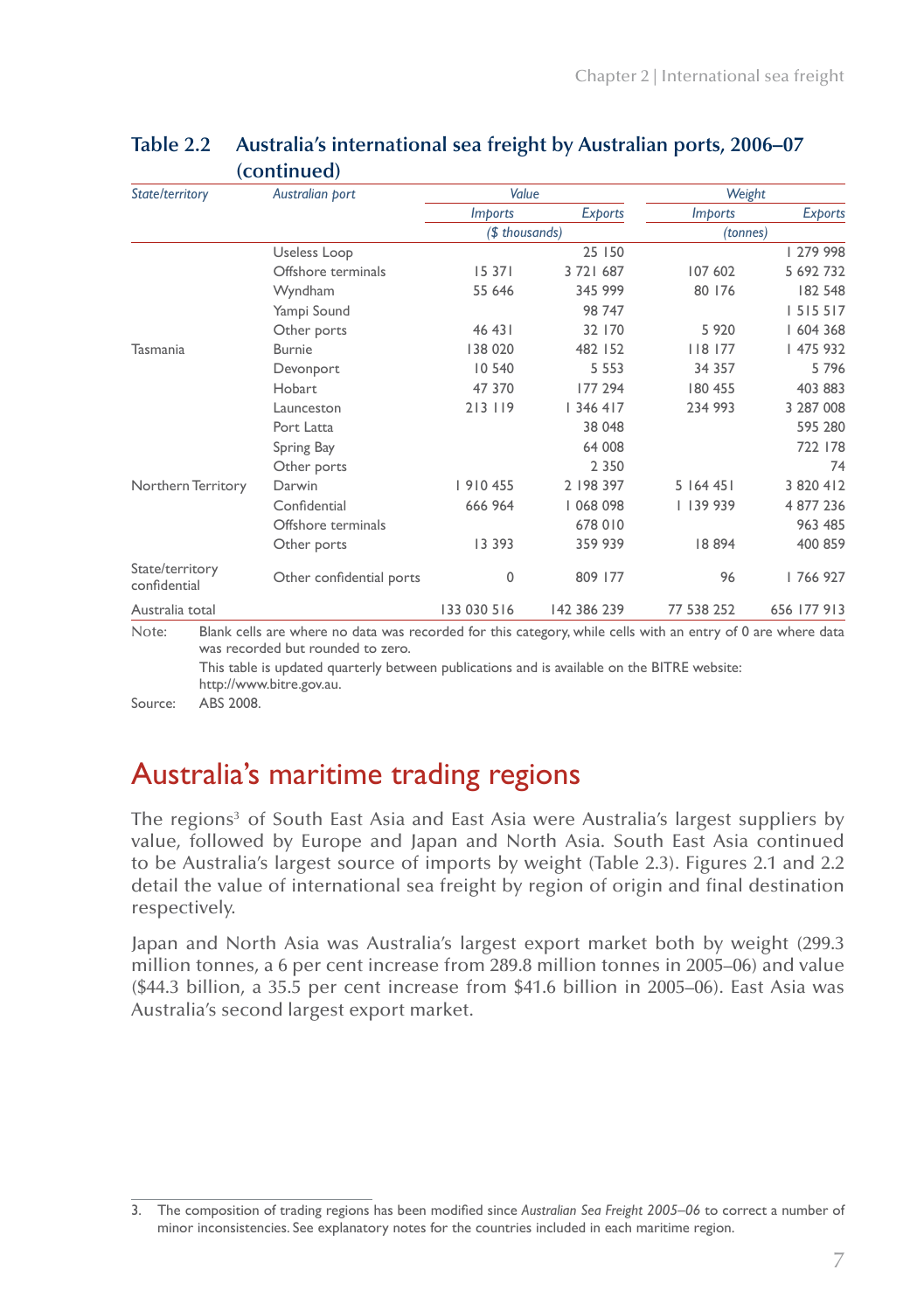| Region of origin/ final<br>destination  | Value           |                | Weight         | Commodity rank |    |                    |
|-----------------------------------------|-----------------|----------------|----------------|----------------|----|--------------------|
|                                         | <i>Imports</i>  | <b>Exports</b> | <i>Imports</i> | <b>Exports</b> |    | By value By weight |
|                                         | $($ thousands)$ |                | (tonnes)       |                |    |                    |
| Africa                                  | 760 046         | 3 2 3 2 3 1 6  | $ $ 128 791    | 6896271        | 9  | 9                  |
| North and Central<br>America            | 15 376 599      | 10 299 745     | 5 589 991      | 12 304 527     | 5  | 6                  |
| South America                           | 374 935         | 256 921        | 76  024        | 8 430 392      | П  | 8                  |
| East Asia                               | 26 026 269      | 30 196 036     | 9 644 572      | 210 364 623    | 2  | 2                  |
| South East Asia                         | 29 556 489      | 16 047 045     | 29 28 1 7 1 6  | 27 888 659     | 3  | 3                  |
| South Asia                              | 250 238         | 5 889 367      | 514 255        | 25 624 011     | 8  | 5                  |
| Japan and North Asia                    | 20 674 185      | 44 354 533     | 7 592 448      | 299 325 431    |    |                    |
| Europe                                  | 25 55   54      | 14 935 650     | 4 3 6 9 3 8 9  | 47 997 552     | 4  | 4                  |
| Middle East                             | 4 007 766       | 5 76 897       | 6 6 1 3 3 3 5  | 8 152 933      | 7  | 7                  |
| New Zealand                             | 4 549 106       | 7 072 947      | 2519014        | 5 362 034      | 6  | $\overline{10}$    |
| Pacific Islands and<br>Papua New Guinea | 556 198         | 2 3 3 8 1 4 0  | 3 855 970      | 2017763        | 10 | 12                 |
| Rest of world                           | 1347145         | 1001642        | 4 667 747      | 8  37  7       | 12 | $\mathbf{H}$       |
| Total                                   | 133 030 516     | 142 386 239    | 77 538 252     | 656 177 913    |    |                    |

### **Table 2.3 Australia's international sea freight by region of origin and final destination, 2006–07**

Note: The composition of trading regions has been modified to correct a number of inconsistencies. Tables using the new regional composition on data from 2000–01 to 2005–06 are available on the BITRE website http://www.bitre.gov.au. See explanatory notes for the countries included in each maritime region. This table is updated quarterly between publications and is available on the BITRE website: http://www.bitre.gov.au.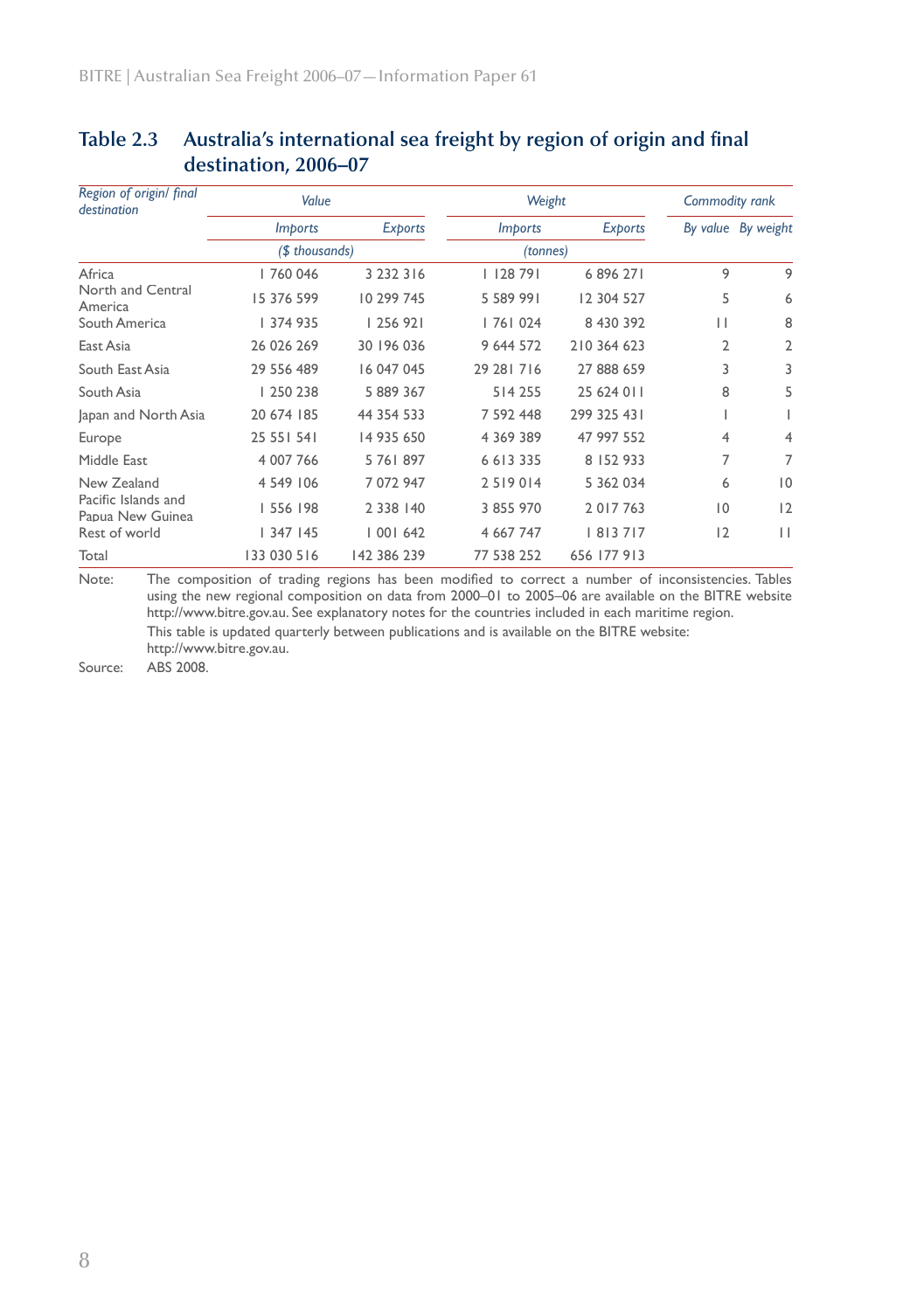



**Figure 2.2 Australia's international exports by region of final destination, 2006–07 (\$ billion)**



Source: ABS 2008.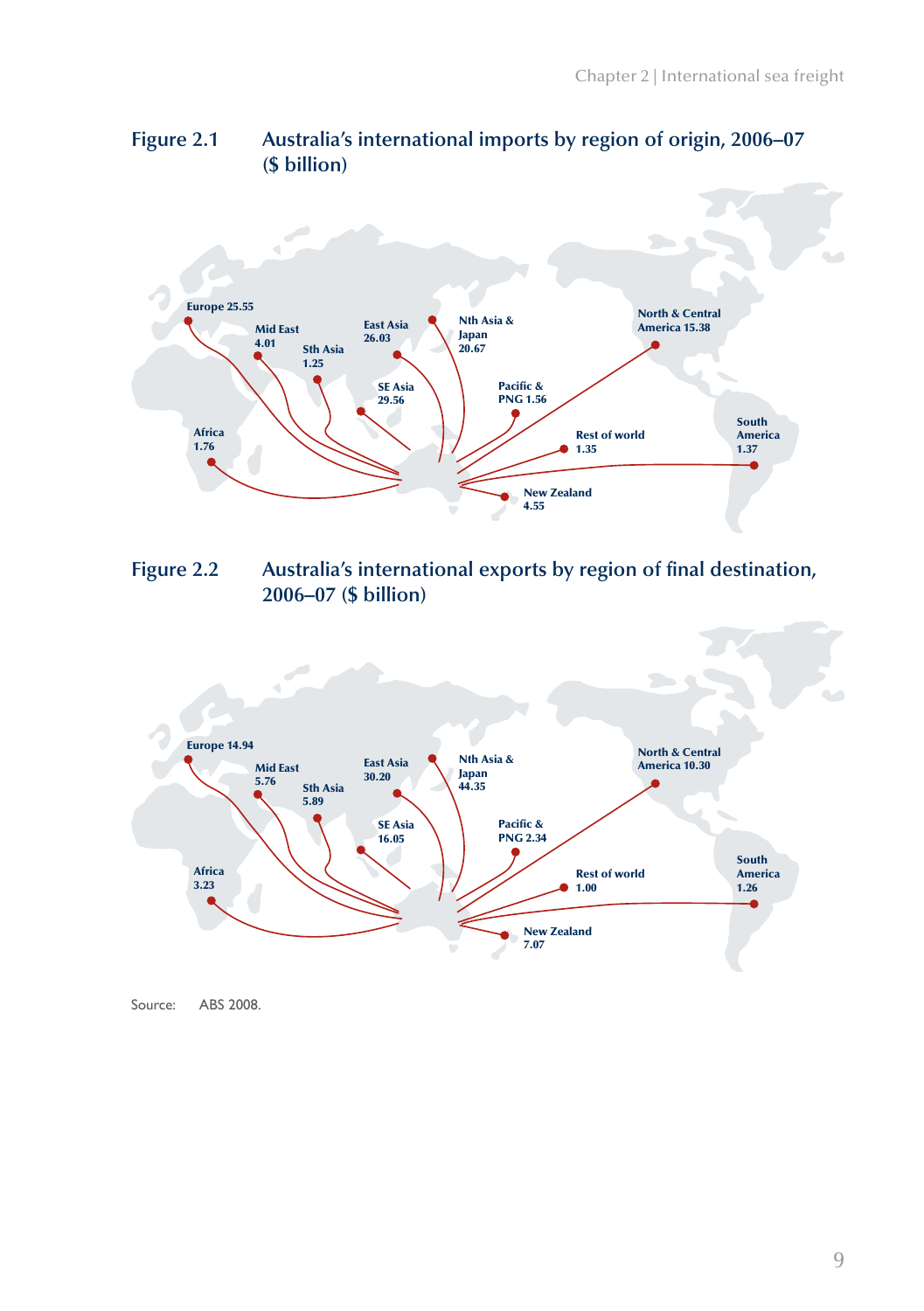| Country of origin                        | <i>Imports</i> |               | Country of final destination             |                | Exports       |                |
|------------------------------------------|----------------|---------------|------------------------------------------|----------------|---------------|----------------|
|                                          | Value          | Weight        |                                          | Value          | Weight Rank   |                |
|                                          | (\$ thousands) | (tonnes)      |                                          | (\$ thousands) | (tonnes)      |                |
| China (including Hong<br>Kong and Macau) | 22 463 369     | 6 988 681     | Japan                                    | 31850678       | 227 377 709   | $\mathbf{I}$   |
| Japan                                    | 15 197 053     | 4 963 059     | China (including Hong<br>Kong and Macau) | 24 325 441     | 169 904 803   | $\overline{2}$ |
| United States of America                 | 13 254 810     | 3 3 5 6 9 8 3 | Republic of Korea                        | 12 503 855     | 71 947 722    | 3              |
| Singapore                                | 7 934 988      | 8728691       | United States of America                 | 7 905 965      | 4 30   749    | $\overline{4}$ |
| Germany                                  | 6718594        | 772 178       | New Zealand                              | 7 072 947      | 5 362 034     | 5              |
| Thailand                                 | 6 3 3 2 3 6 6  | 83  508       | Taiwan                                   | 5 858 913      | 40 458 189    | 6              |
| Republic of Korea                        | 5 468 613      | 2 6 2 7 1 3 1 | India                                    | 5 173 767      | 24 415 162    | $\overline{7}$ |
| Malaysia                                 | 4 798 424      | 4819404       | Indonesia                                | 4 260 959      | 7 935 007     | 8              |
| New Zealand                              | 4 549 106      | 2519014       | Singapore                                | 3 802 650      | 4 441 792     | 9              |
| Vietnam                                  | 4 435 704      | 5 282 471     | Thailand                                 | 3 298 286      | 5 763 965     | 0              |
| Indonesia                                | 4 3 2 3 0 8 6  | 5 374 084     | Netherlands                              | 2 888 904      | 9 5 2 9 8 1 6 | $\Box$         |
| Taiwan                                   | 3 5 6 2 4 2 6  | 2 655 751     | United Kingdom                           | 2856260        | 6 9 1 4 9 3 1 | 12             |
| Italy                                    | 3 442 449      | 709 521       | Malaysia                                 | 2852923        | 6 653 504     | 3              |
| United Kingdom                           | 3 2 3 3 3 5 8  | 471 629       | Saudi Arabia                             | 990 349        | 204 523       | 4              |
| France                                   | 2 3 2 0 2 3 4  | 310629        | South Africa                             | 7   6 0 4 0    | 3 430 656     | 15             |
| <b>United Arab Emirates</b>              | 744 982        | 2703921       | <b>United Arab Emirates</b>              | 598 873        | 2 108 528     | 6              |
| Sweden                                   | 346 405        | 212 454       | Italy                                    | 558 065        | 6 3 6 7 7 3 6 | 17             |
| Spain                                    | 317495         | 217917        | Canada                                   | 544 600        | 507 406       | 8              |
| Canada                                   | 315 337        | 2 0 69 1 35   | Finland                                  | 456 338        | 495 716       | 9              |
| South Africa                             | 303 884        | 369 420       | Papua New Guinea                         | 358 896        | 139 388       | 20             |
| Rest of world                            | 17 967 838     | 20 554 677    | Rest of world                            | 16 511 533     | 54 917 578    |                |
| Total                                    | 133 030 516    | 77 538 252    | Total                                    | 142 386 239    | 656 177 913   |                |

#### **Table 2.4 Australia's top 20 maritime trading partners, 2006–07**

Note: This table is updated quarterly between publications and is available on the BITRE website: http://www.bitre.gov.au.

Source: ABS 2008.

## Trading partners by country

The trend of strong growth in maritime trade with China and Japan has continued. In 2006–07, Japan was Australia's largest trading partner for sea freight exports by value followed by China and the Republic of Korea. China was also Australia's largest trading partner for sea freight imports, followed by Japan and the United States of America (Table 2.4). New Zealand was Australia's tenth largest supplier of imports and fifth largest export market, followed by Indonesia (twelfth largest supplier of imports and eighth largest market for Australia's exports). Papua New Guinea was Australia's nineteenth largest export market.

## Overseas ports of loading or unloading

Not all international sea freight travels directly from the country of origin to Australia or from Australia to its final destination. This section summarises information on the overseas ports of loading and unloading. These ports represent either the last port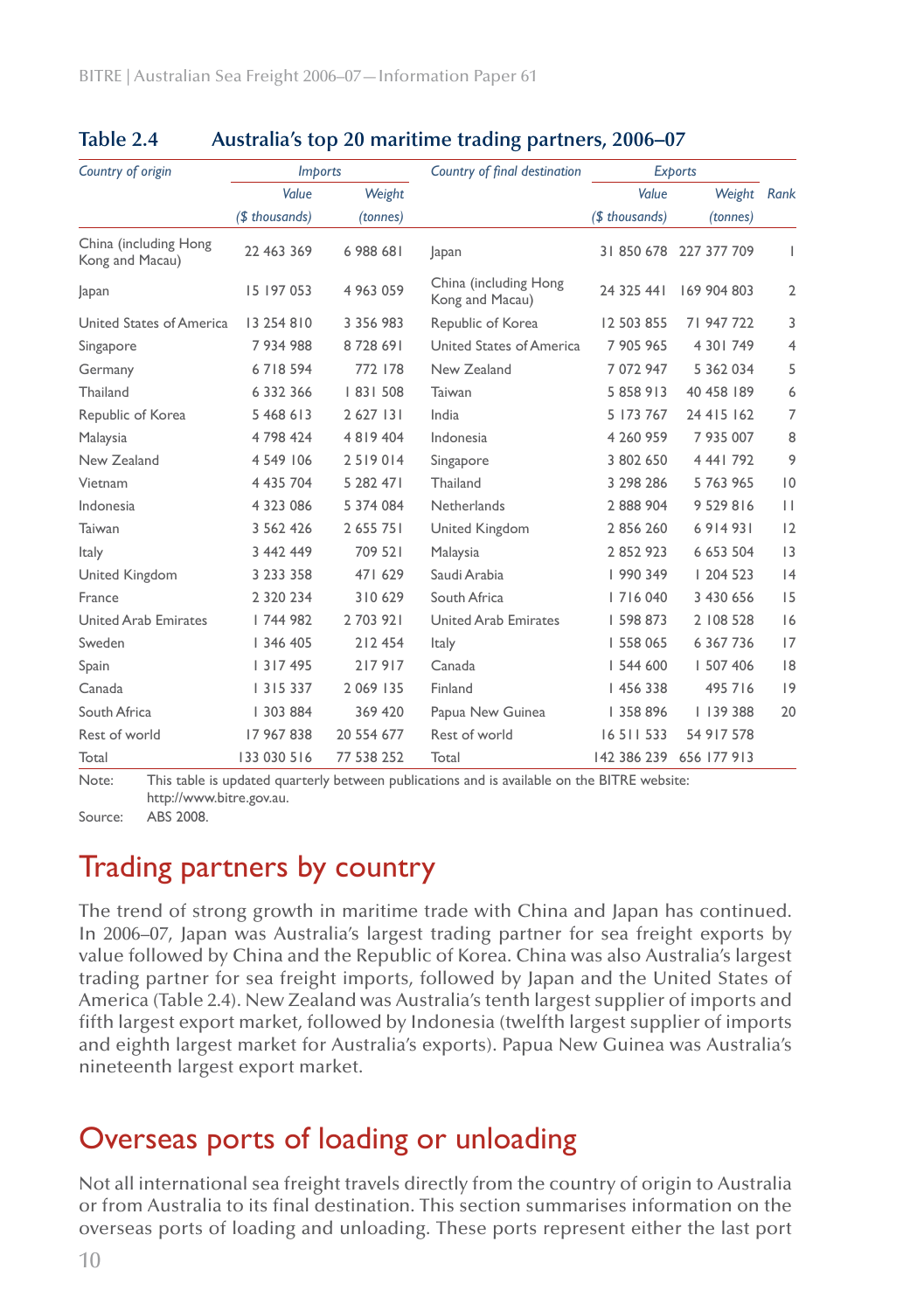the cargo was loaded onto a ship prior to arriving in Australia, or the first port the cargo was unloaded from a ship after departing Australia.

The 2006–07 data on ports of loading or unloading indicated the following changes compared with previous years:

**Loaded cargo:**

- The majority of regions recorded increases in the weight of total cargo loaded in comparison to 2005–06, with South America and East Asia recording the largest growth (39.7 per cent and 20.1 per cent respectively).
- The majority of regions also recorded increases in the value of loaded goods. The Middle East recorded the highest growth (23.3 per cent) followed by South America (19.8 per cent).
- South East Asia was the region with the largest value of cargo loaded followed by East Asia, Europe and then Japan and North Asia (Table 2.5 and Figures 2.3 and 2.4). This is consistent with the previous year.

**Unloaded cargo:**

- The majority of regions recorded increases in both the weight and value of total cargo unloaded in comparison to 2005–06.
- Japan and North Asia again dominated as the region with the highest volume weight and value of cargo unloaded.

#### **Table 2.5 Australia's international freight by trading region of loading and unloading, 2006–07**

| Region of loading or unloading       | Value          |                 | Weight        |                 |
|--------------------------------------|----------------|-----------------|---------------|-----------------|
|                                      | Loaded         | <b>Unloaded</b> | Loaded        | <b>Unloaded</b> |
|                                      | (\$ thousands) |                 | (tonnes)      |                 |
| Africa                               | 740 858        | 2 579 499       | 080   5       | 6 521 906       |
| North and Central America            | 14 929 404     | 8798338         | 5 532 867     | 12 684 452      |
| South America                        | 198 764        | 1164330         | 632 950       | 8 40 6 6 74     |
| East Asia                            | 25 944 202     | 27 473 810      | 9 6 6 4 1 1   | 209 491 325     |
| South East Asia                      | 32 3 16 1 18   | 26 252 032      | 30 401 558    | 31 120 628      |
| South Asia                           | 197 894        | 5 063 349       | 494 799       | 24 940 980      |
| Japan and North Asia                 | 19 623 628     | 43 633 985      | 7 339 698     | 299 049 223     |
| Europe                               | 24 69 493      | 13 224 359      | 4 095 904     | 47 267 210      |
| Middle East                          | 3 772 100      | 3 415 666       | 6 307 084     | 7 367 102       |
| New Zealand                          | 5 003 064      | 7 460 073       | 2 650 917     | 5 456 893       |
| Pacific Islands and Papua New Guinea | 587 808        | 2 304 897       | 3 841 076     | 2 005 953       |
| Rest of world                        | 1025183        | 015 904         | 4 4 9 4 8 3 7 | 870 566         |
| Total                                | 133 030 516    | 142 386 239     | 77 538 252    | 656 177 913     |

Note: Freight loaded in various regions are imports to Australian ports. Similarly, freight unloaded in various overseas regions are exports from Australian ports. The composition of trading regions has been modified to correct a number of inconsistencies. Tables

using the new regional composition on data from 2000–01 to 2005–06 are available on the BITRE website http://www.bitre.gov.au. See explanatory notes for the countries included in each maritime region.

This table is updated quarterly between publications and is available on the BITRE website: http://www.bitre.gov.au.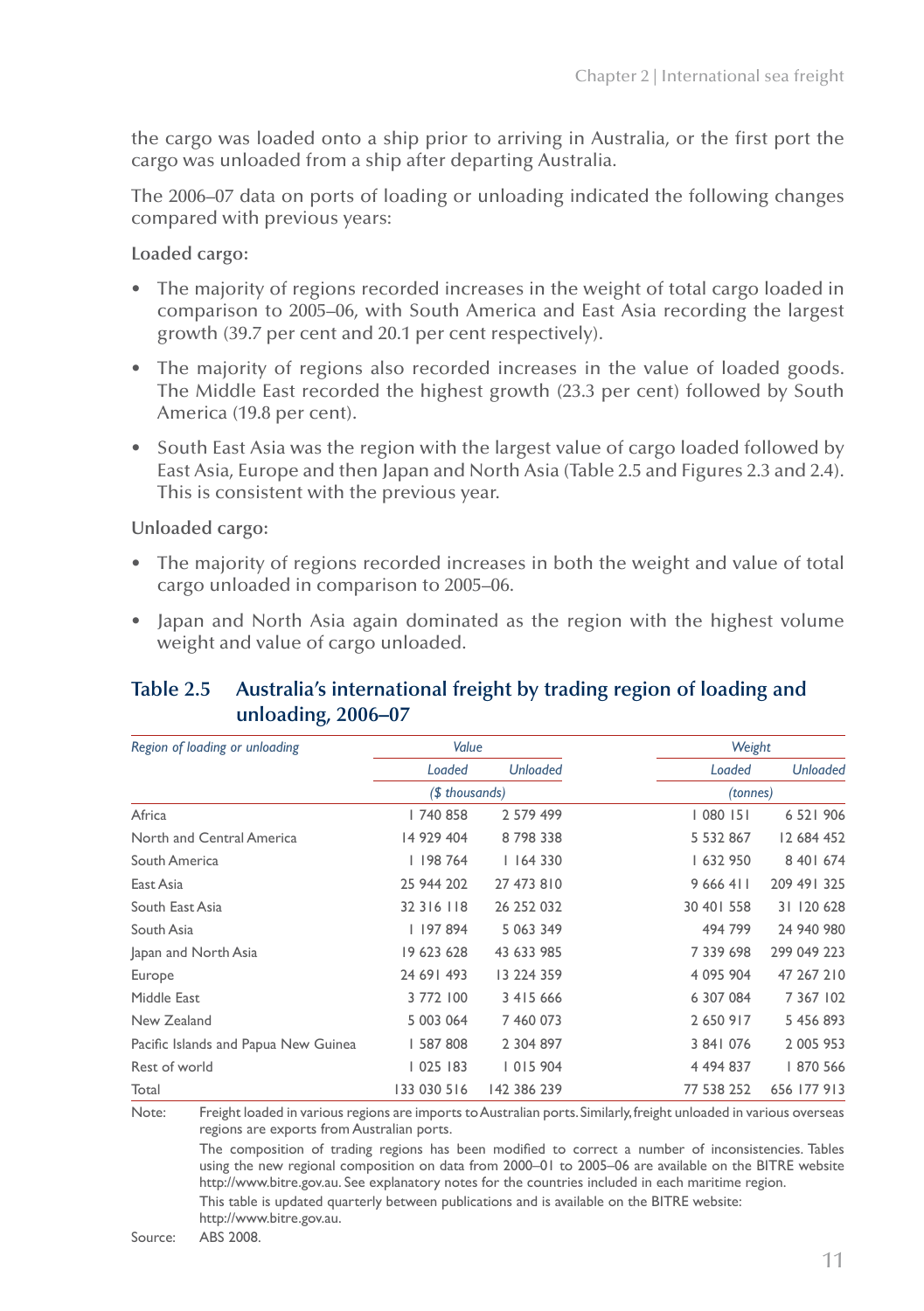



**Figure 2.4 Australia's international exports by region of unloading, 2006–07 (\$ billion)**

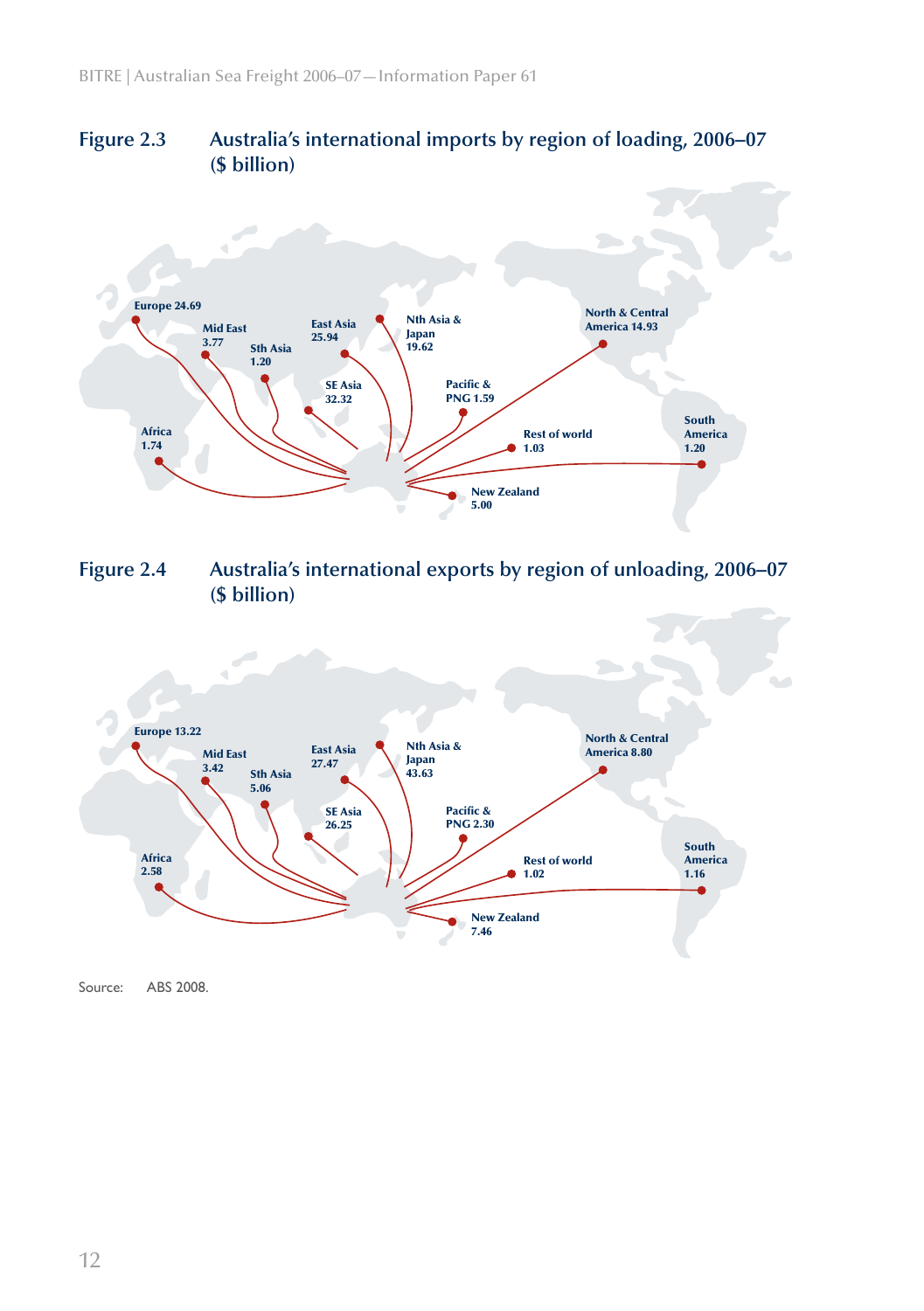## Australia's maritime trade carried by liner shipping

In 2006–07, freight carried by the liner trade<sup>4</sup> decreased by 21 per cent in value to \$101.5 billion from \$128.6 billion in the previous year (Table 2.6 and Figure 2.5). There was a decline of 18 per cent in loaded liner freight by weight and a 41.6 per cent decline in unloaded liner freight. East Asia was the largest source of loaded cargo by value and by weight. East Asia was also Australia's largest market for unloaded liner cargo by weight, while South East Asia was the largest destination for unloaded liner cargo by value.

| Region of loading or unloading       | Value          |                 | Weight      |                 |
|--------------------------------------|----------------|-----------------|-------------|-----------------|
|                                      | Loaded         | <b>Unloaded</b> | Loaded      | <b>Unloaded</b> |
|                                      | (\$ thousands) |                 | (tonnes)    |                 |
| Africa                               | 483 907        | 392 611         | 207 269     | 146 126         |
| North and Central America            | 8 875 869      | 5 124 296       | 1684413     | 470   32        |
| South America                        | 557 302        | 186 641         | 220 806     | 64 268          |
| East Asia                            | 15 472 609     | 6 4 6 1 9 5     | 4 0 29 9 76 | 2 647 567       |
| South East Asia                      | 8 3 6 4 2 4 5  | 12 634 401      | 3 048 658   | 5 639 983       |
| South Asia                           | 903 093        | 336 851         | 333 376     | 258 394         |
| Japan and North Asia                 | 5 949 144      | 6 729 503       | 1139423     | 2 5 6 9 8 5 2   |
| Europe                               | 14 159 065     | 4 266 918       | 2 539 353   | 961 454         |
| Middle East                          | 650 746        | 519733          | 333 422     | 222 407         |
| New Zealand                          | 3 700 107      | 4 248 301       | 655 023     | 1631473         |
| Pacific Islands and Papua New Guinea | 283 261        | 1163168         | 138 481     | 619911          |
| Rest of world                        | 201            | 406             | 31          | 33              |
| Total                                | 59 399 548     | 42 063 025      | 15 330 229  | 16 23 1 60 1    |

#### **Table 2.6 Australia's international liner trade by region of loading and unloading, 2006–07**

Note: Freight loaded in various regions are imports to Australian ports. Similarly, freight unloaded in various overseas regions are exports from Australian ports.

The composition of trading regions has been modified to correct a number of inconsistencies. Tables using the new regional composition on data from 2000–01 to 2005–06 are available on the BITRE website http://www.bitre.gov.au. See explanatory notes for the countries included in each maritime region. This table is updated quarterly between publications and is available on the BITRE website:

http://www.bitre.gov.au.

<sup>4.</sup> See explanatory notes for a definition of liner trade.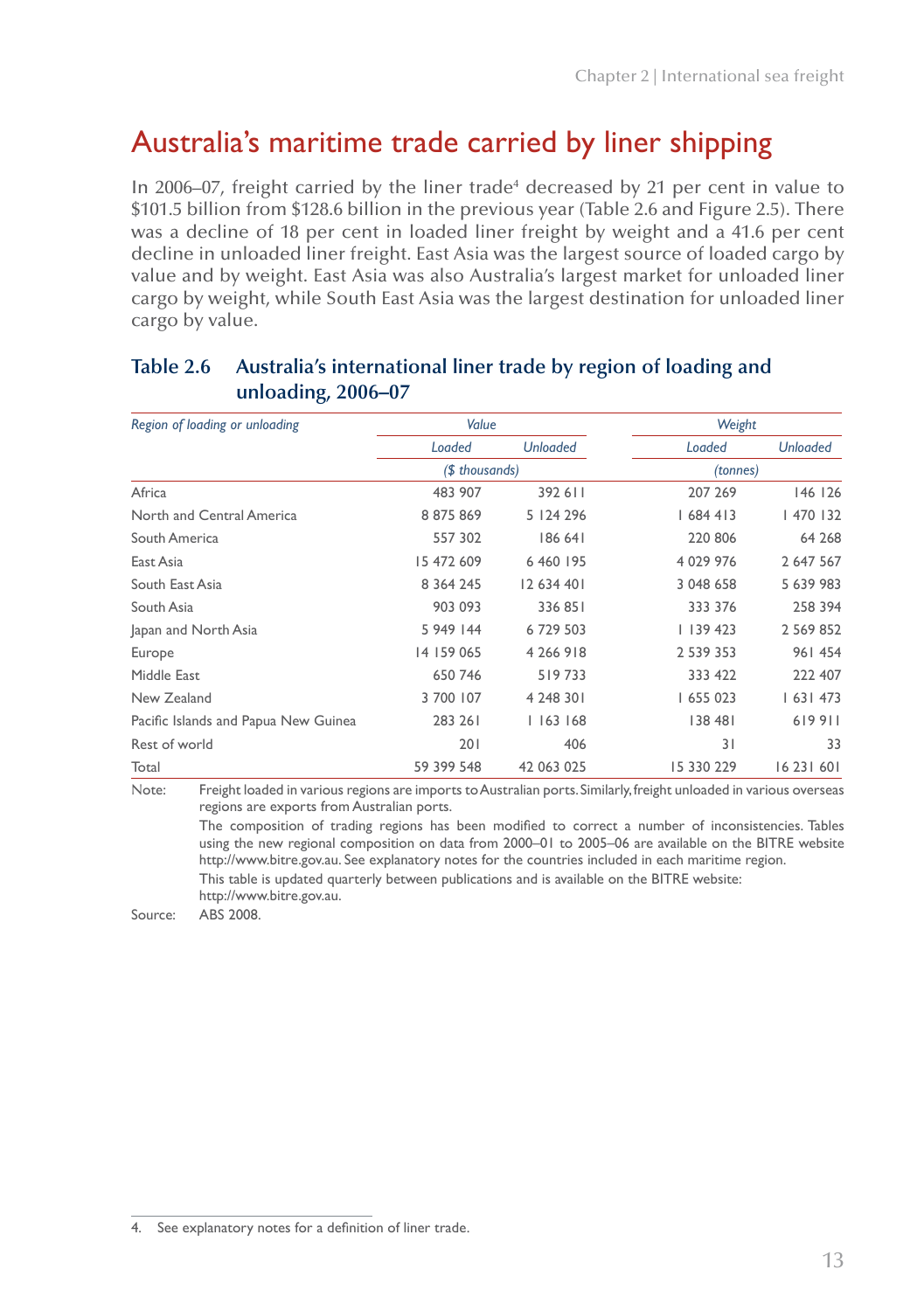#### **Figure 2.5 Australia's international liner imports by region of loading, 2006–07 (\$ billion)**



**Figure 2.6 Australia's international liner exports by region of unloading, 2006–07 (\$ billion)**

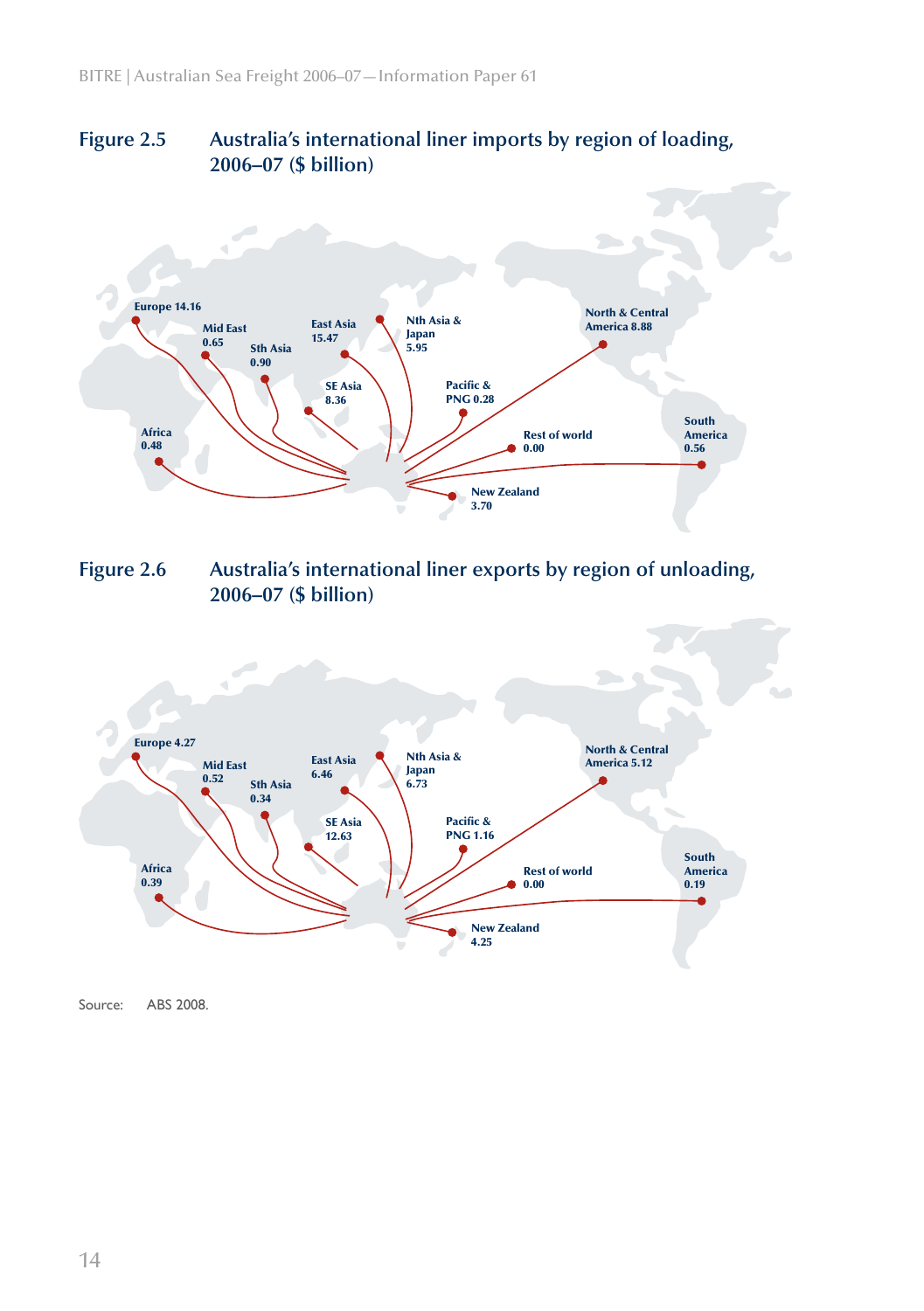### Australia's maritime trade carried by non-liner shipping

Australian non-liner trade $^5$  increased by 44 per cent in 2006–07 and was valued at \$174 billion (Table 2.7). South East Asia was the most important region for non-liner cargo loaded, both by value and weight, while the Japan and North Asia region remained Australia's largest non-liner unloading region (Figures 2.7 and 2.8).

| Value      |                 | Weight         |                 |
|------------|-----------------|----------------|-----------------|
| Loaded     | <b>Unloaded</b> | Loaded         | <b>Unloaded</b> |
|            |                 | (tonnes)       |                 |
| 256 950    | 2 186 888       | 872 876        | 6 375 780       |
| 6 053 535  | 3 674 042       | 3 848 454      | 11 214 320      |
| 641 462    | 977 688         | 1412144        | 8 3 3 7 4 0 6   |
| 10 471 593 | 21 013 615      | 5 636 379      | 206 843 758     |
| 23 95 873  | 13 617 631      | 27 352 877     | 25 480 646      |
| 294 801    | 4 726 498       | 161423         | 24 682 586      |
| 13 674 485 | 36 904 482      | 6 200 275      | 296 479 371     |
| 10 532 427 | 8 9 5 7 4 4 1   | 556 542        | 46 305 755      |
| 3 121 355  | 2895932         | 5 973 662      | 7 144 695       |
| 302 957    | 3 2 1 7 7 1     | 995 894        | 3 825 420       |
| 304 547    | 1141729         | 3 702 594      | 386 042         |
| 024 982    | 015 497         | 4 494 806      | 870 534         |
| 73 630 967 | 100 323 214     | 62 207 927     | 639 946 312     |
|            |                 | (\$ thousands) |                 |

#### **Table 2.7 Australia's international non-liner trade by region of loading and unloading, 2006–07**

Note: Freight loaded in various regions are imports to Australian ports. Similarly, freight unloaded in various overseas regions are exports from Australian ports.

The composition of trading regions has been modified to correct a number of inconsistencies. Tables using the new regional composition on data from 2000–01 to 2005–06 are available on the BITRE website http://www.bitre.gov.au. See explanatory notes for the countries included in each maritime region. This table is updated quarterly between publications and is available on the BITRE website: http://www.bitre.gov.au.

<sup>5.</sup> See explanatory notes for a definition of non-liner trade.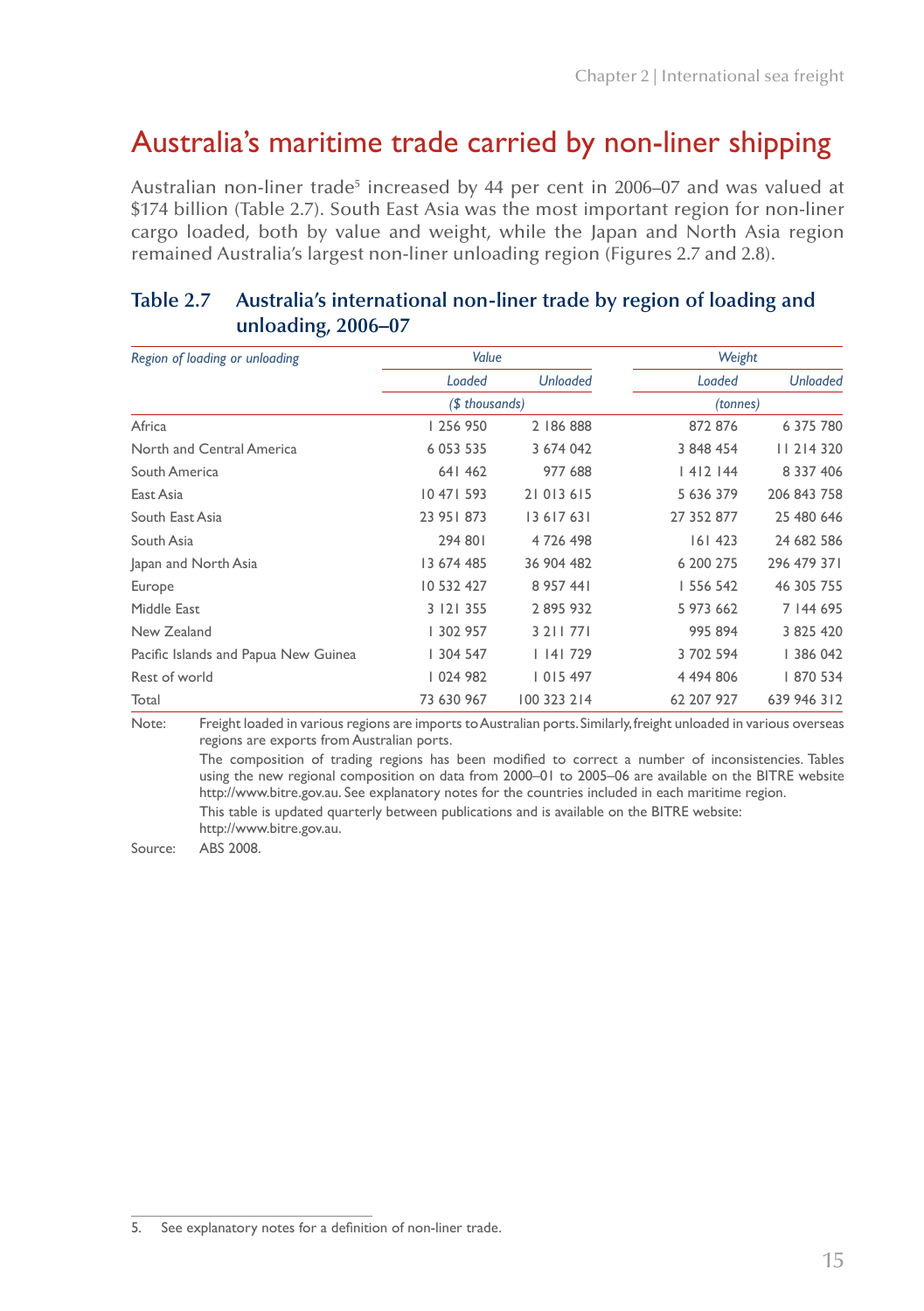#### **Figure 2.7 Australia's international non-liner imports by region of loading, 2006–07 (\$ billion)**



**Figure 2.8 Australia's international non-liner exports by region of unloading, 2006–07 (\$ billion)**

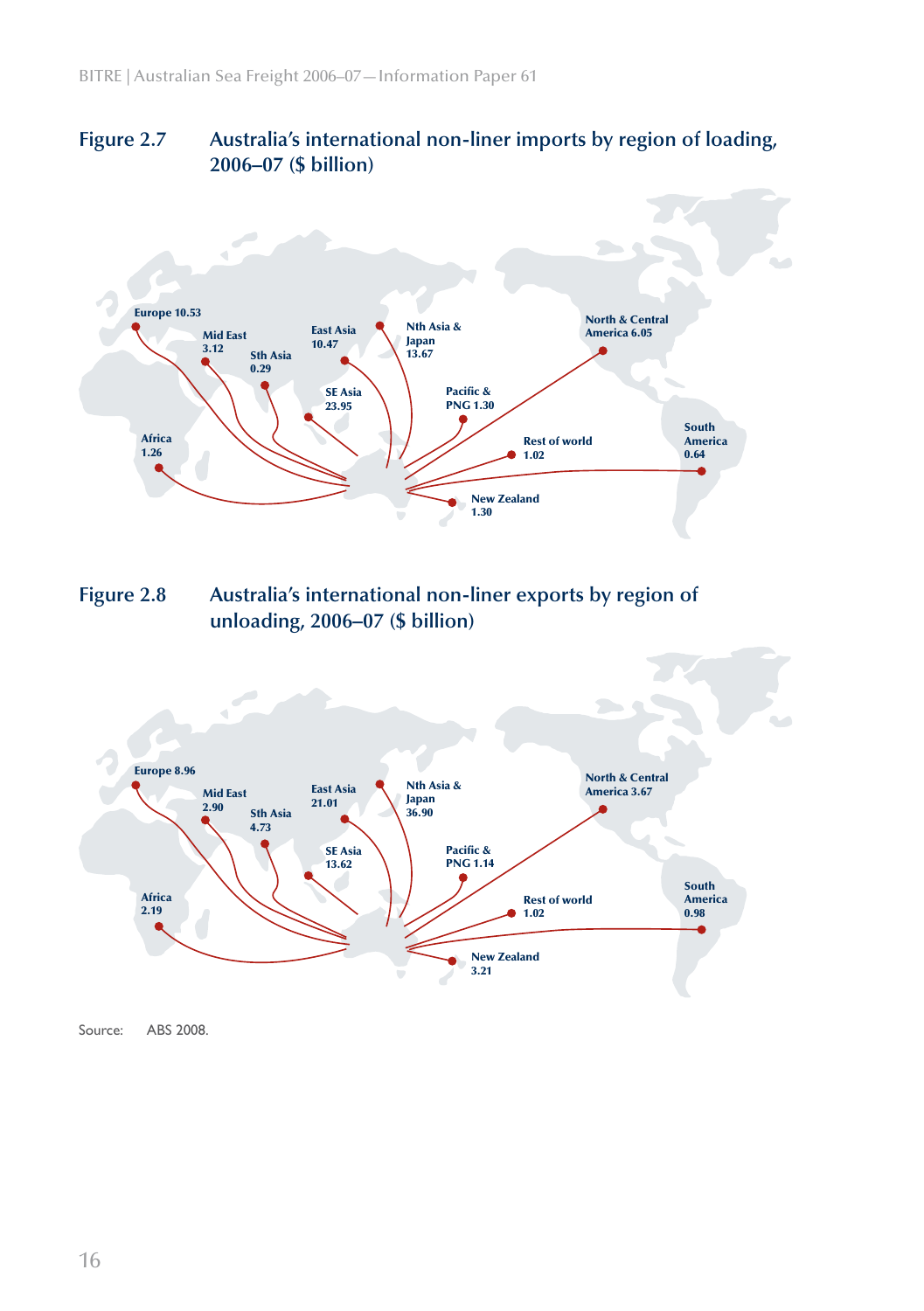## Commodity structure of Australia's international sea freight

In 2006–07, the leading commodities by value moving across Australia's wharves were *machinery*, *road vehicles and transport equipment,* and *coal, coke and briquettes* while *iron ore and concentrates, coal, coke and briquettes* and *petroleum oil* were the leading commodities in terms of tonnes transported.<sup>6</sup> These retain the same ranking as in 2005–06.

| <b>ATFCC</b> codes and Commodity names          | Value          |                | Weight         |                | Commodity rank |                    |
|-------------------------------------------------|----------------|----------------|----------------|----------------|----------------|--------------------|
|                                                 | <b>Imports</b> | <b>Exports</b> | <b>Imports</b> | <b>Exports</b> |                | By value By weight |
|                                                 | (\$ thousands) |                | (tonnes)       |                |                |                    |
| 0. Food and live animals                        |                |                |                |                |                |                    |
| Cereals & cereal preparations                   | 524 043        | 4 165 713      | 332 106        | 14 811 868     | 16             | 7                  |
| Coffee, tea, cocoa, spices etc.                 | 610 283        | 68 535         | 161461         | 12 484         | 47             | 51                 |
| Dairy products & birds' eggs                    | 401 479        | 2 245 754      | 108 238        | 814 065        | 26             | 33                 |
| Feeding stuff for animals                       | 459 938        | 722 293        | 030 914        | 41480          | 38             | 9                  |
| Fish, crustaceans, molluscs etc.                | 112898         | 562 695        | 222 306        | 34 603         | 35             | 50                 |
| Live animals                                    | 855            | 784 110        | 220            | 429 180        | 45             | 43                 |
| Meat & meat preparations                        | 475 462        | 6726176        | 128 501        | 638 242        | $\overline{0}$ | 25                 |
| Miscellaneous edible products &<br>preparations | 5   7 0 4 5    | 597 235        | 330 001        | 217 523        | 30             | 37                 |
| Sugars, sugar preparations &<br>honey           | 201548         | 249 953        | 93 922         | 587 213        | 55             | 35                 |
| Vegetables & fruit                              | 27  165        | 255 497        | 830 022        | 390 641        | 27             | 21                 |
| I. Beverages and tobacco                        |                |                |                |                |                |                    |
| Ale, beer & stout, cider<br>(alcoholic)         | 129 428        | 21111          | 144 464        | 20 376         | 63             | 53                 |
| Non-alcoholic beverages nes                     | 174 555        | 32 326         | 136 663        | 32 0 36        | 60             | 52                 |
| Spirits (potable), alcoholic<br>beverages nes   | 487 897        | 70862          | 116 501        | 26 284         | 52             | 55                 |
| Tobacco & tobacco<br>manufactured               | 219757         | 138 099        | 28 456         | 9623           | 56             | 61                 |
| Wine & vermouth                                 | 331880         | 2 880 550      | 63 915         | 21360          | 23             | 30                 |
| 2. Crude materials, inedible, except fuels      |                |                |                |                |                |                    |
| Aluminium ores & concentrates;<br>alumina       | 13 3 8 7       | 6 279 246      | 19515          | 21 198 984     | 12             | 5                  |
| Copper ores & concentrates;                     | 28 760         | 3 956 222      | 4 3 0 4        | 1605126        | 8              | 26                 |
| Cork & wood                                     | 598 751        | 220 576        | 491371         | 12 806 916     | 33             | 8                  |
| Cotton                                          | 76             | 823 532        | 213            | 491 298        | 42             | 40                 |
| Crude animal & vegetable<br>materials nes       | 189 192        | 152 458        | 107 293        | 50 130         | 57             | 54                 |
| Crude minerals                                  | 4 743          | 549 674        | 44  599        | 15 569 792     | 48             | 6                  |

#### **Table 2.8 Australia's international freight by commodity, 2006–07**

*(continued)*

6. This ranking is based on the sum of both imports and exports, to gauge the total commodities handled.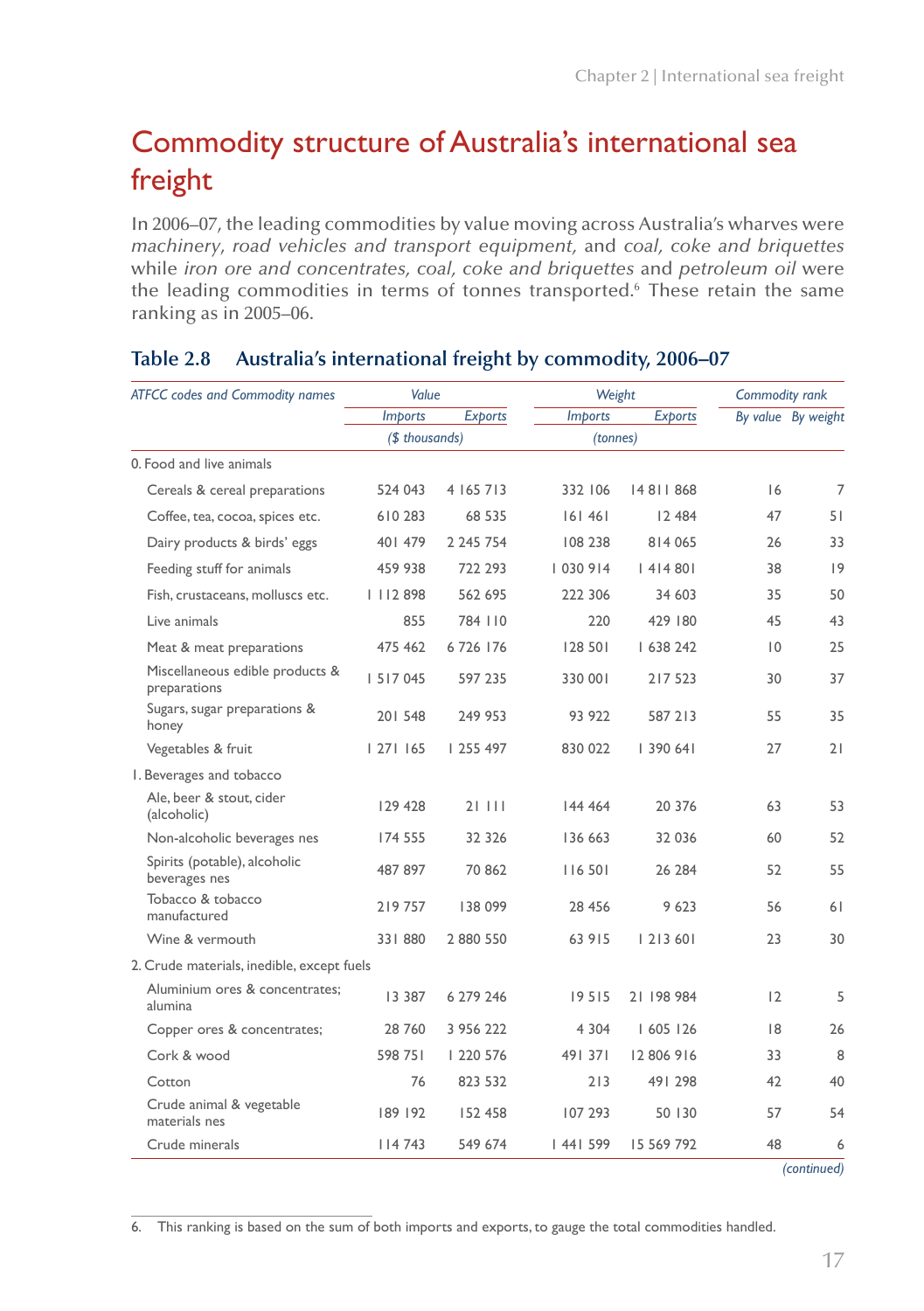| <b>ATFCC</b> codes and commodity                       | Value          |                |                | Weight                |                 |                    |
|--------------------------------------------------------|----------------|----------------|----------------|-----------------------|-----------------|--------------------|
| names                                                  | <b>Imports</b> | <b>Exports</b> | <b>Imports</b> | <b>Exports</b>        |                 | By value By weight |
|                                                        | (\$ thousands) |                | (tonnes)       |                       |                 |                    |
| 2. Crude materials, inedible, except fuels (continued) |                |                |                |                       |                 |                    |
| Crude rubber (including<br>synthetic)                  | 179 123        | 3 9 4 5        | 75 485         | 2989                  | 61              | 59                 |
| Fertilisers, crude                                     | 38 340         | 4 3 0 3        | 481 090        | 5 2 6 9               | 64              | 4 <sup>1</sup>     |
| Hides, skins & fur skins raw                           | 2 3 0 4        | 595 534        | 581            | 293 496               | 50              | 48                 |
| Iron ore & concentrates;                               | 338 356        | 15516911       |                | 4 725 678 275 069 034 | 5               | J.                 |
| Lead & zinc ores &<br>concentrates:                    | 186 606        | 3 3 8 1 3 5    | 144 025        | 2 558 263             | 20              | 17                 |
| Mineral sands                                          | 6960           | 251951         | 26 588         | 1227041               | 58              | 31                 |
| Oil seeds & oleaginous fruits                          | 84 672         | 171337         | 135 157        | 370 540               | 59              | 39                 |
| Other metallic ores & metal<br>scrap                   | 123 465        | 4 504 338      | 148 605        | 7 909 272             | 17              | $ 0\rangle$        |
| Other textile fibres                                   | 112808         | 44 050         | 65 680         | 48 935                | 62              | 57                 |
| Pulp & waste paper                                     | 270 404        | 187 068        | 377 182        | 1124898               | 54              | 27                 |
| Uranium & thorium ores &<br>concentrates               |                | 659 513        |                | 10110                 | 49              | 64                 |
| Wool, sheep & lambs                                    | 33 275         | 2 702 011      | 8 1 2 9        | 458 734               | 25              | 42                 |
| 3. Mineral fuels, lubricants & related materials       |                |                |                |                       |                 |                    |
| Coal, coke & briquettes                                | 20 823         | 21 927 123     |                | 198 915 244 900 314   | 3               | 2                  |
| Gases, natural & manufactured<br>nes                   | 799 648        | 249            | 4 268 156      | 9                     | 44              | 12                 |
| Liquefied natural gas                                  | 4              | 5 2 2 6 1 5 8  | $\mathbf{0}$   | 0                     | $\overline{13}$ | 65                 |
| Liquefied petroleum gas (LPG)                          | 261 143        | 039 847        | 382 119        | 535 634               | 37              | 23                 |
| Petroleum oil                                          | 13 827 136     | 7 751 860      | 22 544 086     | 11726 567             | $\overline{4}$  | 3                  |
| Petroleum oils & refined prods                         | 7 29 6 21      | 630 350        | 9788956        | 2 302 384             | 8               | 9                  |
| 4. Animal & vegetable oils, fats & waxes               |                |                |                |                       |                 |                    |
| Oils & fats                                            | 522 108        | 358 272        | 367 503        | 498 890               | 41              | 34                 |
| 5. Chemical & related products nes                     |                |                |                |                       |                 |                    |
| Chemicals                                              | 5 165 579      | 3 121 664      | 5 863 827      | 805 657               | 9               | $\mathbf{H}$       |
| Fertilisers, manufactured                              | 759 100        | 154 608        | 2 127 566      | 524 528               | 40              | 8                  |
| Organic chemicals                                      | 757 010        | 93 399         | 895 108        | 46 279                | 32              | 32                 |
| Plastics                                               | 2 603 942      | 494 083        | 048 572        | 258 891               | 24              | 28                 |
| 6. Manufactured goods classified chiefly by material   |                |                |                |                       |                 |                    |
| Aluminium & aluminium alloys                           | 720 867        | 6 150 834      | 149 569        | 754 623               | П               | 24                 |
| Copper & copper alloys                                 | 542 788        | 3 204 120      | 51880          | 357 245               | 19              | 45                 |
| Cork & wood manufactures<br>(excludes furniture)       | 634 645        | 174 249        | 394 877        | 280 831               | 43              | 36                 |
| Iron & steel                                           | 3732096        | 072 481        | 2941646        | 246   00              | 15              | 3                  |
| Lead & lead alloys                                     | 31411          | 725 840        | 14919          | 332 632               | 46              | 47                 |
| Leather, leather manufactures<br>nes                   | 103 603        | 483 053        | 7 377          | 125 739               | 51              | 56                 |

### **Table 2.8 International freight by commodity, 2006–07 (continued)**

*(continued)*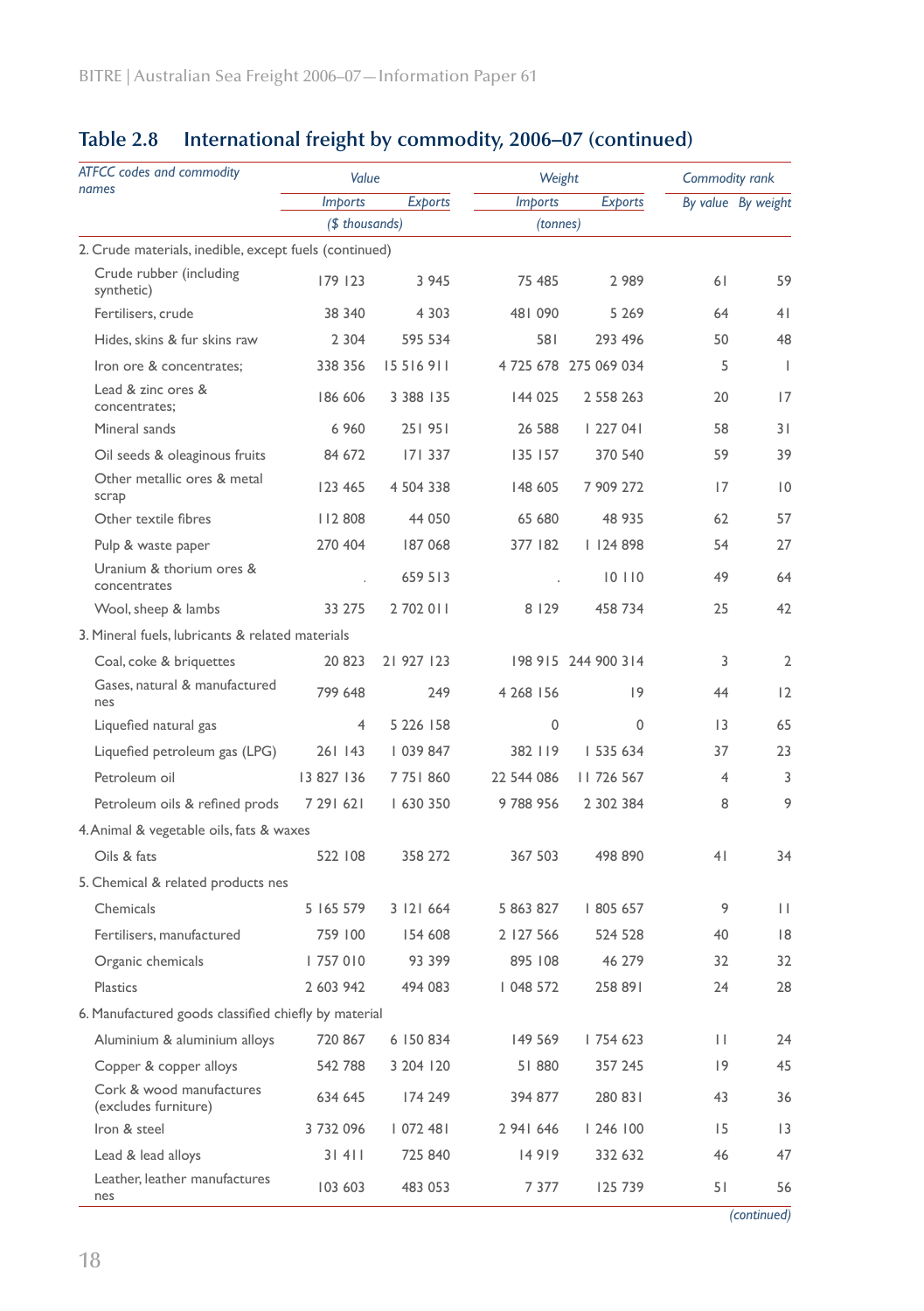| <b>ATFCC</b> codes and commodity                                 | Value          |                | Weight         |                        | Commodity rank     |    |
|------------------------------------------------------------------|----------------|----------------|----------------|------------------------|--------------------|----|
| names                                                            | <b>Imports</b> | <b>Exports</b> | <b>Imports</b> | <b>Exports</b>         | By value By weight |    |
|                                                                  | (\$ thousands) |                | (tonnes)       |                        |                    |    |
| 6. Manufactured goods classified chiefly by material (continued) |                |                |                |                        |                    |    |
| Manufactures of metal nes                                        | 3 995 541      | 820 458        | 038 950        | 245 581                | 4                  | 29 |
| Nickel & nickel alloys                                           | 67 359         | 1431264        | 2 183          | 31 424                 | 36                 | 62 |
| Non-metallic mineral<br>manufacture nes                          | 654 467        | 332 203        | 3 170 368      | 387 217                | 31                 | 4  |
| Other non-ferrous metals nes                                     | 135 746        | 348 825        | 13 686         | 26 983                 | 53                 | 60 |
| Paper, paperboard & articles                                     | 2 692 223      | 737 073        | 972 012        | 875 569                | 22                 | 15 |
| Rubber manufactures nes                                          | 2 3 3 4 2 2 3  | 191 364        | 482 398        | 32 37 1                | 28                 | 38 |
| Textile yarn, fabrics, & articles                                | 2 131 694      | 307 140        | 379 131        | 45 5 69                | 29                 | 44 |
| Zinc & zinc alloys                                               | 13738          | 736 314        | 2 5 7 1        | 382 602                | 34                 | 46 |
| 7. Machinery & transport equipment                               |                |                |                |                        |                    |    |
| Machinery                                                        | 29 543 816     | 4 578 539      | 2 466 453      | 378 735                | T                  | 6  |
| Road vehicles & transport<br>equipment                           | 23 763 274     | 3 995 303      | 856 101        | 355 200                | 2                  | 22 |
| 8. Miscellaneous manufactured articles                           |                |                |                |                        |                    |    |
| Apparel & clothing access                                        | 3 403 057      | 89 702         | 251 699        | 6 603                  | 21                 | 49 |
| Footwear                                                         | 058 374        | 27 372         | 83 974         | 1532                   | 39                 | 58 |
| Miscellaneous manufactured<br>articles                           | 10 823 751     | 8  0 057       | 2 0 5 2 3 1 4  | 179 047                | 7                  | 20 |
| 9. Commodities and transactions nes                              |                |                |                |                        |                    |    |
| Confidential                                                     | 2 379 940      | 10 820 894     | 727 998        | 22 072 863             | 6                  | 4  |
| Miscellaneous                                                    | 20 334         | 19828          | 13151          | 6916                   | 65                 | 63 |
| Total                                                            | 133 030 516    | 142 386 239    |                | 77 538 252 656 177 913 |                    |    |

### **Table 2.8 International freight by commodity, 2006–07 (continued)**

Note: This table is updated quarterly between publications and is available on the BITRE website: http://www.bitre.gov.au.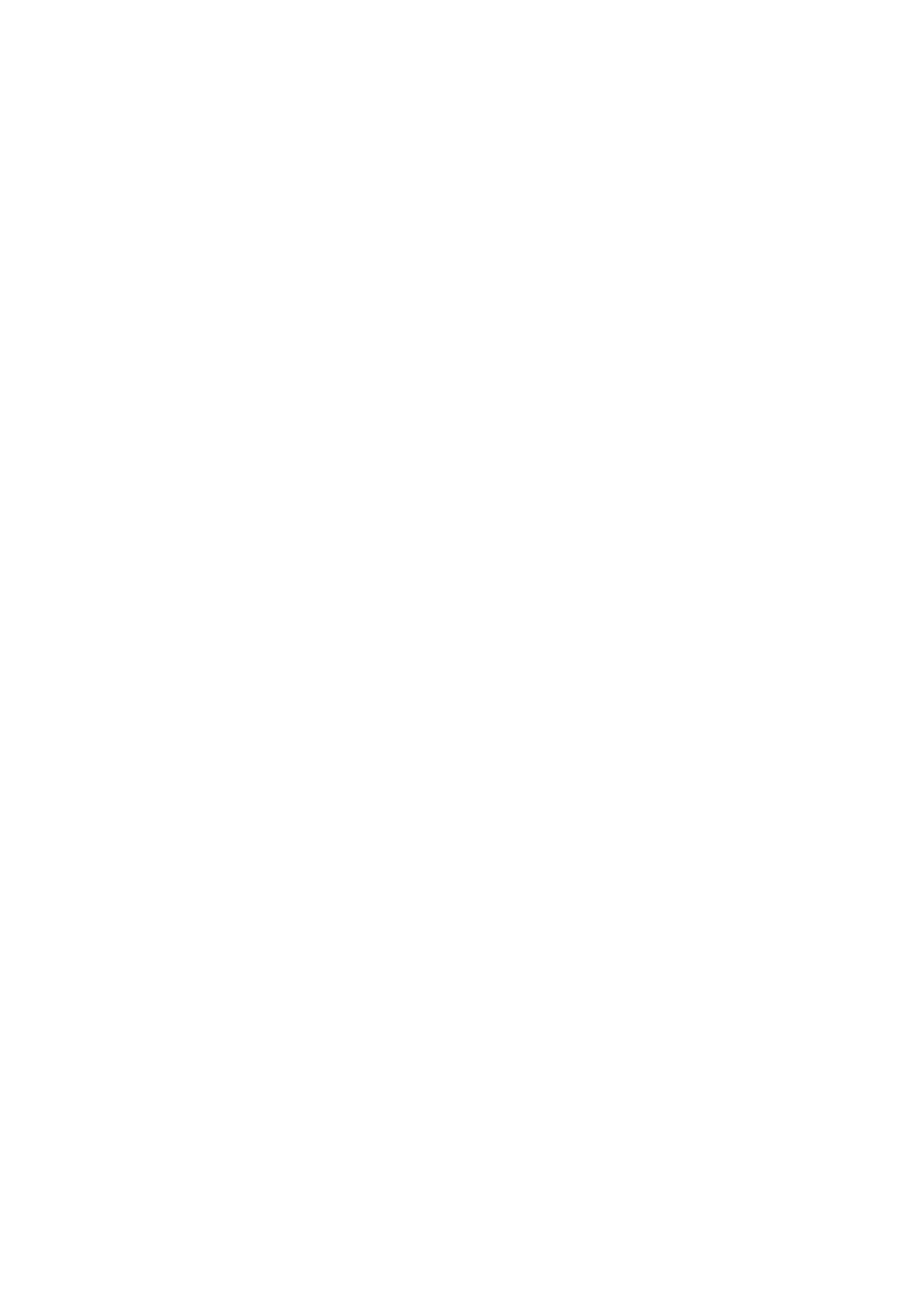# **Chapter 3 Coastal freight**

In 2006–07, 116.5 million tonnes of coastal cargo was handled through Australian ports. Of this, 56.4 million tonnes was loaded and 60.1 million tonnes was unloaded.

Based on cargo loaded, the Australian coastal fleet task was 126 billion tonne-kilometres, up from 122 billion tonne-kilometres the previous year, an increase of 3.4 per cent. This increase was primarily in c*hemicals and related materials,* and *food and live animals,* with decreases in c*rude materials* and *animal and vegetable oils, fats and waxes*.

## Commodity structure of Australia's coastal freight

In 2006–07, there were increases in tonnage loaded in b*everages and tobacco, food and live animals,* and m*achinery and transport materials*, but decreases were noted in c*ommodities and transactions not elsewhere specified, animal and vegetable oils, fats and waxes* and c*rude materials inedible except fuels* (Table 3.1). The overall increase in tonnage loaded was 2.1 per cent, whilst tonne-kilometres increased by 3.4 per cent. This indicated that in 2006–07, on average, coastal freight travelled longer distances than in the previous year (Table 3.2).

| Commodity group                                                    |      |      | <b>Financial year</b> |      |                  |      |                                                                                 |      |      |      |
|--------------------------------------------------------------------|------|------|-----------------------|------|------------------|------|---------------------------------------------------------------------------------|------|------|------|
|                                                                    |      |      |                       |      |                  |      | 1997-98 1998-99 1999-00 2000-01 2001-02 2002-03 2003-04 2004-05 2005-06 2006-07 |      |      |      |
|                                                                    |      |      |                       |      | (million tonnes) |      |                                                                                 |      |      |      |
| 0. Food and live<br>animals                                        | 1.5  | 1.5  | 1.9                   | 1.6  | 1.7              | 2.1  | 1.6                                                                             | 1.7  | 1.5  | 2.3  |
| I. Beverages and<br>tobacco                                        | 0.1  | 0.1  | 0.1                   | 0.1  | 0.2              | 0.1  | 0.1                                                                             | 0.2  | 0.1  | 0.2  |
| 2. Crude materials,<br>inedible, except<br>fuels                   | 24.0 | 23.7 | 24.7                  | 23.7 | 25.5             | 24.7 | 24.9                                                                            | 27.7 | 28.6 | 27.1 |
| 3. Mineral fuels,<br><b>lubricants</b><br>and related<br>materials | 20.8 | 15.8 | 16.2                  | 18.0 | 15.9             | 15.9 | 16.2                                                                            | 13.8 | 14.9 | 16.4 |
| 4. Animal and<br>vegetable oils,<br>fats and waxes                 | 0.0  | 0.1  | 0.2                   | 0.1  | 0.1              | 0.0  | 0.1                                                                             | 0.0  | 0.0  | 0.0  |
| 5. Chemicals<br>and related<br>materials, nes                      | 0.7  | 0.8  | $\vert \cdot \vert$   | 1.0  | 1.6              | 1.9  | 1.5                                                                             | 1.5  | 1.5  | 1.9  |
| 6. Manufactured<br>goods classified<br>chiefly by<br>material      | 4.2  | 4.8  | 5.6                   | 6.0  | 5.6              | 5.8  | 5.9                                                                             | 6.1  | 6.0  | 6.4  |

#### **Table 3.1 Coastal freight loaded by commodity group, 10 years to 2006–07**

*(continued)*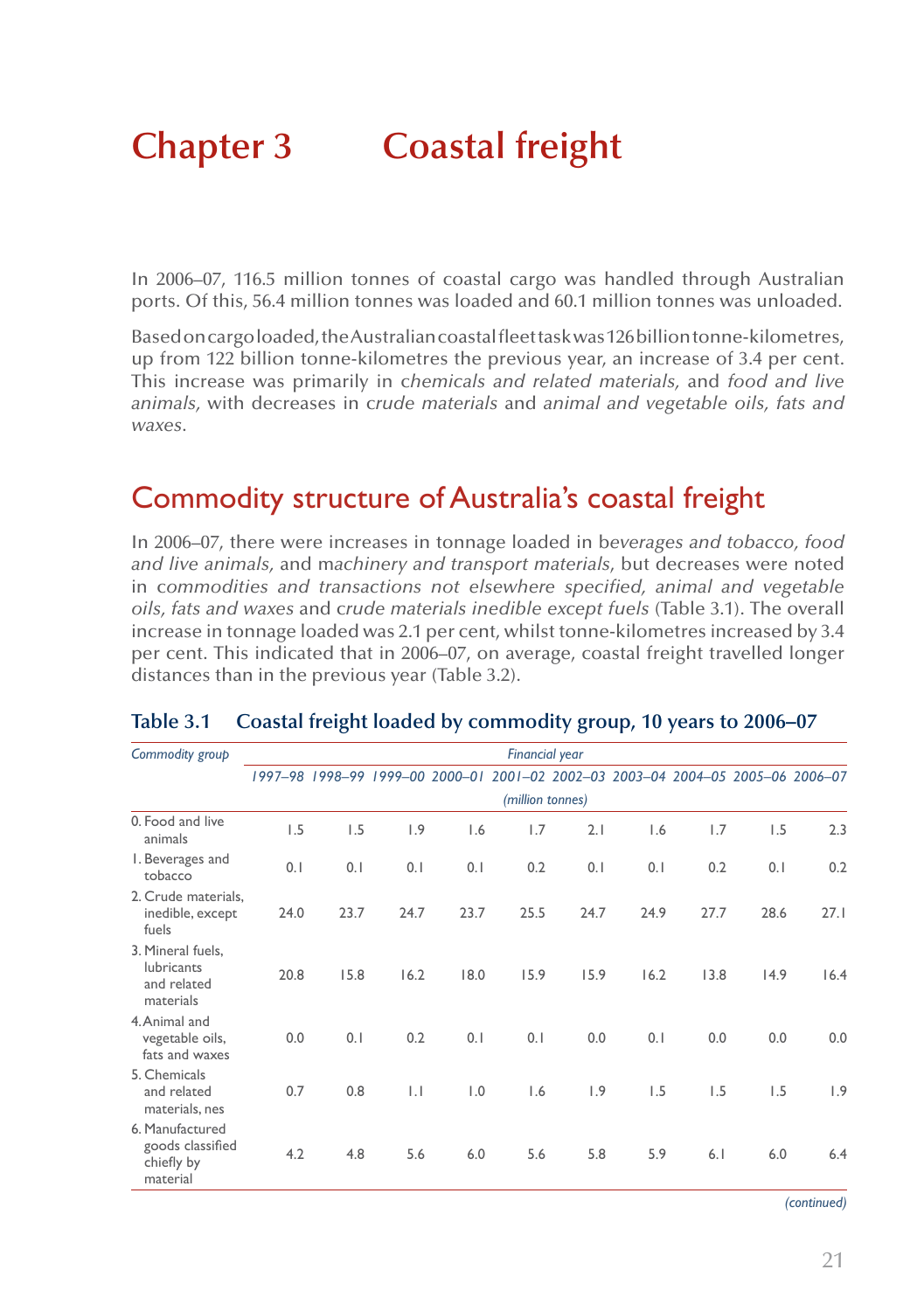|                                              | (continued) |                                 |      |      |                       |                 |                                                 |      |      |      |
|----------------------------------------------|-------------|---------------------------------|------|------|-----------------------|-----------------|-------------------------------------------------|------|------|------|
| Commodity group                              |             |                                 |      |      | <b>Financial year</b> |                 |                                                 |      |      |      |
|                                              |             | 1997-98 1998-99 1999-00 2000-01 |      |      |                       |                 | 2001-02 2002-03 2003-04 2004-05 2005-06 2006-07 |      |      |      |
|                                              |             |                                 |      |      | (million tonnes)      |                 |                                                 |      |      |      |
| 7. Machinery<br>and transport<br>materials   | 0.1         | 0.1                             | 0.1  | 0.2  | 0.2                   | 0.3             | 0.3                                             | 0.4  | 0.2  | 0.4  |
| 8. Miscellaneous<br>manufactured<br>articles | 0.6         | 0.5                             | 0.6  | 0.6  | 0.7                   | 0.7             | 0.7                                             | 0.7  | 0.7  | 0.8  |
| 9. Commodities<br>and transactions<br>nes    | 0.6         | $\overline{1.0}$                | 0.7  | 0.7  | 0.9                   | $\mathsf{I}$ .4 | 1.5                                             | 1.6  | 1.6  | 0.9  |
| Total                                        | 52.5        | 48.4                            | 51.3 | 52.0 | 52.4                  | 52.8            | 53.0                                            | 53.7 | 55.2 | 56.4 |
| <b>BITRE 2008.</b><br>Source:                |             |                                 |      |      |                       |                 |                                                 |      |      |      |

# **Table 3.1 Coastal freight loaded by commodity group, 10 years to 2006–07**

**Table 3.2 Coastal freight task performed, by commodity group, 10 years to 2006–07**

| Commodity group                                          |                 |                                                                                 |       |       | <b>Financial year</b>      |       |       |       |       |       |
|----------------------------------------------------------|-----------------|---------------------------------------------------------------------------------|-------|-------|----------------------------|-------|-------|-------|-------|-------|
|                                                          |                 | 1997-98 1998-99 1999-00 2000-01 2001-02 2002-03 2003-04 2004-05 2005-06 2006-07 |       |       |                            |       |       |       |       |       |
|                                                          |                 |                                                                                 |       |       | (billion tonne-kilometres) |       |       |       |       |       |
| 0. Food and live<br>animals                              | 2.2             | 2.2                                                                             | 2.8   | 2.4   | 2.7                        | 4.1   | 2.8   | 2.4   | 2.1   | 3.3   |
| I. Beverages and<br>tobacco                              | 0.1             | 0.1                                                                             | 0.2   | 0.2   | 0.3                        | 0.3   | 0.3   | 0.2   | 0.3   | 0.3   |
| 2. Crude materials,<br>inedible, except<br>fuels         | 71.5            | 70.5                                                                            | 65.9  | 61.8  | 62.1                       | 63.4  | 64.8  | 69.7  | 72.6  | 71.9  |
| 3. Mineral fuels,<br>lubricants and<br>related materials | 36.1            | 28.6                                                                            | 30.2  | 30.0  | 33.6                       | 34.5  | 37.4  | 30.5  | 35.5  | 36.1  |
| 4. Animal and<br>vegetable oils,<br>fats and waxes       | 0.1             | 0.1                                                                             | 0.4   | 0.1   | 0.1                        | 0.0   | 0.1   | 0.1   | 0.0   | 0.0   |
| 5. Chemicals<br>and related<br>materials, nes            | $\vert . \vert$ | 1.0                                                                             | 1.7   | 2.0   | 3.1                        | 4.0   | 3.1   | 3.1   | 3.1   | 4.8   |
| 6. Manufactured<br>goods classified<br>chiefly by        |                 |                                                                                 |       |       |                            |       |       |       |       |       |
| material<br>7. Machinery<br>and transport                | 4.9             | 5.1                                                                             | 6.7   | 6.8   | 6.4                        | 6.6   | 6.6   | 6.1   | 6.4   | 6.9   |
| materials<br>8. Miscellaneous<br>manufactured            | 0.1             | 0.1                                                                             | 0.1   | 0.2   | 0.2                        | 0.3   | 0.3   | 0.4   | 0.4   | 0.7   |
| articles                                                 | 0.3             | 0.3                                                                             | 0.4   | 0.5   | 0.5                        | 0.5   | 0.6   | 0.5   | 0.5   | 0.6   |
| 9. Commodities<br>and transactions<br>nes                | 0.5             | 0.7                                                                             | 0.5   | 0.6   | 1.5                        | 1.0   | 0.9   | 0.9   | 1.0   | 1.8   |
|                                                          |                 |                                                                                 |       |       |                            |       |       |       |       |       |
| Total                                                    | 116.9           | 108.8                                                                           | 108.9 | 104.5 | 110.4                      | 114.8 | 117.0 | 114.0 | 122.0 | 126.2 |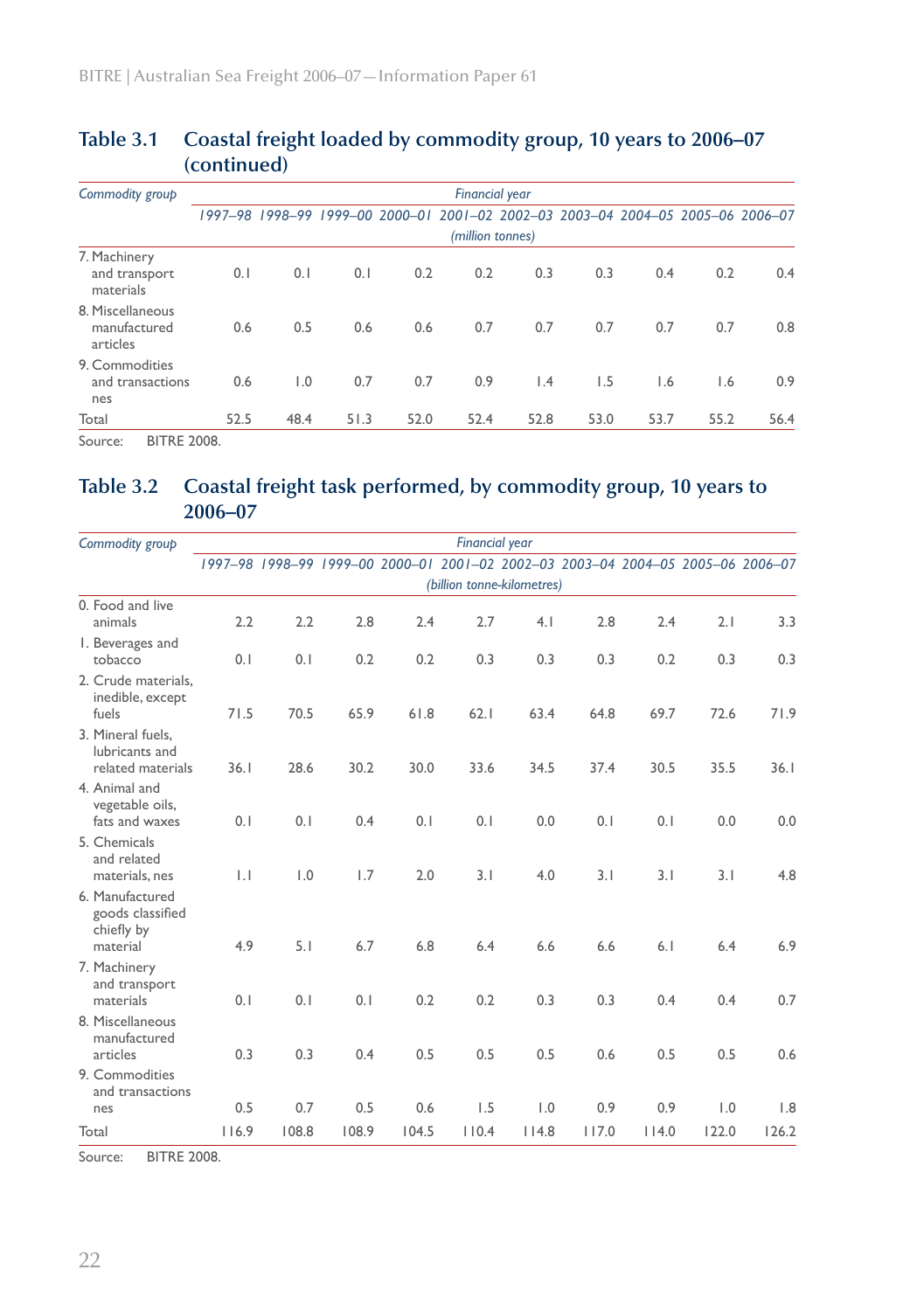In 2006–07, total tonnages for all commodity classifications fluctuated markedly from 2005–06 figures (Table 3.3). As compared to previous years, the commodity group *crude materials inedible except fuels* fell by 5.1 per cent, despite a 2.5 per cent increase in the Queensland intrastate bauxite movements. At the same time, total *mineral fuels, lubricants and related materials,* and *manufactured goods classified chiefly by material* grew 10.1 and 5.8 per cent respectively.

| State/ territory |                                                    |             |                  |            | State/territory of destination |                  |            |              |              |
|------------------|----------------------------------------------------|-------------|------------------|------------|--------------------------------|------------------|------------|--------------|--------------|
|                  | of origin                                          | <b>NSW</b>  | VIC              | <b>QLD</b> | <b>SA</b>                      | <b>WA</b>        | <b>TAS</b> | <b>NT</b>    | <b>Total</b> |
|                  |                                                    |             |                  |            | (thousand tonnes)              |                  |            |              |              |
|                  | 0. Food and live animals                           |             |                  |            |                                |                  |            |              |              |
|                  | <b>NSW</b>                                         | 0.1         | 2.6              | 31.4       | 21.8                           | 42.2             | 3.9        |              | 102.0        |
|                  | <b>VIC</b>                                         | 3.2         |                  | 21.9       | 5.0                            | 50.4             | 492.6      |              | 573.1        |
|                  | <b>QLD</b>                                         | 178.3       | 341.0            | 0.0        | 0.0                            | 57.1             | 0.2        |              | 576.5        |
|                  | SA                                                 | 61.4        | 21.5             | 24.2       | 0.1                            | 0.4              | 27.7       |              | 135.2        |
|                  | <b>WA</b>                                          | 105.1       | 55.3             | 0.5        | 26.8                           | 3.1              | 8.5        | $\mathbf{L}$ | 200.4        |
|                  | <b>TAS</b>                                         | 0.0         | 676.8            | 0.4        |                                | 26.5             | 0.9        |              | 704.5        |
|                  | <b>NT</b>                                          |             |                  |            |                                |                  |            | 2.6          | 2.6          |
|                  | Sub total                                          | 348.I       | 1097.1           | 78.4       | 53.7                           | 179.6            | 533.7      | 3.7          | 2 2 9 4.4    |
|                  | I. Beverages and tobacco                           |             |                  |            |                                |                  |            |              |              |
|                  | <b>NSW</b>                                         | 0.2         | 0.1              | 10.6       | 0.3                            | 11.7             |            |              | 23.0         |
|                  | VIC                                                | 0.5         |                  | 0.5        | 4.6                            | 13.7             | 61.1       |              | 80.4         |
|                  | <b>QLD</b>                                         |             |                  | 0.7        |                                | 2.0              |            | 21.2         | 23.9         |
|                  | SA                                                 |             |                  |            |                                |                  |            |              |              |
|                  | <b>WA</b>                                          | 0.2         |                  |            | 0.0                            | 0.0              |            | 0.1          | 0.3          |
|                  | <b>TAS</b>                                         | 0.0         | 88.4             |            |                                | 9.8              |            |              | 98.2         |
|                  | <b>NT</b>                                          |             |                  |            |                                |                  |            | 0.0          | 0.0          |
|                  | Sub total                                          | 1.0         | 88.5             | 11.9       | 4.9                            | 37.2             | 61.1       | 21.3         | 225.8        |
|                  | 2. Crude materials inedible except fuels           |             |                  |            |                                |                  |            |              |              |
|                  | <b>NSW</b>                                         | 0.1         | 328.7            | 30.8       | 16.9                           | 39.0             | 50.2       |              | 465.7        |
|                  | <b>VIC</b>                                         | 0.4         |                  | 5.0        | 2.7                            | 26.0             | 168.2      | 0.0          | 202.4        |
|                  | <b>QLD</b>                                         | 447.1       | 197.9            | 13 2 17.2  | 67.0                           | 15.1             | 311.0      | 0.1          | 15 255.3     |
|                  | SA                                                 | 1745.1      | 440.5            | 368.5      | 204.2                          | 0.1              | 124.4      |              | 2 882.8      |
|                  | <b>WA</b>                                          | 4 5 1 5 . 3 | 1279.6           | 66.9       | 31.6                           | 504.7            | 5.2        | 3.7          | 6 406.9      |
|                  | <b>TAS</b>                                         | 1291.4      | 278.3            | 84.4       | 51.5                           | 20.4             | 155.8      |              | 8.1881       |
|                  | <b>NT</b>                                          |             |                  |            |                                |                  |            | 3.0          | 3.0          |
|                  | Sub total                                          | 8 999.3     | 2 5 2 5 .0       | 13 772.7   | 373.9                          | 605.4            | 814.9      | 6.8          | 27 097.9     |
|                  | 3. Mineral fuels, lubricants and related materials |             |                  |            |                                |                  |            |              |              |
|                  | <b>NSW</b>                                         | 69.1        | 246.2            | 313.8      | 938.5                          | 40.6             | 91.7       |              | 699.8        |
|                  | VIC                                                | 3 423.2     | 613.8            | 1081.9     | 120.5                          | 28.3             | 435.2      |              | 5 702.9      |
|                  | QLD                                                | 424.2       | 123.2            | 1547.6     | 82.1                           | 123.2            |            |              | 2 300.2      |
|                  | <b>SA</b>                                          | 118.7       | 59.8             |            |                                | 169.5            | 23.1       |              | 371.2        |
|                  | <b>WA</b>                                          | 927.7       | 792.1            | 1316.6     | 401.8                          | 2 674.0          | 131.0      | 34.0         | 6 277.1      |
|                  | <b>TAS</b>                                         | 2.6         | $\overline{1.8}$ | 2.3        |                                | $\overline{1.3}$ | 5.1        |              | 12.9         |
|                  | NT.                                                |             |                  |            |                                | 2.6              |            | 38.2         | 40.8         |
|                  | Sub total                                          | 4 9 6 5.4   | 1836.7           | 4 2 6 2.1  | 1542.8                         | 3 0 3 9.5        | 686.1      | 72.2         | 16 404.9     |
|                  | 4. Animal and vegetable oils, fats and waxes       |             |                  |            |                                |                  |            |              |              |
|                  | <b>NSW</b>                                         |             |                  | 2.5        |                                | 0.0              |            |              | 2.5          |
|                  | VIC                                                | 0.9         |                  | 1.7        | 0.1                            | $\mathsf{I}$ .4  | 5.6        |              | 9.7          |
|                  | <b>QLD</b>                                         | 2.0         | 0.5              | 5.8        |                                |                  |            |              | 8.2          |
|                  | <b>SA</b>                                          |             |                  |            |                                |                  |            |              |              |
|                  | <b>WA</b>                                          |             |                  | 1.0        | 1.4                            |                  |            |              | 2.4          |
|                  | <b>TAS</b>                                         |             | 6.0              |            |                                |                  |            |              | 6.0          |
|                  | <b>NT</b>                                          |             |                  |            |                                |                  |            |              |              |
|                  | Sub total                                          | 2.9         | 6.5              | 10.9       | 1.5                            | 1.5              | 5.6        |              | 28.9         |

#### **Table 3.3 Coastal freight by Australian state and territory of loading or unloading and commodity groups, 2006–07**

*(continued)*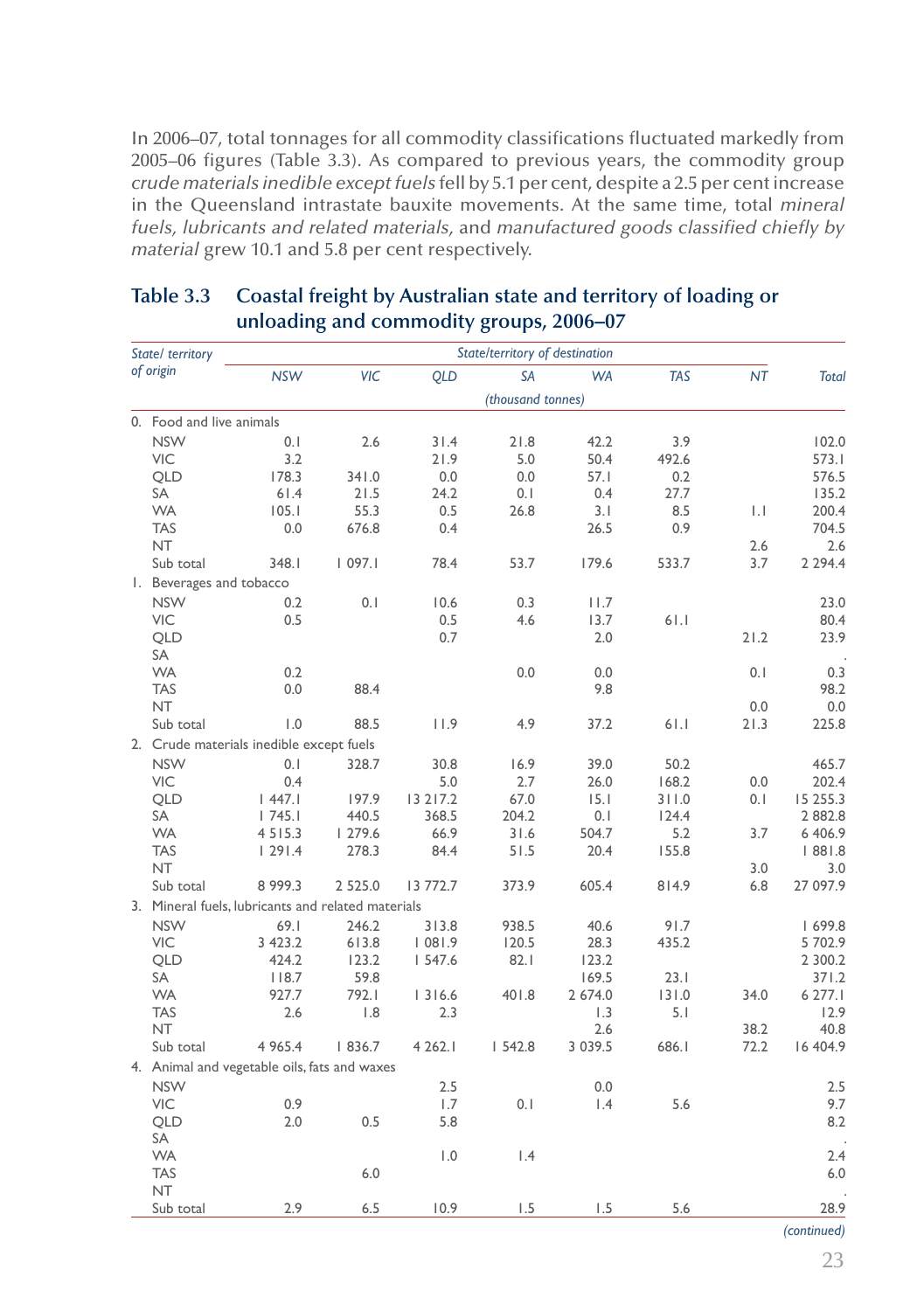|       | State/ territory |                                                      |         |             | State/territory of destination |                 |            |                  |                     |
|-------|------------------|------------------------------------------------------|---------|-------------|--------------------------------|-----------------|------------|------------------|---------------------|
|       | of origin        | <b>NSW</b>                                           | VIC.    | <b>QLD</b>  | <b>SA</b>                      | <b>WA</b>       | <b>TAS</b> | <b>NT</b>        | <b>Total</b>        |
|       |                  |                                                      |         |             | (thousand tonnes)              |                 |            |                  |                     |
|       |                  | 5. Chemicals and related materials nes               |         |             |                                |                 |            |                  |                     |
|       | <b>NSW</b>       | 8.5                                                  | 17.9    | 67.2        | 0.8                            | 31.9            | 10.6       |                  | 136.9               |
|       | <b>VIC</b>       | 10.6                                                 | 16.0    | 9.3         | 11.8                           | 50.3            | 123.9      |                  | 221.9               |
|       | <b>QLD</b>       | 183.2                                                | 361.1   | 34.9        | 310.2                          | 63.5            | 20.2       | 3.8              | 976.9               |
|       | SA               |                                                      |         | 3.7         | 0.2                            | 0.4             |            |                  | 4.3                 |
|       | <b>WA</b>        | 31.2                                                 | 7.4     | 88.6        |                                | 9.1             | 0.1        | 1.6              | 147.9               |
|       | <b>TAS</b>       | 20.8                                                 | 245.3   | 6.9         | 18.6                           | 69.0            | 9.0        |                  | 369.6               |
|       | <b>NT</b>        |                                                      |         |             |                                |                 |            | 9.1              | 9.1                 |
|       | Sub total        | 254.3                                                | 647.7   | 210.6       | 341.6                          | 234.1           | 163.9      | 14.5             | 1866.7              |
|       |                  | 6. Manufactured goods classified chiefly by material |         |             |                                |                 |            |                  |                     |
|       | <b>NSW</b>       | 6.3                                                  | 960.3   | 93.5        | 15.7                           | 149.2           | 24.8       | 5.8              | 1255.6              |
|       | <b>VIC</b>       | 63.5                                                 |         | 48.1        | 27.1                           | 146.2           | 280.7      |                  | 565.6               |
|       | <b>QLD</b>       | 0.0                                                  | 0.0     | 1445.0      |                                | 21.7            | 0.1        | 0.3              | 467.1               |
|       | SA               | 53.0                                                 | 613.6   | 449.7       | 0.1                            | $\mathsf{I}$ .4 |            |                  | 1117.8              |
|       | <b>WA</b>        | 1.7                                                  | 0.4     | 0.1         | 0.1                            | 2.1             | 0.0        | 0.7              | 5.2                 |
|       | <b>TAS</b>       | 417.3                                                | 1426.2  | 0.1         | 15.4                           | 108.3           |            |                  | 1967.3              |
|       | NT.              |                                                      |         |             |                                | $\mathsf{I}$ .4 |            | 2.5              | 3.9                 |
|       | Sub total        | 541.9                                                | 3 000.6 | 2 0 3 6 . 5 | 58.2                           | 430.4           | 305.6      | 9.3              | 6 382.6             |
|       |                  | 7. Machinery and transport materials                 |         |             |                                |                 |            |                  |                     |
|       | <b>NSW</b>       | 0.0                                                  | 14.3    | 32.6        | 4.5                            | 45.4            | 2.2        |                  | 99.0                |
|       | VIC              | 2.2                                                  | 3.6     | 10.2        | 19.6                           | 38.4            | 79.8       |                  | 153.9               |
|       | <b>QLD</b>       | 1.6                                                  | 1.7     | 2.5         | 0.3                            | 27.6            | 0.2        | 0.2              | 34. I               |
|       | SA               |                                                      | 2.0     | 2.4         | 0.0                            | 4.1             |            |                  | 8.5                 |
|       | <b>WA</b>        | 2.4                                                  | 0.9     | 1.8         |                                | 1.0             | 0.1        | $\mathbf{L}$     | 7.3                 |
|       | <b>TAS</b>       | 0.3                                                  | 38.0    |             |                                | 0.1             | 0.6        |                  | 38.9                |
|       | <b>NT</b>        |                                                      |         |             |                                | 1.0             |            | 7.4              | 8.4                 |
|       | Sub total        | 6.5                                                  | 60.6    | 49.5        | 24.5                           | 117.6           | 82.9       | 8.6              | 350.1               |
|       |                  | 8. Miscellaneous manufactured articles               |         |             |                                |                 |            |                  |                     |
|       | <b>NSW</b>       | 0.9                                                  | 7.3     | 18.0        | 0.6                            | 23.9            | 2.7        | 0.0              | 53.5                |
|       | VIC              | 2.0                                                  |         | 8.7         | 8.6                            | 23.3            | 605.2      | 0.0              | 647.8               |
|       | <b>QLD</b>       | 0.1                                                  | 0.0     | 0.0         | 0.0                            | 4.3             | 0.1        | 0.1              | 4.6                 |
|       | SA               |                                                      |         |             |                                |                 |            |                  |                     |
|       | <b>WA</b>        | 2.2                                                  | 0.5     | 0.0         | 0.0                            | 0.5             | 0.4        | 0.2              | 3.8                 |
|       | <b>TAS</b>       | 0.0                                                  | 122.1   | 0.1         |                                | 1.9             | 0.0        |                  | 124.2               |
|       | <b>NT</b>        |                                                      |         |             |                                | 0.0             |            | $\mathbf{L}$     | $\vert \cdot \vert$ |
|       | Sub total        | 5.3                                                  | 130.0   | 26.8        | 9.2                            | 54.0            | 608.4      | $\mathsf{I}$ .4  | 835.0               |
|       |                  | 9. Commodities and transactions nes                  |         |             |                                |                 |            |                  |                     |
|       | <b>NSW</b>       | 0.3                                                  | 0.5     | 5.9         | 0.0                            | 21.9            | 0.2        | 0.0              | 28.9                |
|       | <b>VIC</b>       | 2.3                                                  |         | 13.0        | 44.7                           | 11.3            | 150.8      |                  | 222.1               |
|       | <b>QLD</b>       | 2.6                                                  | 0.2     | 15.6        | 6.3                            | 6.0             | 0.0        | 1.3              | 32.0                |
|       | <b>SA</b>        | 0.0                                                  |         |             | 2.4                            | 172.5           |            |                  | 174.9               |
|       | <b>WA</b>        | 139.9                                                | 5.4     | 0.4         | 8.9                            | 43.5            | 0.5        | $\overline{1.4}$ | 200.1               |
|       | <b>TAS</b>       | 0.0                                                  | 209.4   | 0.0         | 5.1                            | 6.3             | 2.2        |                  | 223.2               |
|       | NT.              |                                                      |         | 0.0         |                                | 0.6             |            | 16.8             | 17.4                |
|       | Sub total        | 145.2                                                | 215.6   | 34.9        | 67.4                           | 262.2           | 153.8      | 19.5             | 898.6               |
| Total |                  | 15 269.8                                             | 9 608.3 | 20 494.3    | 2 477.7                        | 4 9 6 1 .3      | 3 4 1 6.0  | 157.3            | 56 384.8            |
|       |                  |                                                      |         |             |                                |                 |            |                  |                     |

### **Table 3.3 Coastal freight by Australian state and territory of loading or unloading and commodity groups, 2006–07 (continued)**

Note: Blank cells are where no data was recorded for this category, while cells with an entry of 0 are where data was recorded but rounded to zero.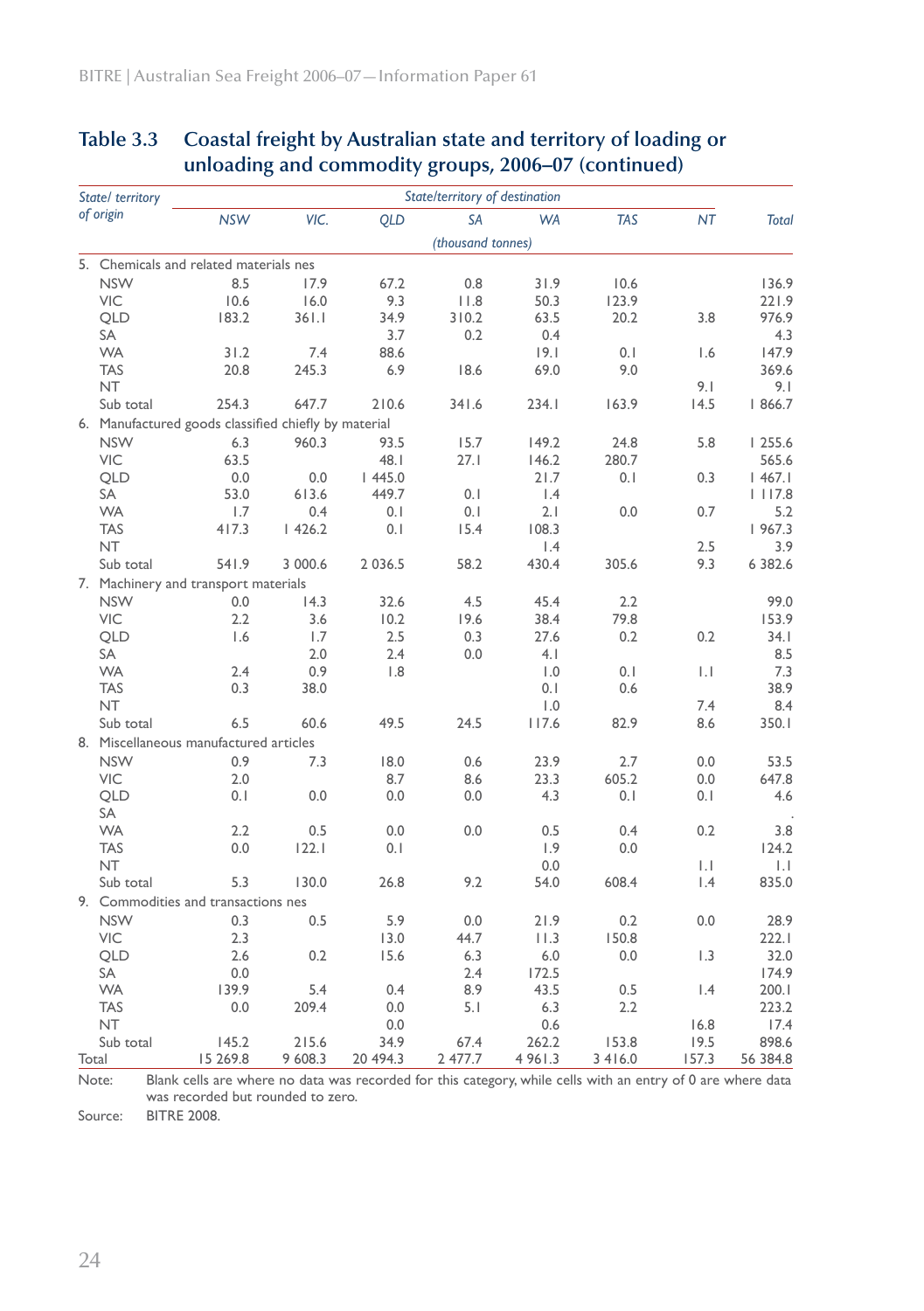# Cargo flows

Table 3.4 details coastal freight flows by weight between the states and the Northern Territory. Queensland and Western Australia continued to be ranked first and second respectively as states of origin, while Queensland and New South Wales were ranked first and second respectively as states of destination. This is a similar ranking to the previous four years. Queensland's top ranking as state of origin is due to the large tonnages and continued expansion of the intrastate bauxite trade.

| State/ territory of |             |             |            |                   | State/territory of destination |            |           |              |                      |
|---------------------|-------------|-------------|------------|-------------------|--------------------------------|------------|-----------|--------------|----------------------|
| origin              | <b>NSW</b>  | <b>VIC</b>  | <b>QLD</b> | SA                | <b>WA</b>                      | <b>TAS</b> | <b>NT</b> | <b>Total</b> | Per cent<br>of total |
|                     |             |             |            | (thousand tonnes) |                                |            |           |              |                      |
| <b>NSW</b>          | 85.6        | 1577.9      | 606.2      | 999.1             | 405.9                          | 186.4      | 5.9       | 3 866.9      | 7                    |
| <b>VIC</b>          | 3 508.7     | 633.4       | 1200.3     | 244.6             | 389.4                          | 2 403.3    | 0.0       | 8 3 7 9 . 8  | 15                   |
| <b>QLD</b>          | 2 2 3 9 . 0 | 1025.6      | 16 269.3   | 465.9             | 320.5                          | 331.8      | 26.8      | 20 678.9     | 37                   |
| <b>SA</b>           | 1978.3      | 1137.4      | 848.5      | 207.1             | 348.4                          | 175.1      |           | 4 6 9 4 .8   | 8                    |
| <b>WA</b>           | 5 7 2 5 .8  | 2141.6      | 1475.8     | 470.5             | 3 248.0                        | 145.9      | 43.8      | 13251.4      | 24                   |
| <b>TAS</b>          | 1732.4      | 3 0 9 2 . 3 | 94.3       | 90.6              | 243.4                          | 173.6      |           | 5 4 2 6.7    | $ 0\rangle$          |
| <b>NT</b>           |             |             | 0.0        |                   | 5.6                            |            | 80.8      | 86.4         | $\mathbf 0$          |
| Total               | 15 269.8    | 9 608.3     | 20 494.3   | 2 477.7           | 4 9 6 1 .3                     | 3416.0     | 157.3     | 56 384.8     | 100                  |
| Per cent of total   | 27          | 17          | 36         | 4                 | 9                              | 6          | 0         | 100          |                      |

#### **Table 3.4 Total coastal freight flows, 2006–07**

Note: Blank cells are where no data was recorded for this category, while cells with an entry of 0 are where data was recorded but rounded to zero.

Source: BITRE 2008.

Shipping freight activity over the last 10 years by state and territory is shown in Figures 3.1 and 3.2. Changes since 2005–06 include:

- • increased loaded tonnages in Queensland, Western Australia Victoria and New South Wales, while South Australia, the Northern Territory and Tasmania declined
- increased unloaded tonnages in Queensland, South Australia and Tasmania, accompanied by declines in New South Wales, Victoria, Western Australia and the Northern Territory.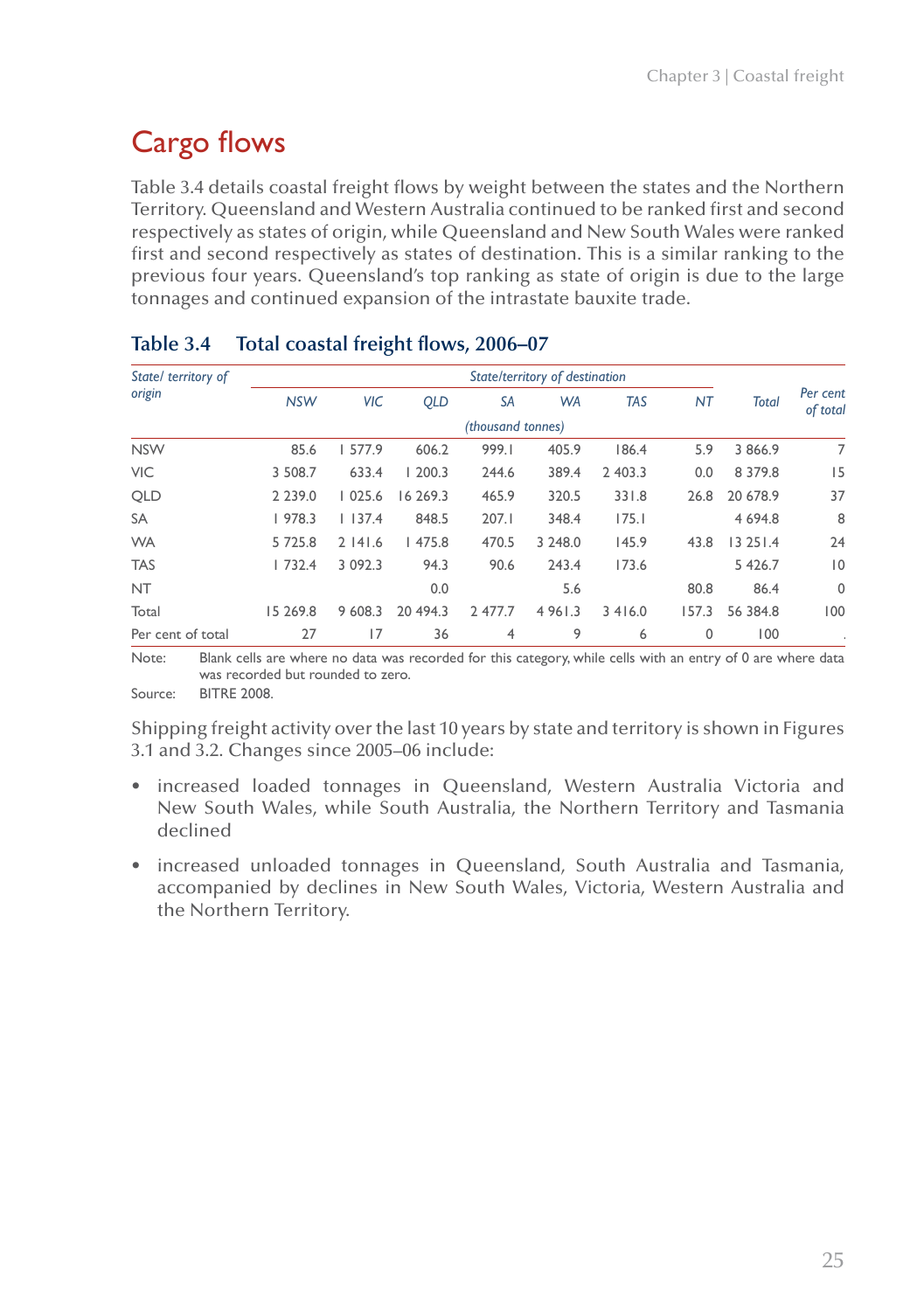



**Figure 3.2 Coastal freight unloaded by Australian state and territory, 10 years to 2006–07**



Source: BITRE 2008.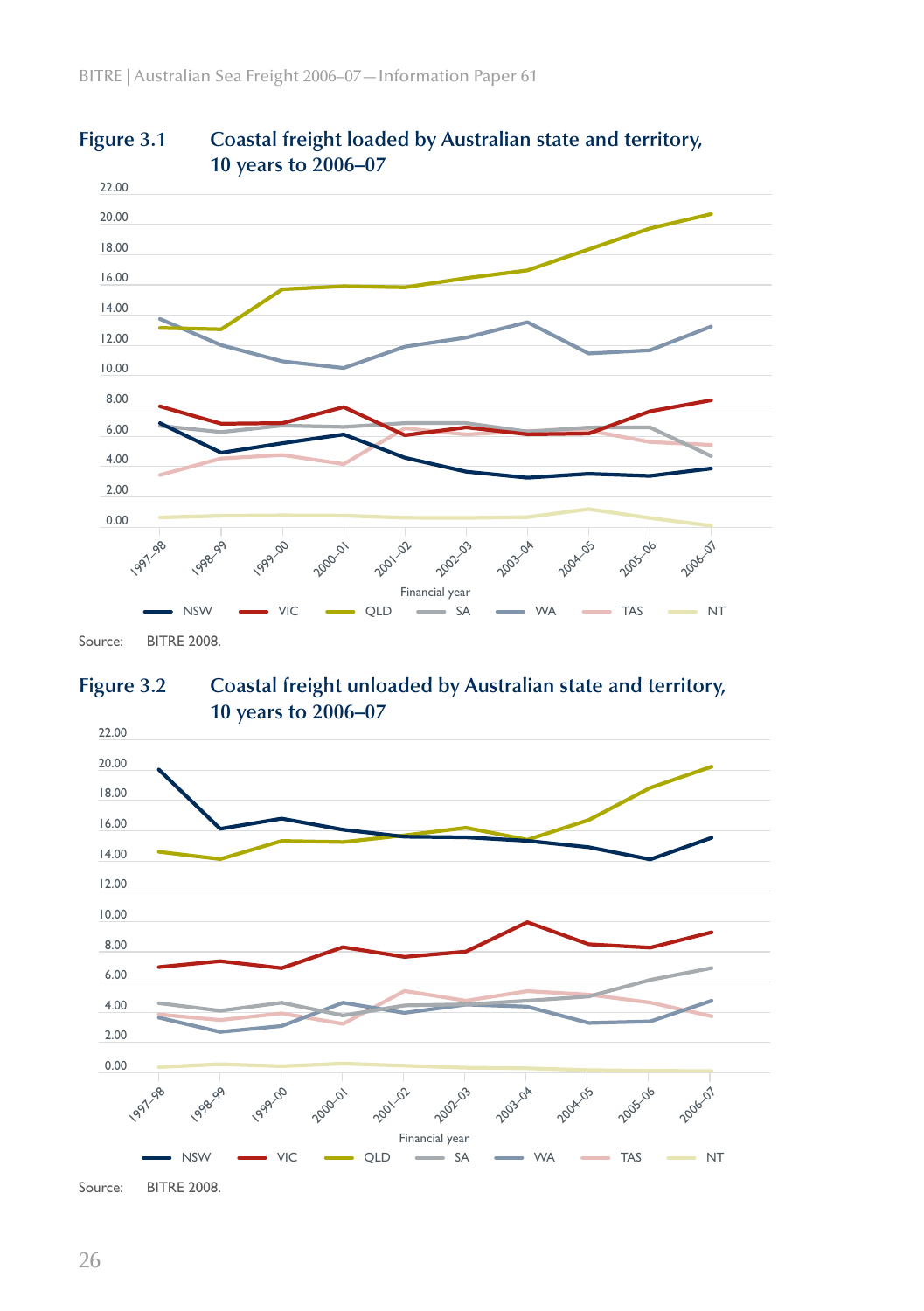| Port of origin   |                                                                                                                                                                     |         |                   |               |                  |                             |                 | Port of destination |                                 |        |                    |               |                   |      |            |
|------------------|---------------------------------------------------------------------------------------------------------------------------------------------------------------------|---------|-------------------|---------------|------------------|-----------------------------|-----------------|---------------------|---------------------------------|--------|--------------------|---------------|-------------------|------|------------|
|                  | Sydney                                                                                                                                                              |         | Rest of Melbourne | Rest of VIC   | <b>Brisbane</b>  | Rest of<br>Q <sub>T</sub> O | <b>Adelaide</b> |                     | Rest of SA Fremantle Rest of WA |        | Hobart Rest of TAS |               | Darwin Rest of NT |      | Total      |
|                  |                                                                                                                                                                     |         |                   |               |                  |                             |                 | (thousand tonnes)   |                                 |        |                    |               |                   |      |            |
| Sydney           |                                                                                                                                                                     | $\sim$  | 44.8              | 242.8         | 416.1            | 65.6                        | $\frac{5}{8}$   |                     | 386.3                           | 0.0    | 15.8               | $\frac{1}{5}$ | 5                 |      | 1234.9     |
| Rest of NSW      | 9.8                                                                                                                                                                 | 71.9    | 332.6             | 957.7         | $\frac{4}{1}$    | 123.0                       | 23.2            | 967.4               | 4.9                             | 14.7   | $\overline{30}$ .  | 89.4          | 5.8               |      | 2632.0     |
| Melbourne        | 20.7                                                                                                                                                                | 0.2     |                   | 21.8          | 113.3            | 6.6                         | 29.5            |                     | 354.4                           | 0.4    | 2.3                | 957.2         | 0.0               |      | 2606.5     |
| Rest of VIC      | 3 4 2 3.1                                                                                                                                                           | 64.7    | 413.6             | 198.0         | 801.2            | 279.2                       | 99.8            | 15.3                | 34.5                            | 5      | 381.2              | 62.5          |                   |      | 5773.3     |
| <b>Brisbane</b>  | 356.5                                                                                                                                                               | 47.2    | 62.8              | $\frac{1}{8}$ |                  | 572.3                       | 2.3             |                     | $\frac{4}{11}$                  | 21.9   | 0.0                | $\sim$        | 21.9              | 0.0  | 2 2 7 8 .2 |
| Rest of QLD      | 172.6                                                                                                                                                               | 1 662.7 | 541.6             | 340.1         | 072.9            | 13 624.1                    | 174.3           | 289.2               | <b>20.3</b>                     | 66.9   |                    | 331.2         | 4.9               |      | 8400.7     |
| Adelaide         |                                                                                                                                                                     | 45.1    | 615.6             |               | 455.3            | 0.4                         | 2.8             |                     | 18.3                            | 60.5   |                    |               |                   |      | 1298.2     |
| Rest of SA       | 454.2                                                                                                                                                               | 1479.0  | 438.2             | 83.6          | 352.1            | 40.6                        |                 | 204.2               | 169.5                           |        | 43.5               | 31.6          |                   |      | 3396.6     |
| Fremantle        | 102.2                                                                                                                                                               | 10.8    | 168.5             | 522.5         | 151.5            | 6.6                         | 435.3           | Ξ                   |                                 | 629.6  | 0.2                | 145.6         | 42.7              |      | 2216.7     |
| Rest of WA       | 994.8                                                                                                                                                               | 4617.9  | 257.4             | 193.1         | 64.              | 53.6                        | 34.1            |                     | 2 34 1.7                        | 276.8  |                    |               | Ξ                 |      | 11034.7    |
| Hobart           |                                                                                                                                                                     | 20.8    | 30.3              | 99            | 6.9              |                             | 18.6            | 42.6                | 33.8                            | 34.9   |                    | 4.0           |                   |      | 391.1      |
| Rest of TAS      | 314.0                                                                                                                                                               | 1 397.6 | 2853.2            | 9.8           | 3.6              | 83.7                        |                 | 29.4                | 169.8                           | 5.0    | 155.6              | 14.0          |                   |      | 5035.6     |
| Darwin           |                                                                                                                                                                     |         |                   |               | $\overline{0}$ . |                             |                 |                     | Ξ                               | 4.5    |                    |               | $\frac{0}{0}$     | 80.8 | 86.4       |
| Rest of NT       |                                                                                                                                                                     |         |                   |               |                  |                             |                 |                     |                                 |        |                    |               |                   |      | 131.0      |
| Total            | 5851.7                                                                                                                                                              | 9418.2  | 5758.6            | 3849.7        | 4538.6           | 15 955.8                    | 928.6           | 1549.2              | 3746.0                          | 1215.3 | 628.9              | 2787.1        | 76.5              | 80.8 | 56384.8    |
| Source:<br>Note: | Blank cells are where no data was recorded for this category, while cells with an entry of 0 are where data was recorded but rounded to zero.<br><b>BITRE 2008.</b> |         |                   |               |                  |                             |                 |                     |                                 |        |                    |               |                   |      |            |

Coastal freight flows between Australian ports, 2006-07 **Table 3.5 Coastal freight flows between Australian ports, 2006–07** Table 3.5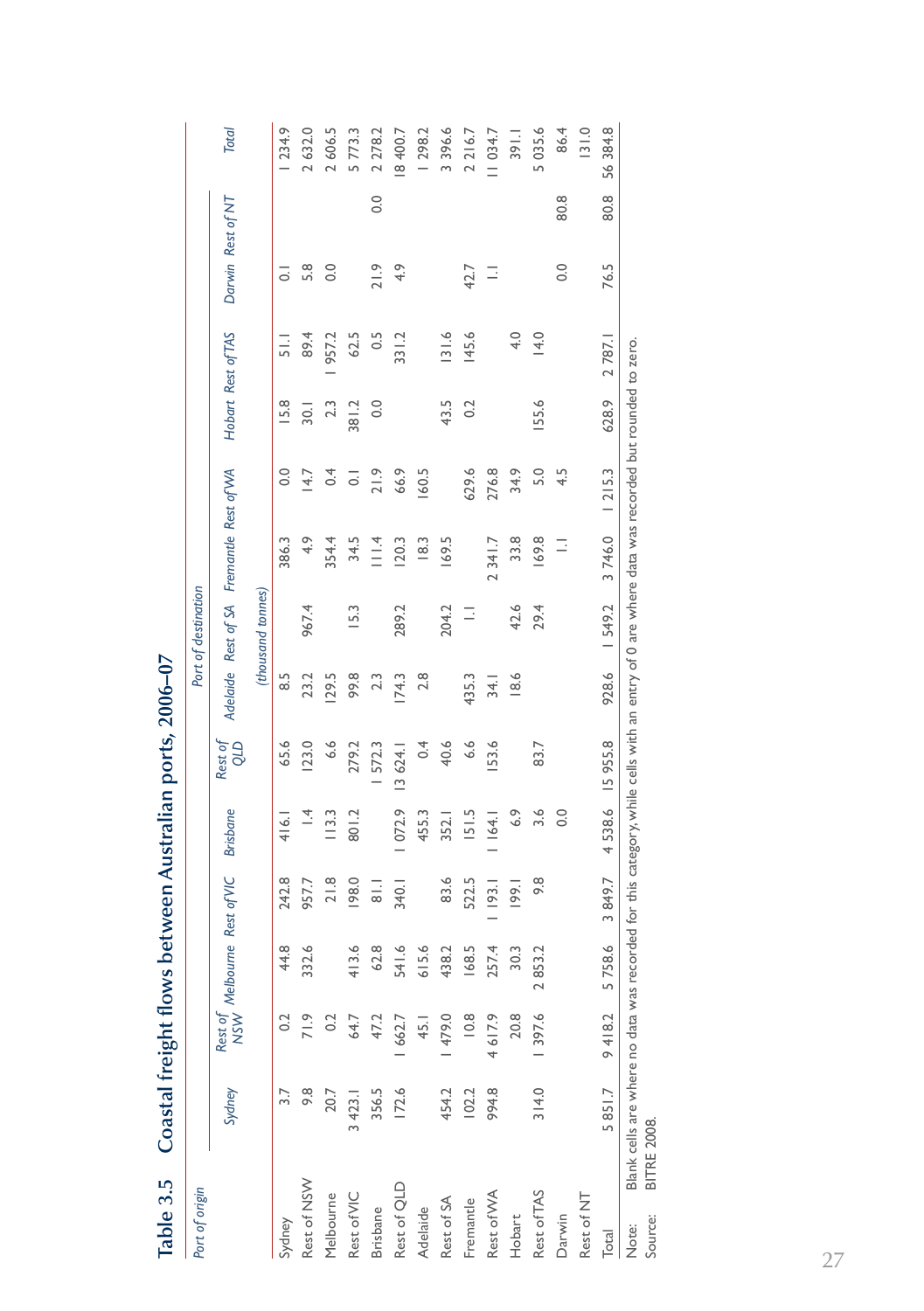- • Table 3.5 shows the changes in cargo flows between the various state capitals and state regional areas. In comparing the tonnages moved in 2006–07 with 2005–06:
- Darwin and the rest of Northern Territory declined by 8.9 per cent as a destination and by 63.8 per cent as an origin.
- The amount of freight originating in Sydney increased by 50.6 per cent from 2005–06 to 2006–07, while the amount of freight destined for Sydney also grew by 8.1 per cent. Melbourne also grew as both an origin and a destination.
- Fremantle continued to grow as both an origin and destination with outbound freight growing 9.1 per cent and inbound growing 33.5 per cent.

# Pack type

An analysis of pack type<sup>7</sup> shows that bulk cargo<sup>8</sup> (see Tables 3.6 and 3.7) continues to form the majority of coastal cargo, representing 87.4 per cent by weight of total coastal cargo loaded. Liquid bulk loaded in 2006–07 increased to 15.5 million tonnes, up 11.2 per cent from the previous year. Container non-bulk cargo rose slightly from 4.4 to 4.5 million tonnes in 2006–07, or 0.9 per cent. Similarly, loaded other non-bulk freight rose from 2.3 to 2.7 million tonnes in 2006–07, or 19.1 per cent.

Data in Table 3.8 illustrates the flow of cargo between the states by pack type. There is growth in dry bulk cargo from Western Australia and liquid bulk shipments from Victoria, Queensland and Western Australia. This growth was partially offset by overall decreases in the 2006–07 levels of liquid bulk shipments from South Australia and the Northern Territory. Non-bulk cargo generally grew in most states, with Queensland and the Northern Territory recording decreases.

<sup>7.</sup> See explanatory notes for a definition of pack type.

<sup>8.</sup> See explanatory notes for a definition of bulk cargo.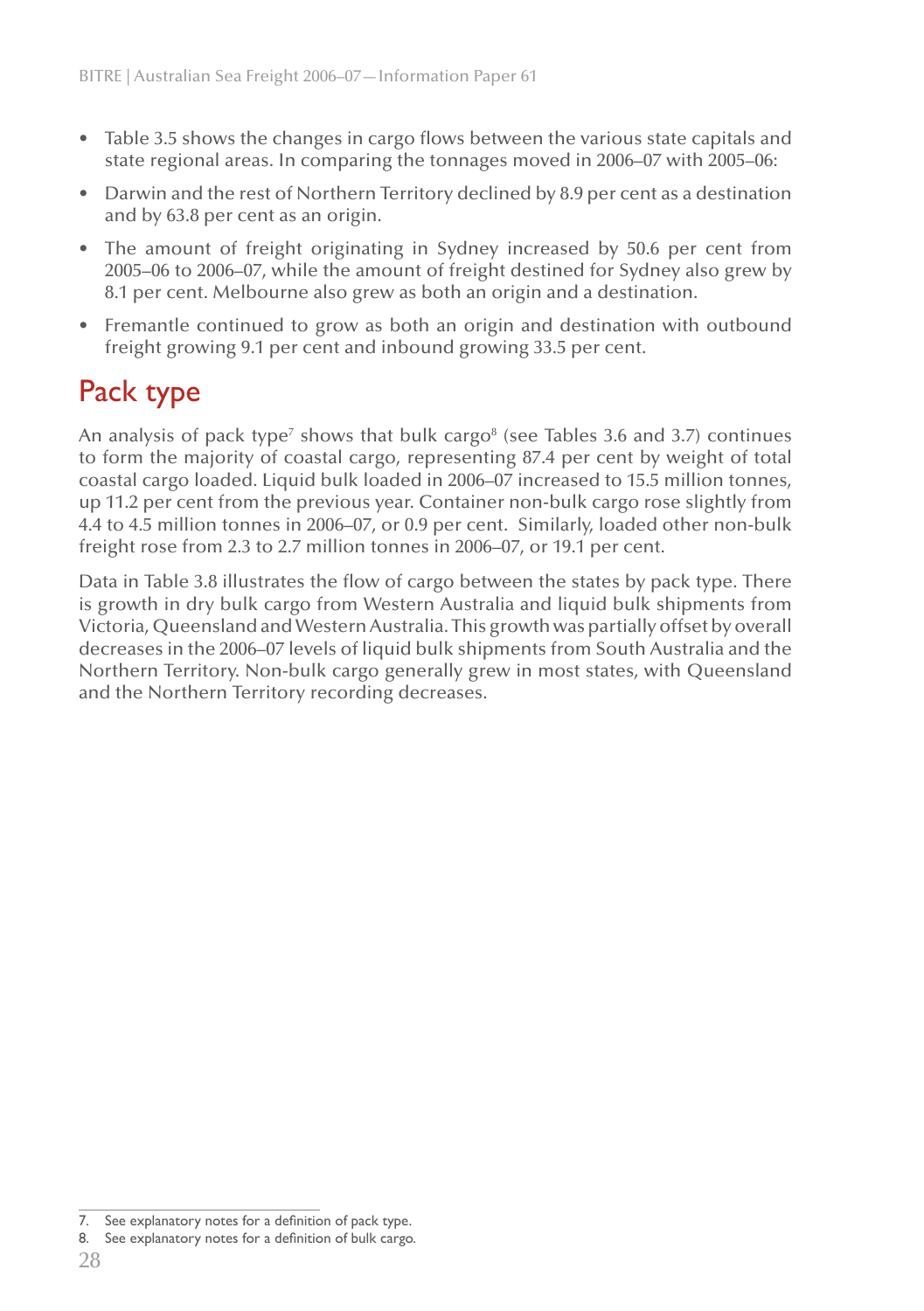| Port of loading    |            |             | Pack type           |                |              | Per cent   |
|--------------------|------------|-------------|---------------------|----------------|--------------|------------|
|                    | Dry bulk   | Liquid bulk | Container non-bulk  | Other non-bulk | <b>Total</b> | of total   |
|                    |            |             | (thousand tonnes)   |                |              | (per cent) |
| Sydney             | 0.5        | 541.6       | 669.1               | 23.7           | 1234.9       | 2.2        |
| <b>Rest of NSW</b> | 1486.2     | 109.7       | 0.0                 | 1036.2         | 2 632.0      | 4.7        |
| Melbourne          | 5.2        | 29.4        | 827.2               | 744.7          | 2 606.5      | 4.6        |
| Rest of VIC        | 112.7      | 5 656.6     |                     | 4.1            | 5 773.3      | 10.2       |
| <b>Brisbane</b>    | 107.5      | 2 0 2 6 .5  | 111.3               | 32.9           | 2 2 7 8 . 2  | 4.0        |
| Rest of QLD        | 18 25 1.7  | 91.4        | 33.7                | 23.8           | 18 400.7     | 32.6       |
| Adelaide           | 1269.0     |             | 3.4                 | 25.8           | 1298.2       | 2.3        |
| Rest of SA         | 3 0 6 7.8  | 328.8       |                     |                | 3 3 9 6.6    | 6.0        |
| Fremantle          | 521.8      | 1622.7      | 62.7                | 9.7            | 2 2 1 6.7    | 3.9        |
| Rest of WA         | 6 203.4    | 4 779.3     | 2.2                 | 49.8           | 11034.7      | 19.6       |
| Hobart             | 93.2       | 291.4       | $\vert \cdot \vert$ | 5.4            | 391.1        | 0.7        |
| Rest of TAS        | 2 5 9 4.1  | 21.3        | 1719.7              | 700.5          | 5 0 3 5 . 6  | 8.9        |
| Darwin             | 4.9        | 40.8        | 7.1                 | 23.6           | 86.4         | 0.2        |
| Rest of NT         |            |             |                     |                |              |            |
| Total              | 33 7 1 7.9 | 15 539.3    | 4 4 4 7.5           | 2 680.3        | 56 385.0     | 100        |
| Per cent of total  | 59.8       | 27.6        | 7.9                 | 4.8            | 100          |            |

#### **Table 3.6 Coastal freight loaded by port and pack type, 2006–07**

Note: Blank cells are where no data was recorded for this category, while cells with an entry of 0 are where data was recorded but rounded to zero.

Source: BITRE 2008.

### **Table 3.7 Coastal freight unloaded by port and pack type, 2006–07**

| Port of unloading  | Pack type   |             |                    |                |              | Per cent   |
|--------------------|-------------|-------------|--------------------|----------------|--------------|------------|
|                    | Dry bulk    | Liquid bulk | Container non-bulk | Other non-bulk | <b>Total</b> | of total   |
|                    |             |             | (thousand tonnes)  |                |              | (per cent) |
| Sydney             | $ $ 183.7   | 4 875.7     | 64.4               | 5.3            | 6 129.0      | 10.2       |
| <b>Rest of NSW</b> | 8 8 9 9.0   | 140.8       | 142.3              | 14.1           | 9 2 9 6.2    | 15.5       |
| Melbourne          | 2 4 2 5 . 3 | 840.8       | 1595.9             | 717.9          | 5 579.9      | 9.3        |
| Rest of VIC        | 2 2 7 5 . 2 | 1311.3      | 48.5               | 4.1            | 3639.1       | 6.1        |
| <b>Brisbane</b>    | 1736.2      | 2 2 4 6 .0  | 231.2              | 11.8           | 4 2 2 5 . 2  | 7.0        |
| Rest of QLD        | 13 948.9    | 1901.3      | 0.7                | 23.7           | 15 874.6     | 26.4       |
| Adelaide           | 4 5 6 3.4   | 566.1       | 89.8               | 26.9           | 5 2 4 6 .2   | 8.7        |
| Rest of SA         | 1604.6      | 14.5        |                    | 2.9            | 1622.0       | 2.7        |
| Fremantle          | 437.1       | 2116.3      | 901.6              | 38.4           | 3 493.3      | 5.8        |
| Rest of WA         | 322.8       | 753.3       | 19.6               | 130.0          | 1225.7       | 2.0        |
| Hobart             | 547.2       | 385.5       | 1.9                |                | 934.6        | 1.6        |
| Rest of TAS        | 545.7       | 187.0       | 1364.3             | 672.0          | 2768.9       | 4.6        |
| Darwin             | 1.9         | 38.2        | 39.8               | 19.4           | 99.3         | 0.2        |
| Rest of NT         |             |             |                    |                |              | 0.0        |
| Total              | 38 490.8    | 15 376.7    | 4 500.0            | 1766.5         | 60 134.0     | 100        |
| Per cent of total  | 64.0        | 25.6        | 7.5                | 2.9            | 100          |            |

Note: Blank cells are where no data was recorded for this category, while cells with an entry of 0 are where data was recorded but rounded to zero.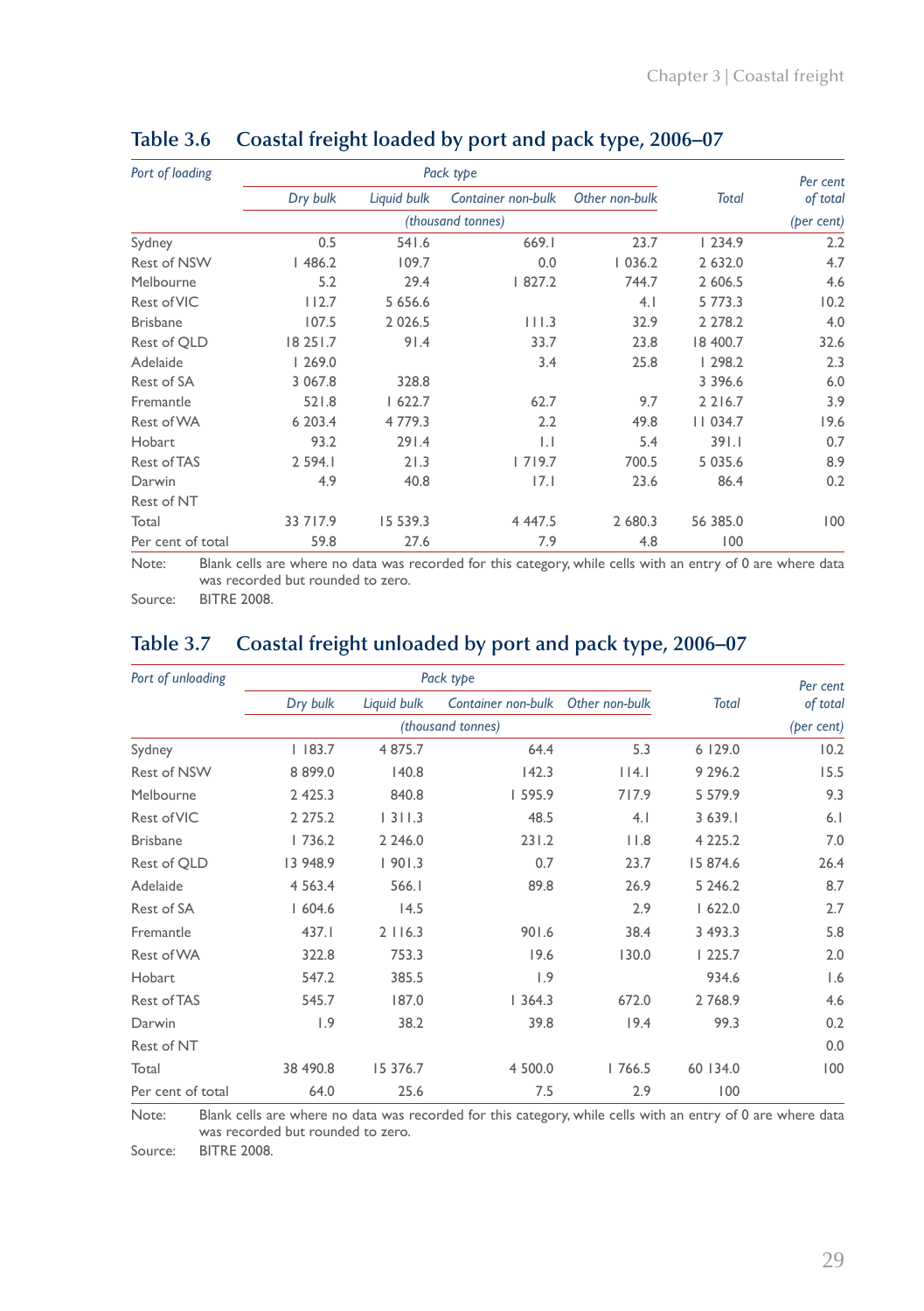| State/ territory of |             |            |            | State/territory of unloading |            |            |                 |              |
|---------------------|-------------|------------|------------|------------------------------|------------|------------|-----------------|--------------|
| loading             | <b>NSW</b>  | VIC        | <b>QLD</b> | <b>SA</b>                    | <b>WA</b>  | <b>TAS</b> | NT              | <b>Total</b> |
|                     |             |            |            | (thousand tonnes)            |            |            |                 |              |
| Dry Bulk            |             |            |            |                              |            |            |                 |              |
| <b>NSW</b>          | 8.5         | 333.1      | 41.0       | 976.7                        | 14.7       | 112.7      |                 | 1486.7       |
| <b>VIC</b>          | 64.7        | 16.0       | 5.2        | 4.9                          | 7.5        | 19.5       |                 | 117.9        |
| <b>QLD</b>          | 1879.6      | 838.8      | 14 677.4   | 459.2                        | 173.0      | 331.2      |                 | 18 359.2     |
| SA                  | 859.5       | 1075.6     | 842.4      | 204.2                        | 179.9      | 175.1      |                 | 4 3 3 6 . 8  |
| <b>WA</b>           | 4764.6      | 1330.1     | 71.3       | 58.3                         | 500.8      |            |                 | 6 7 2 5.1    |
| <b>TAS</b>          | 618.1       | 753.9      | 83.7       | 72.0                         |            | 159.7      |                 | 2 687.3      |
| <b>NT</b>           |             |            |            |                              |            |            | 4.9             | 4.9          |
| Sub Total           | 10 195.0    | 4 3 4 7 .5 | 15 72 1.0  | 1775.4                       | 876.0      | 798.1      | 4.9             | 33 7 1 7.9   |
| Liquid Bulk         |             |            |            |                              |            |            |                 |              |
| <b>NSW</b>          | 68.6        | 246.0      | 308.5      |                              |            | 28.1       |                 | 651.3        |
| <b>VIC</b>          | 3 4 2 3 . 6 | 613.8      | 1080.4     | 120.1                        | 27.9       | 420.2      |                 | 5 686.0      |
| <b>QLD</b>          | 354.7       | 183.6      | 1553.4     |                              | 26.3       |            |                 | 2 1 1 7.9    |
| SA                  | 118.7       | 59.8       |            |                              | 150.2      |            |                 | 328.8        |
| <b>WA</b>           | 947.0       | 792.1      | 399.8      | 403.2                        | 2 694.8    | 131.0      | 34.0            | 6401.9       |
| <b>TAS</b>          | 7.2         | 204.5      | 9.2        | 18.6                         | 70.0       | 3.2        |                 | 312.7        |
| <b>NT</b>           |             |            |            |                              | 2.6        |            | 38.2            | 40.8         |
| Sub Total           | 4919.8      | 2 099.8    | 4 3 5 1 .4 | 541.9                        | 2 971.7    | 582.5      | 72.2            | 15 539.3     |
| Container           |             |            |            |                              |            |            |                 |              |
| <b>NSW</b>          | 0.2         | 30.8       | 215.0      | 4.8                          | 379.0      | 39.3       | 0.1             | 669.2        |
| VIC                 | 18.7        |            | 107.7      | 108.3                        | 292.7      | 299.8      | 0.0             | 1827.2       |
| <b>QLD</b>          | 0.8         | 1.4        | 22.0       | 0.2                          | 94.7       | 0.6        | 25.4            | 145.0        |
| SA                  |             |            |            | 2.8                          | 0.6        |            |                 | 3.4          |
| <b>WA</b>           | 11.9        | 18.6       | 2.7        | 1.7                          | 9.6        | 14.8       | 5.6             | 64.9         |
| <b>TAS</b>          | 106.8       | 1430.4     | 1.3        |                              | 173.5      | 8.7        |                 | 1720.8       |
| <b>NT</b>           |             |            | 0.0        |                              | 0.6        |            | 16.5            | 17.1         |
| Sub Total           | 138.3       | 1481.3     | 348.7      | 117.7                        | 950.7      | 1363.2     | 47.6            | 4 4 4 7.5    |
| Non-Bulk            |             |            |            |                              |            |            |                 |              |
| <b>NSW</b>          | 8.3         | 968.0      | 41.6       | 17.6                         | 12.2       | 6.3        | 5.8             | 1059.8       |
| <b>VIC</b>          | 1.8         | 3.6        | 7.0        | 11.3                         | 61.3       | 663.8      |                 | 748.7        |
| QLD                 | 4.0         | 1.7        | 16.5       | 6.5                          | 26.6       | 0.0        | $\mathsf{I}$ .4 | 56.8         |
| SA                  | 0.1         | 2.0        | 6.1        | 0.1                          | 17.5       |            |                 | 25.8         |
| <b>WA</b>           | 2.2         | 0.8        | 2.0        | 7.4                          | 42.8       | 0.1        | 4.1             | 59.5         |
| <b>TAS</b>          | 0.3         | 703.6      |            |                              |            | 2.0        |                 | 705.9        |
| <b>NT</b>           |             |            |            |                              | 2.4        |            | 21.2            | 23.6         |
| Sub Total           | 16.7        | 1679.7     | 73.2       | 42.8                         | 162.9      | 672.2      | 32.6            | 2 680.1      |
| Total               | 15 269.8    | 9 608.3    | 20 494.3   | 2 477.7                      | 4 9 6 1 .3 | 3 4 1 6.0  | 157.3           | 56 384.8     |

#### **Table 3.8 Coastal freight by Australian state and territory of loading or unloading and pack type, 2006–07**

Note: Blank cells are where no data was recorded for this category, while cells with an entry of 0 are where data was recorded but rounded to zero.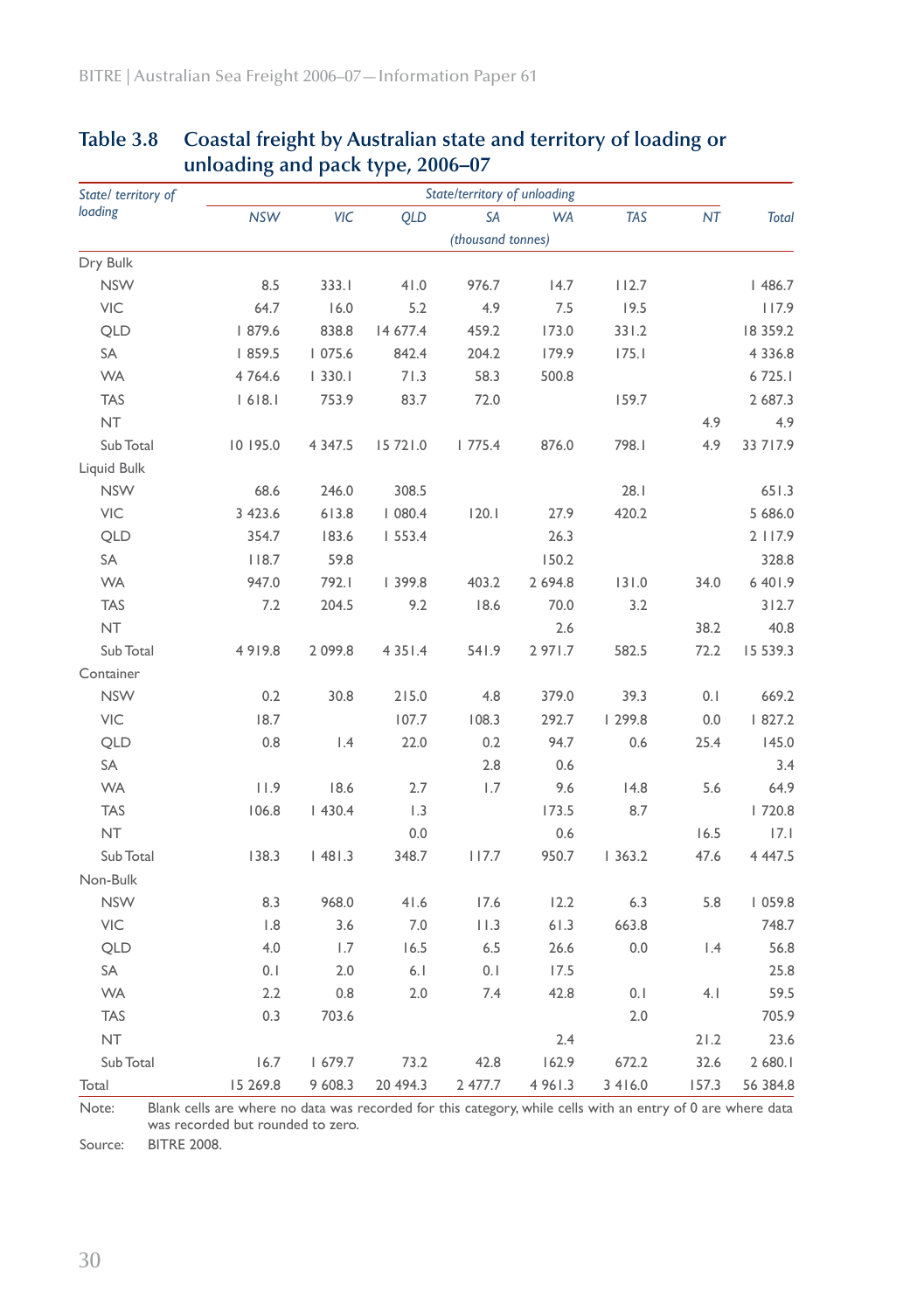# Tasmanian trade

- Freight shipments to and from Tasmania changed in 2006–07 from 2005–06 in the following way (Table 3.9):
- The freight destined for mainland Australia loaded in Tasmania declined by 3.5 per cent from 5.6 to 5.4 million tonnes.
- The freight arriving from mainland Australia unloaded in Tasmania decreased by 19.4 per cent from 4.6 to 3.7 million tonnes.

All categories of goods, except c*hemicals*, seem to have experienced a growth since 2005–06. However, the category *commodities and transactions not elsewhere specified* experienced a significant decline, along with the decline in the overall total. This would suggest that, rather than significant amounts of growth having taken place within each category, it is more likely that the quality of data provided to BITRE improved for 2006–07.

#### **Table 3.9 Tasmanian coastal freight by commodity group, 2005–06 and 2006–07**

|          | Commodity group                                      | Loaded      |                   | <b>Unloaded</b> |         |
|----------|------------------------------------------------------|-------------|-------------------|-----------------|---------|
|          |                                                      | $2005 - 06$ | 2006-07           | $2005 - 06$     | 2006-07 |
|          |                                                      |             | (thousand tonnes) |                 |         |
| $\Omega$ | Food and live animals                                | 262.8       | 704.5             | 248.1           | 536.1   |
| Ι.       | Beverages and tobacco                                | 13.5        | 98.2              | 90.9            | 61.1    |
| 2.       | Crude materials, inedible, except fuels              | 1860.7      | 881.8             | 1445.7          | 1113.5  |
| 3.       | Mineral fuels, lubricants and related materials      | 1.7         | 12.9              | 1059.2          | 677.2   |
| 4.       | Animal and vegetable oils, fats and waxes            |             | 6.0               | 0.3             | 5.6     |
| 5.       | Chemicals and related materials, nes                 | 377.1       | 369.6             | 154.9           | 164.4   |
| 6.       | Manufactured goods classified chiefly by<br>material | 887.0       | 1967.3            | 246.2           | 304.6   |
| 7.       | Machinery and transport materials                    | 17.9        | 38.9              | 60.4            | 77.9    |
| 8.       | Miscellaneous manufactured articles                  | 9.9         | 124.2             | 50.3            | 602.6   |
| 9.       | Commodities and transactions nes                     | 191.8       | 223.2             | 1241.0          | 160.4   |
| Total    |                                                      | 5 622.3     | 5 426.7           | 4 5 9 6.9       | 3 703.5 |

Note: Blank cells are where no data was recorded for this category, while cells with an entry of 0 are where data was recorded but rounded to zero.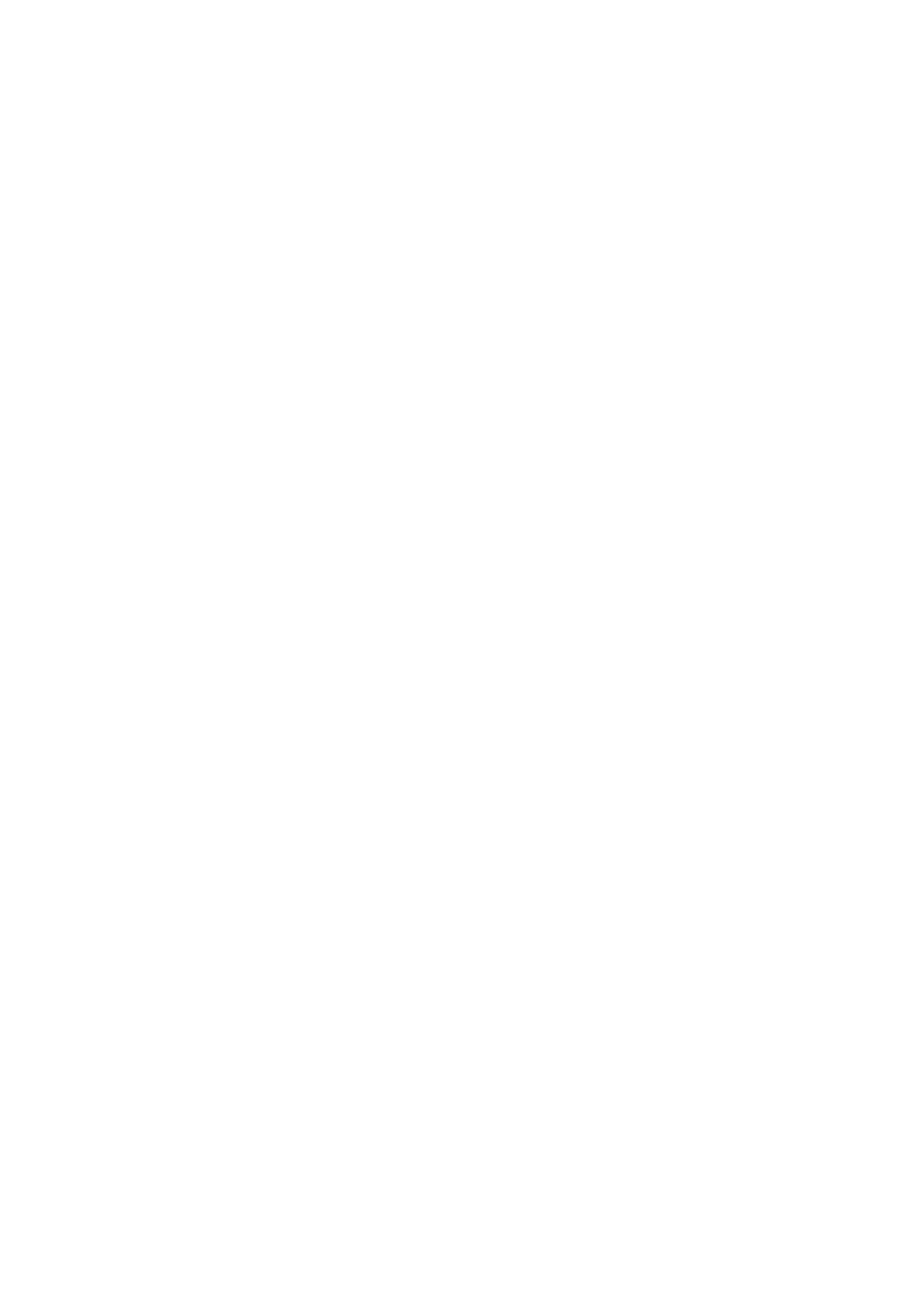In 2006–07, 3791 voyages were undertaken by foreign-flagged ships using voyage permits<sup>9</sup> to move cargo around the Australian coast. This represented a growth of 56.4 per cent over the previous year. Of these, 1876 voyages used single voyage permits (SVPs) and 1915 voyages used continuing voyage permits (CVPs) (Table 4.1). Total tonnes carried using SVPs and CVPs increased by 21.7 per cent from the previous year. The number of TEUs transported using SVPs and CVPs grew substantially, by 50.1 per cent in 2006–07 (Table 4.1). Some of this strong growth would be due to PAN Australia Shipping Pty Ltd ceasing operations around the end of the first quarter of 2006–07.

#### **Table 4.1 Number of voyages, tonnes and TEUs carried under coastal voyage permits, 2006–07**

| Permit type              | Voyages  | Freight carried | <b>TEUs carried</b> |
|--------------------------|----------|-----------------|---------------------|
|                          | (number) | <i>(tonnes)</i> | (number)            |
| Single voyage permit     | 876      | 14 836 938      | 20 455              |
| Continuing voyage permit | l 915    | 836 476         | 53 474              |
| Total                    | 3791     | 16 673 414      | 73 929              |

Source: Infrastructure 2008.

Compared with 2005–06 (see Table 1.3), the use of SVPs and CVPs to transport bauxite and alumina continued to grow with a 25 per cent increase in total tonnes carried. There was an increase in iron ore hauled, from 2.2 to 2.8 million tonnes in 2006–07. Coastal shipments of crude oil using SVPs and CVPs increased from 1.2 to 2.1 million tonnes, and shipments of petroleum products increased from 1.8 million tonnes in 2005–06 to 2.7 million tonnes in 2006–07.

There was also an increase in tonnage in the *other freight* category, from 5.2 million tonnes in 2005–06 to 6.3 million tonnes in 2006–07. This category includes containers, general cargo and break bulk.

The proportion by weight of total coastal freight moved using voyage permits increased from 22.1 per cent in 2005–06 to 29.6 per cent in 2006–07. The tonnekilometres under coastal permits, as a percentage of total coastal tonne-kilometres, also increased from 23.1 per cent in 2005–06 to 29.6 per cent in 2006–07 (Table 4.2).

The use of voyage permits by the iron ore industry continued to increase, growing from 41.1 per cent in 2005–06 to 59.3 per cent of total coastal iron ore shipments in 2006–07. In tonne-kilometres, coastal iron ore shipments under the SVPs and CVPs represented 59.3 per cent of total coastal shipments. This exceeded levels noted in 2003–04, when voyage permits were used to carry 56.5 per cent of tonnes loaded and 53.1 per cent of tonne-kilometres. In 2006–07, voyage permits used by the bauxite and alumina industry accounted for 9.5 of both total tonnes and total tonne-kilometres produced in Australia's coastal shipping.

<sup>9.</sup> Voyage permit information provided in this paper differs from that appearing in the BTRE's *Waterline* series. See explanatory notes for further information.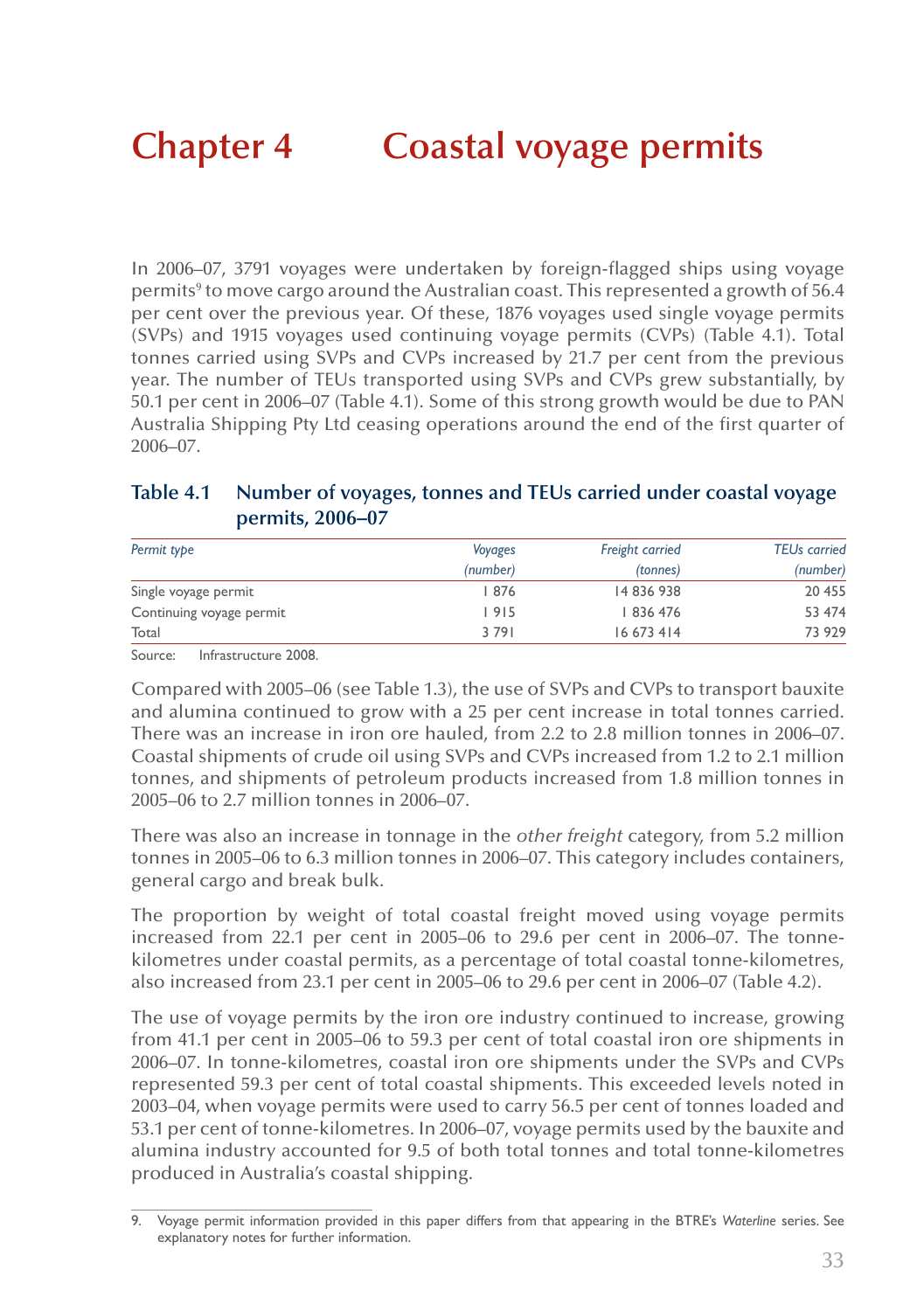| Cargo group        | Total coastal | SVP and CVP      | SVP and CVP<br>as per cent of<br>coastal tonnes | <b>Total coastal</b>       | SVP and CVP<br>(estimate) | SVP and CVP<br>as per cent of<br>coastal tonne-<br>kilometres |  |
|--------------------|---------------|------------------|-------------------------------------------------|----------------------------|---------------------------|---------------------------------------------------------------|--|
|                    |               | (million tonnes) | (ber cent)                                      | (billion tonne-kilometres) |                           | (per cent)                                                    |  |
| Iron ore           | 6.7           | 4.0              | 59.3                                            | 27.7                       | 16.4                      | 59.3                                                          |  |
| Bauxite & alumina  | 15.9          | 1.5              | 9.5                                             | 35.0                       | 3.3                       | 9.5                                                           |  |
| Crude oil          | 7.5           | 2.1              | 27.8                                            | 22.6                       | 6.3                       | 27.8                                                          |  |
| Petroleum products | 7.3           | 2.8              | 38.4                                            | 0.1                        | 3.9                       | 38.4                                                          |  |
| Other freight      | 19.0          | 6.3              | 33.0                                            | 30.7                       | 10.1                      | 33.0                                                          |  |
| Total              | 56.4          | 16.7             | 29.6                                            | 126.2                      | 37.4                      | 29.6                                                          |  |

## **Table 4.2 Impact of voyage permits on coastal trade, 2006–07**

Source: Infrastructure 2008, BITRE 2008.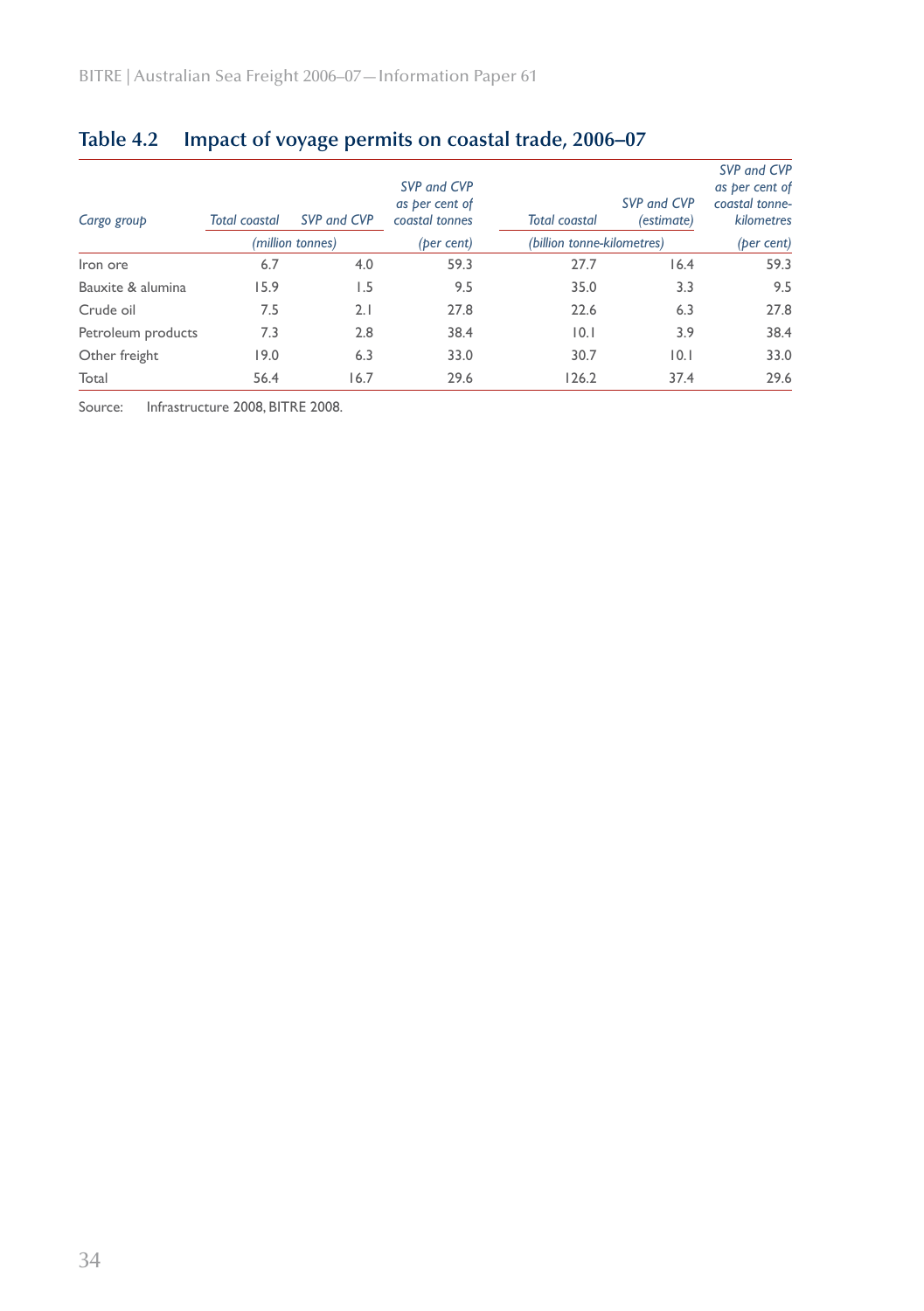# **Chapter 5 Australian port activity**

In 2006–07, there was a 2.3 per cent increase in the number of voyages into Australia from overseas ports and a 2.7 per cent growth in the total number of port calls, continuing a trend of growth over recent years. The actual number of ships visiting Australian ports also grew by 5.6 per cent. Melbourne continued to be the busiest port in terms of the number of ship visits (3478 visits), while Brisbane also continued to be the busiest as first port of call of international voyages (1192 visits, up from 1163 in 2005–06).

| State/<br>territory | Australian port    | All ships involved in<br>international shipping | All ships involved<br>in coastal and<br>international shipping | Voyages by all<br>international shipping | Port calls by all ships<br>ships involved in involved in coastal and<br>international shipping |  |
|---------------------|--------------------|-------------------------------------------------|----------------------------------------------------------------|------------------------------------------|------------------------------------------------------------------------------------------------|--|
|                     |                    |                                                 | (number)                                                       |                                          |                                                                                                |  |
|                     | New South Wales    |                                                 |                                                                |                                          |                                                                                                |  |
|                     | Eden               | 15                                              | 21                                                             | 17                                       | 23                                                                                             |  |
|                     | Newcastle          | 486                                             | 708                                                            | 817                                      | 1476                                                                                           |  |
|                     | Port Kembla        | 175                                             | 329                                                            | 198                                      | 651                                                                                            |  |
|                     | Sydney             | 262                                             | 700                                                            | 795                                      | 2 6 3 3                                                                                        |  |
|                     | Yamba              | $\overline{\phantom{a}}$                        | $\overline{2}$                                                 | 1                                        | 2                                                                                              |  |
| Victoria            |                    |                                                 |                                                                |                                          |                                                                                                |  |
|                     | Geelong            | 103                                             | 226                                                            | 137                                      | 480                                                                                            |  |
|                     | Hastings           | 4                                               | 51                                                             | 30                                       | 205                                                                                            |  |
|                     | Melbourne          | 256                                             | 701                                                            | 716                                      | 3 4 7 8                                                                                        |  |
|                     | Portland           | 43                                              | 95                                                             | 55                                       | 190                                                                                            |  |
| Queensland          |                    |                                                 |                                                                |                                          |                                                                                                |  |
|                     | <b>Abbot Point</b> | 0                                               | 118                                                            | 119                                      | 49                                                                                             |  |
|                     | <b>Brisbane</b>    | 443                                             | 813                                                            | 1192                                     | 2 6 6 4                                                                                        |  |
|                     | Bundaberg          | 5                                               | 12                                                             | 6                                        | 31                                                                                             |  |
|                     | Cairns             | 47                                              | 105                                                            | 77                                       | 502                                                                                            |  |
|                     | Cape Flattery      | 6                                               | $\overline{7}$                                                 | 35                                       | 38                                                                                             |  |
|                     | Gladstone          | 487                                             | 731                                                            | 652                                      | 1466                                                                                           |  |
|                     | Hay Point          | 604                                             | 684                                                            | 808                                      | 988                                                                                            |  |
|                     | Karumba            | 3                                               | 9                                                              | 15                                       | 45                                                                                             |  |
|                     | Lucinda            | 3                                               | 15                                                             | 15                                       | 8                                                                                              |  |
|                     | Mackay             | 51                                              | 97                                                             | 59                                       | 165                                                                                            |  |
|                     | Mourilyan          | 15                                              | 21                                                             | 6                                        | 33                                                                                             |  |
|                     | Port Alma          | 21                                              | 42                                                             | 25                                       | 55                                                                                             |  |
|                     | Port Douglas       |                                                 | I                                                              |                                          | $\mathbf{I}$                                                                                   |  |
|                     | Thursday Island    |                                                 | T                                                              |                                          | 5                                                                                              |  |
|                     | Townsville         | 222                                             | 328                                                            | 362                                      | 672                                                                                            |  |
|                     | Weipa              | 166                                             | 193                                                            | 186                                      | 503                                                                                            |  |
|                     | Whitsunday Island  |                                                 | $\overline{\phantom{a}}$                                       |                                          |                                                                                                |  |

#### **Table 5.1 Ship activity at Australian ports, 2006–07**

*(continued)*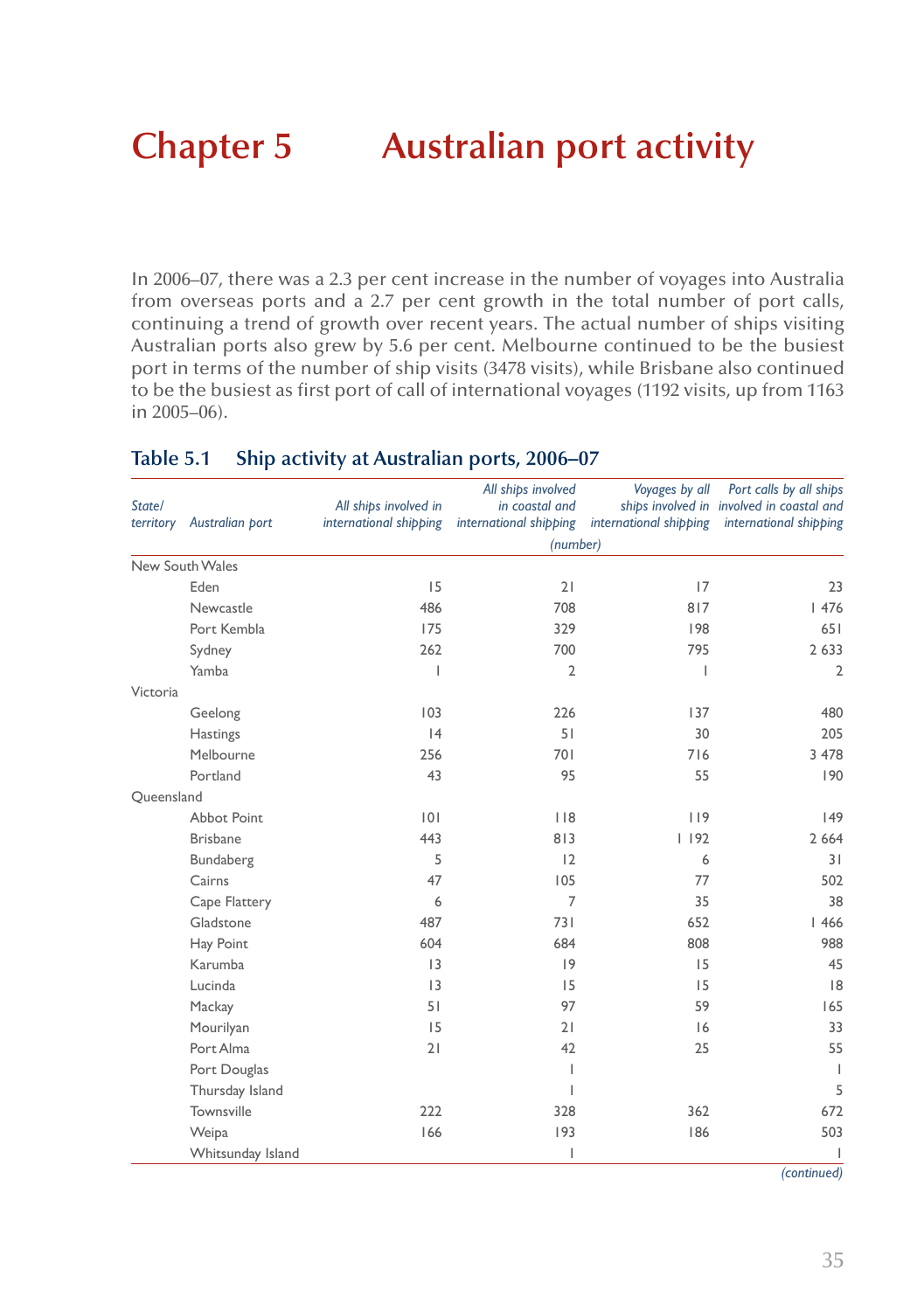| State/          | territory Australian port                          | All ships involved in<br>international shipping | All ships involved<br>in coastal and<br>international shipping | Voyages by all<br>international shipping | Port calls by all ships<br>ships involved in involved in coastal and<br>international shipping |
|-----------------|----------------------------------------------------|-------------------------------------------------|----------------------------------------------------------------|------------------------------------------|------------------------------------------------------------------------------------------------|
|                 |                                                    |                                                 | (number)                                                       |                                          |                                                                                                |
| South Australia |                                                    |                                                 |                                                                |                                          |                                                                                                |
|                 | Adelaide                                           | 50                                              | 347                                                            | 60                                       | 808                                                                                            |
|                 | Ardrossan                                          | 3                                               | 9                                                              | 3                                        | 4 <sub>1</sub>                                                                                 |
|                 | Klein Point                                        |                                                 | $\overline{2}$                                                 |                                          | 3                                                                                              |
|                 | Port Bonython                                      | $\overline{7}$                                  | 25                                                             | 7                                        | 27                                                                                             |
|                 | Port Giles                                         |                                                 | 8                                                              |                                          | 8                                                                                              |
|                 | Port Lincoln                                       | 16                                              | 65                                                             | 18                                       | 96                                                                                             |
|                 | Port Pirie                                         | 3                                               | 32                                                             | 3                                        | 55                                                                                             |
|                 | Thevenard                                          | 8                                               | 35                                                             | 8                                        | 98                                                                                             |
|                 | Wallaroo                                           | 6                                               | 8                                                              | 6                                        | 22                                                                                             |
|                 | Whyalla                                            | 21                                              | 55                                                             | 26                                       | 116                                                                                            |
|                 | Western Australia                                  |                                                 |                                                                |                                          |                                                                                                |
|                 | Albany                                             | 54                                              | 72                                                             | 70                                       | 92                                                                                             |
|                 | Barrow Island<br>Terminal                          | 3                                               | 3                                                              | 4                                        | $\overline{4}$                                                                                 |
|                 | <b>Broome</b>                                      | 3                                               | 6                                                              | 3                                        | 13                                                                                             |
|                 | Bunbury                                            | 168                                             | 230                                                            | 197                                      | 342                                                                                            |
|                 | Cape Cuvier                                        | $\overline{10}$                                 | 12                                                             | П                                        | 15                                                                                             |
|                 | Challis Terminal                                   | T                                               | $\overline{1}$                                                 | I                                        | $\overline{1}$                                                                                 |
|                 | Cossack Pioneer<br>Terminal                        | 6                                               | 8                                                              | 7                                        | 21                                                                                             |
|                 | Dampier                                            | 449                                             | 543                                                            | 832                                      | 1194                                                                                           |
|                 | Esperance                                          | 77                                              | 137                                                            | 84                                       | 168                                                                                            |
|                 | Exmouth                                            |                                                 | $\mathsf{L}$                                                   |                                          | $\mathbf{I}$                                                                                   |
|                 | Fremantle                                          | 520                                             | 762                                                            | 892                                      | 1616                                                                                           |
|                 | Geraldton                                          | 101                                             | 146                                                            | $ $  4                                   | 208                                                                                            |
|                 | <b>Griffin Terminal</b>                            | 3                                               | 4                                                              | 3                                        | $\overline{4}$                                                                                 |
|                 | Jabiru Terminal                                    | 2                                               | 3                                                              | 2                                        | 3                                                                                              |
|                 | Legendre Terminal                                  |                                                 | 3                                                              |                                          | 3                                                                                              |
|                 | Mutineer-Exeter<br>Field                           | 3                                               | $\overline{0}$                                                 | 3                                        | $ 0\rangle$                                                                                    |
|                 | Nganhurra Terminal                                 | 2                                               | 4                                                              | 2                                        | 4                                                                                              |
|                 | North West Shelf                                   | T                                               | 6                                                              | L                                        | 6                                                                                              |
|                 | Port Hedland                                       | 409                                             | 458                                                            | 731                                      | 1455                                                                                           |
|                 | Port Walcott                                       | 197                                             | 209                                                            | 274                                      | 337                                                                                            |
|                 | <b>Stag Terminal</b>                               | 2                                               | 2                                                              | 2                                        | $\overline{2}$                                                                                 |
|                 | Useless Loop                                       | 9                                               | $\overline{10}$                                                | $\overline{10}$                          | $\mid \; \mid$                                                                                 |
|                 | Varanus Island<br><b>Terminal</b>                  | $\overline{2}$                                  | 3                                                              | $\overline{2}$                           | 3                                                                                              |
|                 | Wandoo Terminal                                    | L                                               | 2                                                              | L                                        | $\overline{2}$                                                                                 |
|                 | Woollybutt<br>Terminal                             | L                                               | $\overline{2}$                                                 | L                                        | $\overline{2}$                                                                                 |
|                 | Yampi Sound                                        | L                                               | L                                                              | $\mathbf{I}$                             | $\overline{1}$                                                                                 |
|                 | Unidentified<br><b>Western Australian</b><br>ports | $\overline{2}$                                  | 2                                                              | 2                                        | $\overline{2}$                                                                                 |

## **Table 5.1 Ship activity at Australian ports, 2006–07 (continued)**

*(continued)*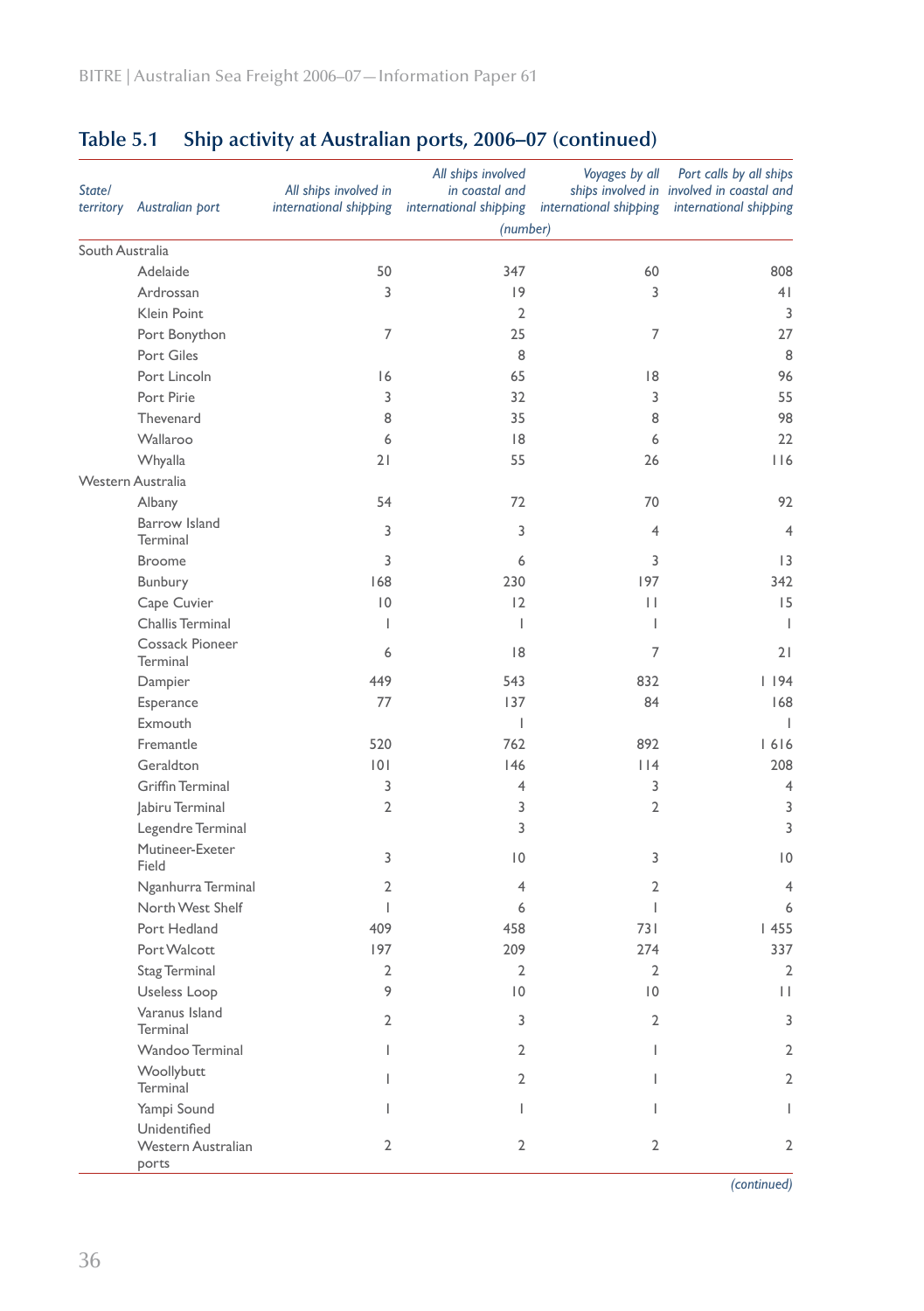| State/<br>territory | Australian port                   | All ships involved in<br>international shipping | All ships involved<br>in coastal and | Voyages by all | Port calls by all ships<br>ships involved in involved in coastal and<br>international shipping international shipping international shipping |
|---------------------|-----------------------------------|-------------------------------------------------|--------------------------------------|----------------|----------------------------------------------------------------------------------------------------------------------------------------------|
|                     |                                   |                                                 | (number)                             |                |                                                                                                                                              |
| Tasmania            |                                   |                                                 |                                      |                |                                                                                                                                              |
|                     | <b>Burnie</b>                     | 33                                              | 93                                   | 42             | 513                                                                                                                                          |
|                     | Devonport                         |                                                 | 42                                   | $\overline{2}$ | 873                                                                                                                                          |
|                     | Hobart                            | 32                                              | 98                                   | 38             | 218                                                                                                                                          |
|                     | King Island                       |                                                 |                                      |                |                                                                                                                                              |
|                     | Launceston                        | 58                                              | 129                                  | 87             | 389                                                                                                                                          |
|                     | Port Latta                        | 7                                               | 27                                   | 7              | 39                                                                                                                                           |
|                     | Triabunna                         |                                                 |                                      |                | T                                                                                                                                            |
|                     | Northern Territory                |                                                 |                                      |                |                                                                                                                                              |
|                     | Bayu-Undan Field                  | 17                                              | 23                                   | 24             | 32                                                                                                                                           |
|                     | <b>Bing Bong</b>                  | $\overline{4}$                                  | 6                                    | 4              | 6                                                                                                                                            |
|                     | Darwin                            | 93                                              | 145                                  | 258            | 713                                                                                                                                          |
|                     | Elang-Kakatua Field               | 2                                               | 3                                    | 2              | 3                                                                                                                                            |
|                     | Gove                              | 92                                              | 0                                    | 119            | 130                                                                                                                                          |
|                     | Laminaria-Corallina<br>Terminal   | 3                                               | 3                                    | 3              | 4                                                                                                                                            |
|                     | Milner Bay                        | 73                                              | 79                                   | 92             | 0                                                                                                                                            |
|                     | Other ports-not clearly specified |                                                 |                                      |                |                                                                                                                                              |
|                     | Unidentified<br>Australian ports  | 9                                               | 25                                   | 9              | 26                                                                                                                                           |
|                     | Total                             | 3725                                            | 3 8 5 2                              | 10411          | 26 327                                                                                                                                       |
|                     |                                   |                                                 |                                      |                |                                                                                                                                              |

### **Table 5.1 Ship activity at Australian ports, 2006–07 (continued)**

Source: Lloyd's MIU 2008.

In 2006–07, the busiest ports in terms of tonnes of cargo handled and their primary export commodities were, in decreasing order: Dampier (iron ore); Port Hedland (iron ore); Newcastle (coal); Hay Point (coal); Gladstone (coal); Port Walcott (iron ore); Melbourne (miscellaneous manufactures); Brisbane (coal, coke and briquettes); Sydney (miscellaneous manufactures); Port Kembla (coal); and Fremantle (wheat) (Table 5.2). This order is identical to 2005–06.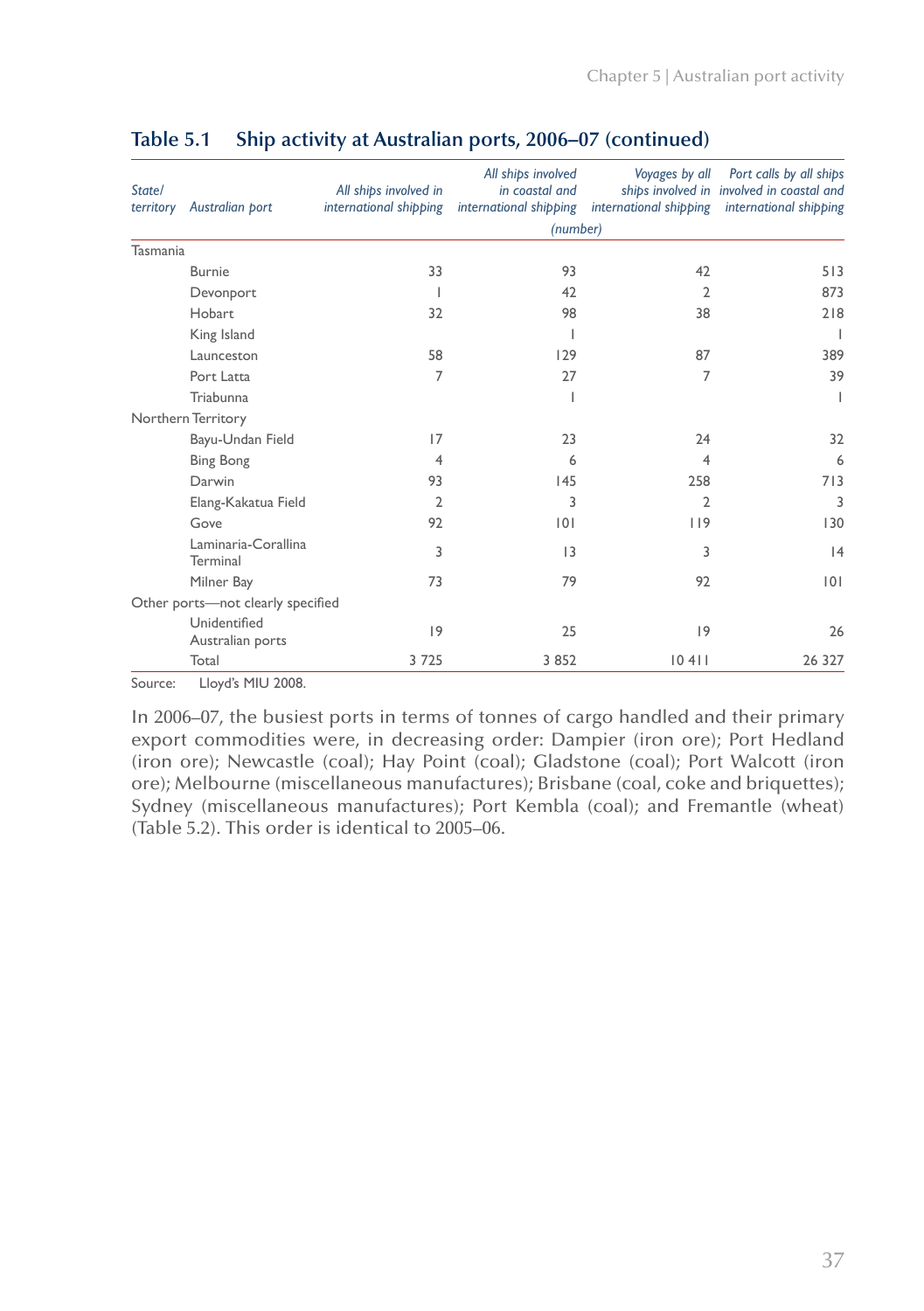| State/<br>territory | Australian port    | Coastal       |                 | <b>International</b> |                | <b>Total</b> | Rank           |
|---------------------|--------------------|---------------|-----------------|----------------------|----------------|--------------|----------------|
|                     |                    | Loaded        | <b>Unloaded</b> | <b>Exports</b>       | <i>Imports</i> |              |                |
|                     |                    |               |                 | (tonnes)             |                |              |                |
|                     | New South Wales    |               |                 |                      |                |              |                |
|                     | Coffs Harbour      |               |                 | 26                   | 25             | 51           | 79             |
|                     | Eden               | 6758          | 492             |                      |                | 7 2 5 0      | 71             |
|                     | Lord Howe Island   | 154           | 4 5 5 5         |                      |                | 4709         | 74             |
|                     | Newcastle          | 308 803       | 2 066 236       | 82 482 288           | 1144133        | 86 001 460   | $\overline{4}$ |
|                     | Port Kembla        | 2 3 1 3 6 5 2 | 7 224 668       | 13 927 745           | 2 103 394      | 25 569 459   | 0              |
|                     | Sydney             | 234 869       | 6 126 774       | 4731959              | 15 687 719     | 27 78 321    | 8              |
|                     | Twofold Bay        |               |                 | 335 741              | 36             | 335 777      | 38             |
|                     | Yamba/Grafton      | 2837          | 282             |                      |                | 3 1 1 9      | 75             |
|                     | Other ports        |               |                 | 4 5 3 5              | 248            | 4783         | 73             |
| Victoria            |                    |               |                 |                      |                |              |                |
|                     | Geelong            | 809 189       | 733   38        | 2 271 827            | 5 120 860      | 10 935 013   | 16             |
|                     | Melbourne          | 2 606 459     | 5 5 6 6 4 2     | 8 495 331            | 12 191 929     | 28 862 361   | $\overline{7}$ |
|                     | Port Welshpool     | 4 0 6 2       | 4 0 8 4         |                      |                | 8 1 4 6      | 70             |
|                     | Portland           | 4 2 6 4       | 921 323         | 758 848              | 357 476        | 3 04 1 9 1 1 | 28             |
|                     | Westernport        | 3 773 784     | 980 510         | 462 798              | 81 330         | 5 298 422    | 23             |
|                     | Other ports        | 182 012       |                 | 364 843              | 1564           | 548 419      | 52             |
| Queensland          |                    |               |                 |                      |                |              |                |
|                     | <b>Abbot Point</b> |               |                 | 11 155 370           |                | 11 155 370   | 15             |
|                     | <b>Brisbane</b>    | 2 278 178     | 4 2 1 5 4 7 9   | 9 236 437            | 12 025 169     | 27 755 263   | 9              |
|                     | Bundaberg          | 280 790       | 52 836          | 139419               | 851            | 473 896      | 55             |
|                     | Cairns             |               | 210 425         | 331895               | 349 847        | 892 167      | 44             |
|                     | Gladstone          | 3 787 179     | 13 976 075      | 54 662 674           | 2 126 811      | 74 552 739   | 5              |
|                     | Hay Point          |               |                 | 86 371 140           |                | 86 371 140   | 3              |
|                     | Innisfail          |               |                 | 504 950              |                | 504 950      | 54             |
|                     | Karumba            |               |                 | 567 407              |                | 567 407      | 50             |
|                     | Lucinda            |               |                 | 591750               |                | 591 750      | 48             |
|                     | Mackay             | 200 501       | 488 784         | 181 969              | 472 003        | 2 343 256    | 31             |
|                     | Mourilyan          | 12 8 84       |                 |                      |                | 12 8 84      | 68             |
|                     | Thursday Island    |               |                 |                      | 815            | 815          | 76             |
|                     | Townsville         | 979 176       | 146 517         | 3 562 012            | 4 0 6 4 3 9 8  | 9 752 103    | 8              |
|                     | Weipa              | 13 140 217    |                 | 6 160 756            | 114261         | 19 415 234   | 12             |
|                     | Other ports        |               |                 | 79  102              | 63             | 79  165      | 34             |
| South Australia     |                    |               |                 |                      |                |              |                |
|                     | Adelaide           | 298 199       | 5 246 151       | 3 061 407            | 2 229 086      | 11834843     | 4              |
|                     | Ardrossan          | 588 342       |                 |                      |                | 588 342      | 49             |
|                     | Port Bonython      | 300 604       |                 | 453 204              |                | 753 808      | 45             |
|                     | Port Giles         | 4 8 9 0       |                 |                      |                | 4890         | 72             |
|                     | Port Lincoln       | 108 196       | 98 724          | 934 866              | 132 047        | 273 833      | 40             |
|                     | Port Pirie         | 59 929        | 280 300         | 207 200              | $ $ 177        | 548 606      | 51             |
|                     | Thevenard          | 319 473       |                 | 402 739              |                | 722 212      | 35             |
|                     | Wallaroo           |               | 51991           | 257 443              | 15 0 25        | 324 459      | 58             |
|                     | Whyalla            | 015 123       | 190 993         | 2 196 634            | 482 013        | 4 884 763    | 24             |
|                     | Other ports        |               |                 | 267 570              | 158            | 267 728      | 60             |
|                     | Western Australia  |               |                 |                      |                |              |                |
|                     | Albany             | 104 134       |                 | 3 263 219            | 73 328         | 3 440 681    | 27             |
|                     | Barrow Island      | 462 720       |                 |                      |                | 462 720      | 56             |

## **Table 5.2 Cargo loaded and unloaded by Australian ports, 2006–07**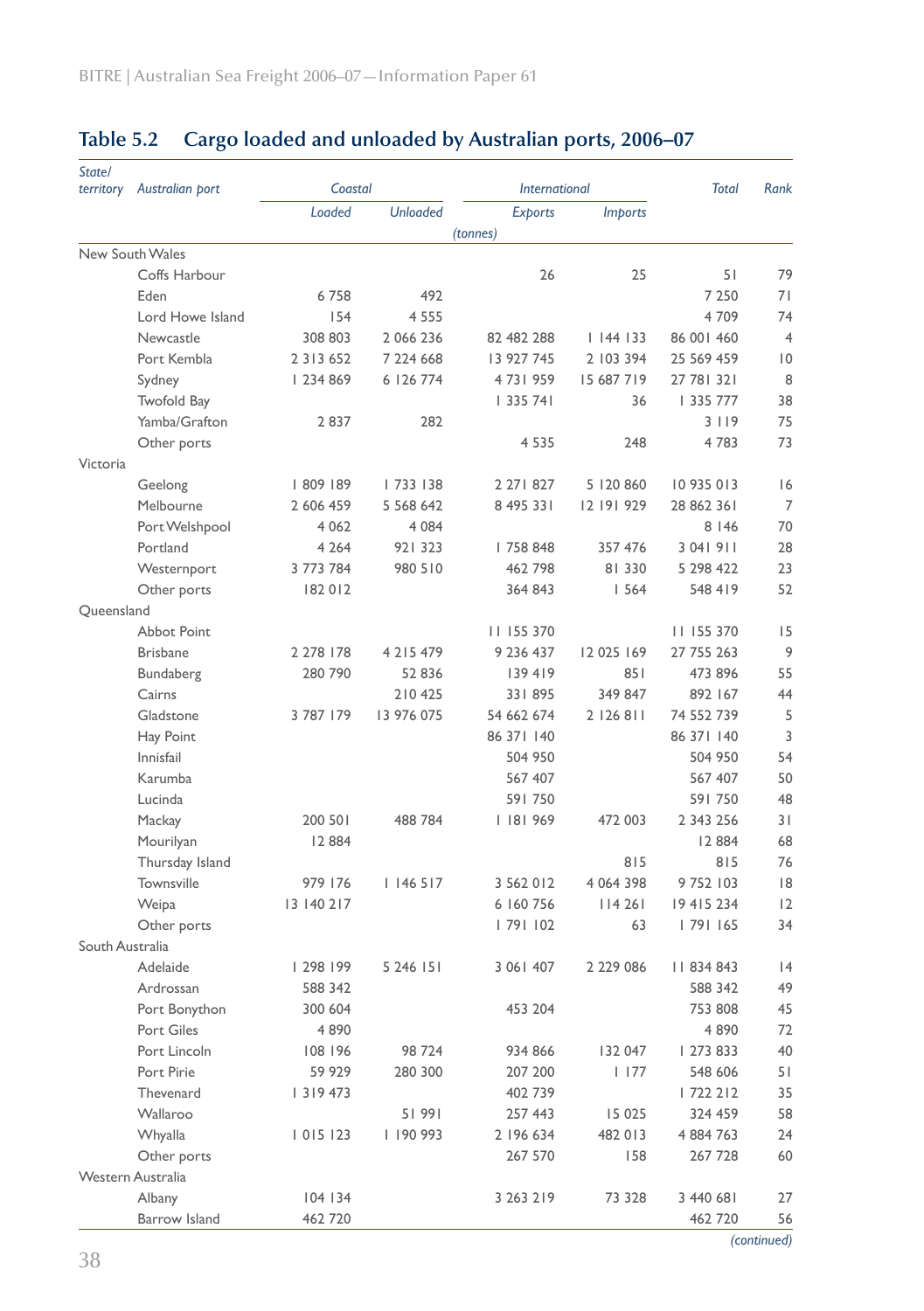| State/<br>territory | Australian port          | Coastal       |                 | <b>International</b> |                | <b>Total</b>  | Rank           |
|---------------------|--------------------------|---------------|-----------------|----------------------|----------------|---------------|----------------|
|                     |                          | Loaded        | <b>Unloaded</b> | Exports              | <i>Imports</i> |               |                |
|                     |                          |               |                 | (tonnes)             |                |               |                |
|                     | <b>Broome</b>            | 15 782        | 455 464         | 29 637               | 113 406        | 614 289       | 47             |
|                     | Bunbury                  | 592 469       | 147 357         | 10 022 017           | 094 024        | II 855 867    | 3              |
|                     | Cape Cuvier              | 255 864       |                 | 2 605 193            |                | 2 861 057     | 29             |
|                     | Cape Lambert             |               |                 |                      | 32             | 32            | 80             |
|                     | Carnarvon                |               |                 | 6                    | 47             | 53            | 78             |
|                     | Challis Venture          | 25 722        |                 |                      |                | 25 722        | 65             |
|                     | Christmas Island         | 2 2 5 8       | 7 287           |                      |                | 9 5 4 5       | 69             |
|                     | Cossack Pioneer          | 1053123       |                 |                      |                | 053   23      | 42             |
|                     | Dampier                  | 2 436 629     | 261 802         | 125 665 742          | 451 126        | 128 815 300   | $\overline{1}$ |
|                     | Esperance                | 214 561       | 40 360          | 9 271 729            | 321 673        | 9 848 323     | 17             |
|                     | Fremantle                | 2 2 1 6 7 4 9 | 3 49 3 3 6 3    | 10 100 535           | 8 947 751      | 24 756 398    | П              |
|                     | Geraldton                | 66 361        | 163 561         | 6 041 787            | 52 264         | 6 323 973     | 20             |
|                     | <b>Griffin Venture</b>   | 24 2 16       |                 |                      |                | 24 2 16       | 67             |
|                     | Modec Venture            | 547 595       |                 |                      |                | 547 595       | 53             |
|                     | Northern<br>Endeavour    | 8   06        |                 |                      |                | 8   06        | 63             |
|                     | Offshore terminals       | 131 030       |                 | 5 692 732            | 107 602        | 5 931 364     | 22             |
|                     | Onslow                   | 25 7 18       |                 |                      |                | 25 7 18       | 66             |
|                     | Port Hedland             | 4 569 505     | 136 139         | 106 815 729          | 623 739        | 112 145 112   | $\overline{2}$ |
|                     | Port Walcott             |               |                 | 53 894 202           | 73 364         | 53 967 566    | 6              |
|                     | Thevenard Island         | 134 349       |                 |                      |                | 134 349       | 62             |
|                     | Useless Loop             |               |                 | 279 998              |                | 279 998       | 39             |
|                     | Varanus Island           | 245 638       |                 |                      |                | 245 638       | 61             |
|                     | Wyndham                  | 8880          | 13711           | 182 548              | 80 176         | 285 314       | 59             |
|                     | Yampi Sound              |               |                 | 1 5 1 5 5 1 7        |                | 1 5 1 5 5 1 7 | 37             |
|                     | Other ports              |               |                 | 604 368              | 5 9 20         | 1610288       | 36             |
| Tasmania            |                          |               |                 |                      |                |               |                |
|                     | <b>Bell Bay</b>          | 508 444       | 751841          |                      |                | 260 285       | 4 <sub>1</sub> |
|                     | <b>Burnie</b>            | 1612094       | 999 769         | 475 932              | 118 177        | 4 205 972     | 25             |
|                     | Devonport                | 1 660 634     | 977 058         | 5796                 | 34 357         | 2 677 845     | 30             |
|                     | Hobart                   | 391 094       | 934 557         | 403 883              | 180 455        | 909 989       | 32             |
|                     | King Island              | 25 3 1 5      | 37 562          |                      |                | 62 876        | 64             |
|                     | Launceston               |               |                 | 3 287 008            | 234 993        | 3 522 001     | 26             |
|                     | Port Latta               | 229 2         |                 | 595 280              |                | 824 401       | 33             |
|                     | Spring Bay               |               |                 | 722 178              |                | 722 178       | 46             |
|                     | Other Ports              |               |                 | 74                   |                | 74            | 77             |
|                     | Northern Territory       |               |                 |                      |                |               |                |
|                     | Confidential ports       |               |                 | 4 877 236            | 139 939        | 6 0 1 7 1 7 5 | 21             |
|                     | Darwin                   | 86 388        | 99 194          | 3 820 412            | 5 164 45 1     | 9 170 446     | 9              |
|                     | Offshore terminals       |               |                 | 963 485              |                | 963 485       | 43             |
|                     | Other ports <sup>a</sup> |               |                 | 400 859              | 18894          | 419753        | 57             |
| Other ports         |                          |               |                 | 766 927              | 96             | 767 023       | n/a            |
| Total               |                          | 56 385 024    | 60 133 957      | 656 177 913          | 77 538 252     | 850 235 145   |                |

### **Table 5.2 Cargo loaded and unloaded by Australian ports, 2006–07 (continued)**

a. Other ports in NT consists of Bing Bong, remote communities and rigs, which are not split up easily. Note: Blank cells are where no data was recorded for this category, while cells with an entry of 0 are where data was recorded but rounded to zero.

Sources: BITRE 2008, ABS 2008.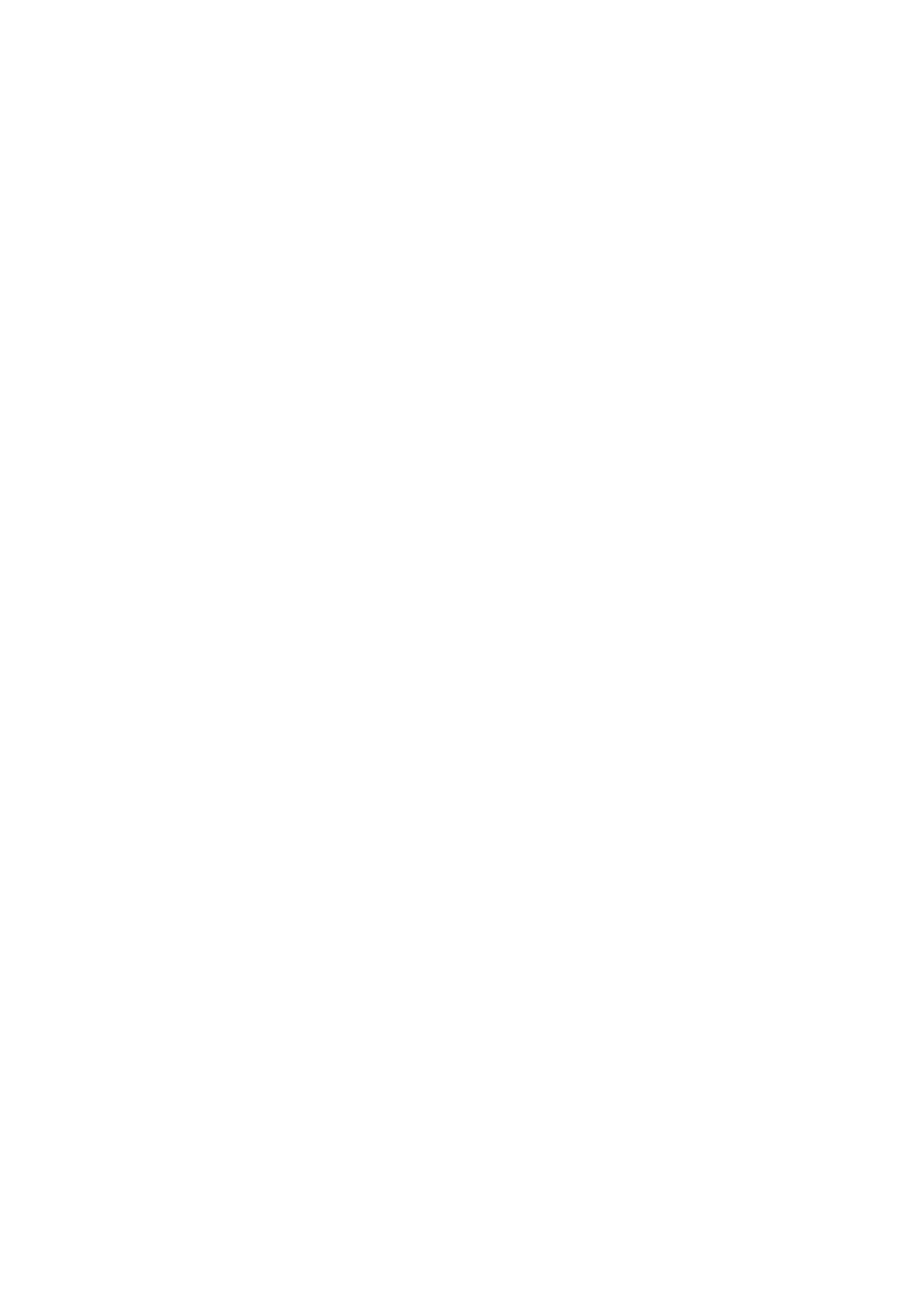# **Chapter 6 Australian trading fleet**

In 2006–07, the Australian trading fleet decreased both in terms of deadweight and gross registered tonnage. Overall, the fleet declined from 105 ships in 2005–06 to 96 ships in 2006–07 (Table 6.1), with larger ships engaged primarily in the international trade.

The number of small ships (mostly general cargo carriers) decreased from 23 ships in 2005–06 to 22 vessels. Larger ships decreased from 82 ships in 2005–06 to 74 vessels. Although the number of bulk carriers fell from 29 to 28, bulk carrier tonnage increased in 2006–07 as larger vessels entered the fleet to meet the increased export demand for minerals and energy commodities. This mostly offset a decline in the tonnage (and number) of general cargo carriers and other tankers, resulting in only a marginal decrease in the fleet's total deadweight and gross registered tonnage.

| Trade                                                                      | <b>Vessels</b> | Deadweight<br>tonnage | Gross<br>registered<br>tonnage |
|----------------------------------------------------------------------------|----------------|-----------------------|--------------------------------|
|                                                                            | (number)       | (tonnes)              | (tonnes)                       |
| Major Trading Fleet (>2000 Deadweight tonnage)                             |                |                       |                                |
| Coastal                                                                    |                |                       |                                |
| Australian registered                                                      | 31             | 731 306               | 587 721                        |
| Overseas registered                                                        | 4              | 91 298                | 60 209                         |
| Total coastal                                                              | 35             | 822 604               | 647 930                        |
| Overseas                                                                   |                |                       |                                |
| Australian registered                                                      | 9              | 622 881               | 626 285                        |
| Overseas registered                                                        | 30             | 573 233               | 013 089                        |
| Total overseas                                                             | 39             | 2 196 114             | 639 374                        |
| Total major trading fleet                                                  | 74             | 3 0 18 7 18           | 2 2 8 7 3 0 4                  |
| Other trading ships (>150 Gross registered tonnage but less than 2000 dwt) |                |                       |                                |
| Australian registered                                                      | 8              | 10 290                | 16 2 26                        |
| Overseas registered                                                        | 4              | 3 0 3 9               | 7 1 1 9                        |
| Total other trading ships                                                  | 22             | 13 329                | 23 345                         |
| Total Australian registered                                                | 58             | 364 477               | 230 232                        |
| Total overseas registered                                                  | 38             | 667 570               | 080 417                        |
| Total Australian trading fleet                                             | 96             | 3 0 3 2 0 4 7         | 2 3 1 0 6 4 9                  |

#### **Table 6.1 Summary of the Australian trading fleet, 2006–07**

Note: This table shows the number of ships operated by Australian companies as at July 2007. In addition to these, there were eight ships which operated internationally without calling to Australian ports in 2006–07. The Australian trading fleet consists of cargo vessels operated or owned by Australian companies to and from Australia. It includes vessels that carry cargo and passengers, but does not include vessels that carry passengers only.

Sources: Lloyd's MIU 2008; shipping companies (various)—personal communications.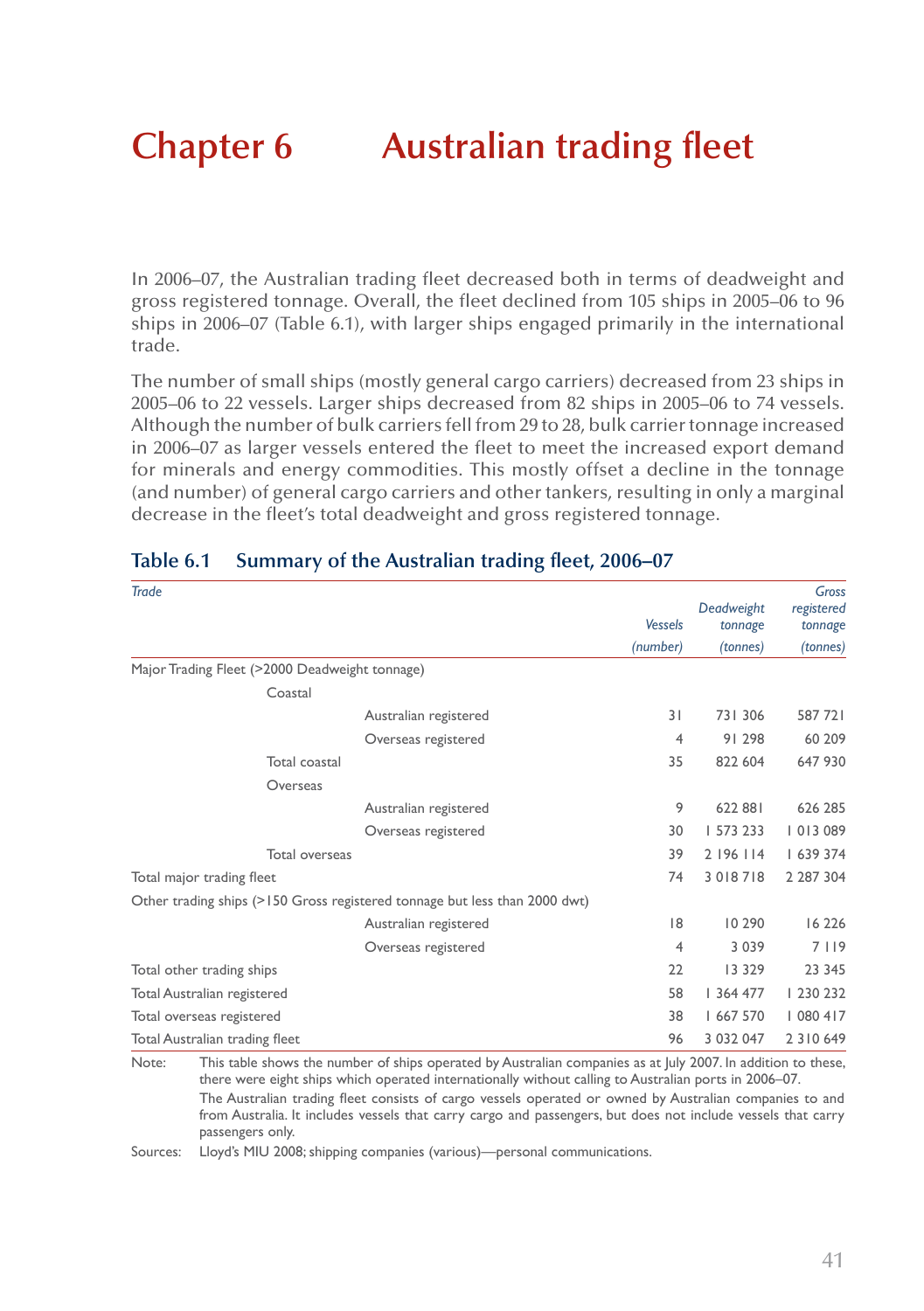The composition of the fleet, by ship type, is illustrated in Figure 6.1. Compared with 2005–06, in 2006–07 there was:

- a 3 per cent decrease in the number of bulk carriers, from 29 to 28
- a 20 per cent decrease in the number of container carriers, from 5 to 4
- a 16 per cent decrease in the number of general cargo ships, from 44 to 37
- a 33 per cent increase in the number of livestock carriers, from 6 to 8
- a 22 per cent decrease in the number of other tankers, from 9 to 7.

#### **Figure 6.1 Number of ships in the Australian fleet by ship type, 2006–07**



Sources: Lloyd's MIU 2008; shipping companies (various)—personal communications.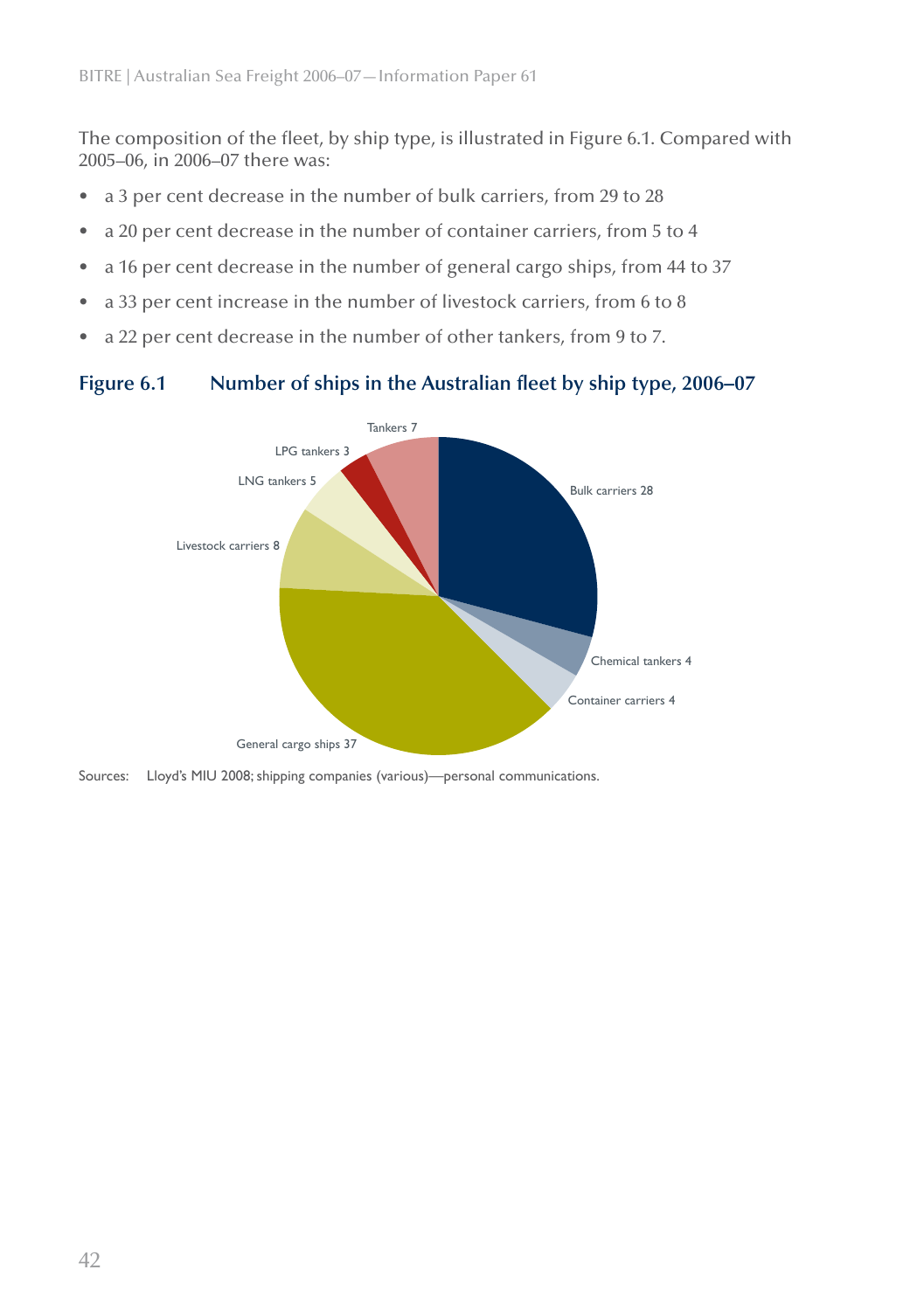The composition of the fleet, by the deadweight tonnage shares of ship types is illustrated in Figure 6.2. Compared with 2005–06, in 2006–07 there was:

- a 12 per cent increase in total bulk carrier tonnage, from 1 639 412 to 1 837 568
- a 1 per cent decrease in total container carrier tonnage, from 105 438 to 104 897
- a 56 per cent decrease in total general cargo ship tonnage, from 251 735 to 110 272
- a 23 per cent increase in total livestock carrier tonnage, from 68 220 to 83 624
- a 15 per cent decrease in total other tanker tonnage, from 518 555 to 438 389.

### **Figure 6.2 Deadweight tonnage of the Australian fleet by ship type, 2006–07**



Sources: Lloyd's MIU 2008; shipping companies (various)—personal communications.

Tables 6.2 and 6.3 show the main commodities carried and trades in which the major trading vessels were engaged during 2006–07.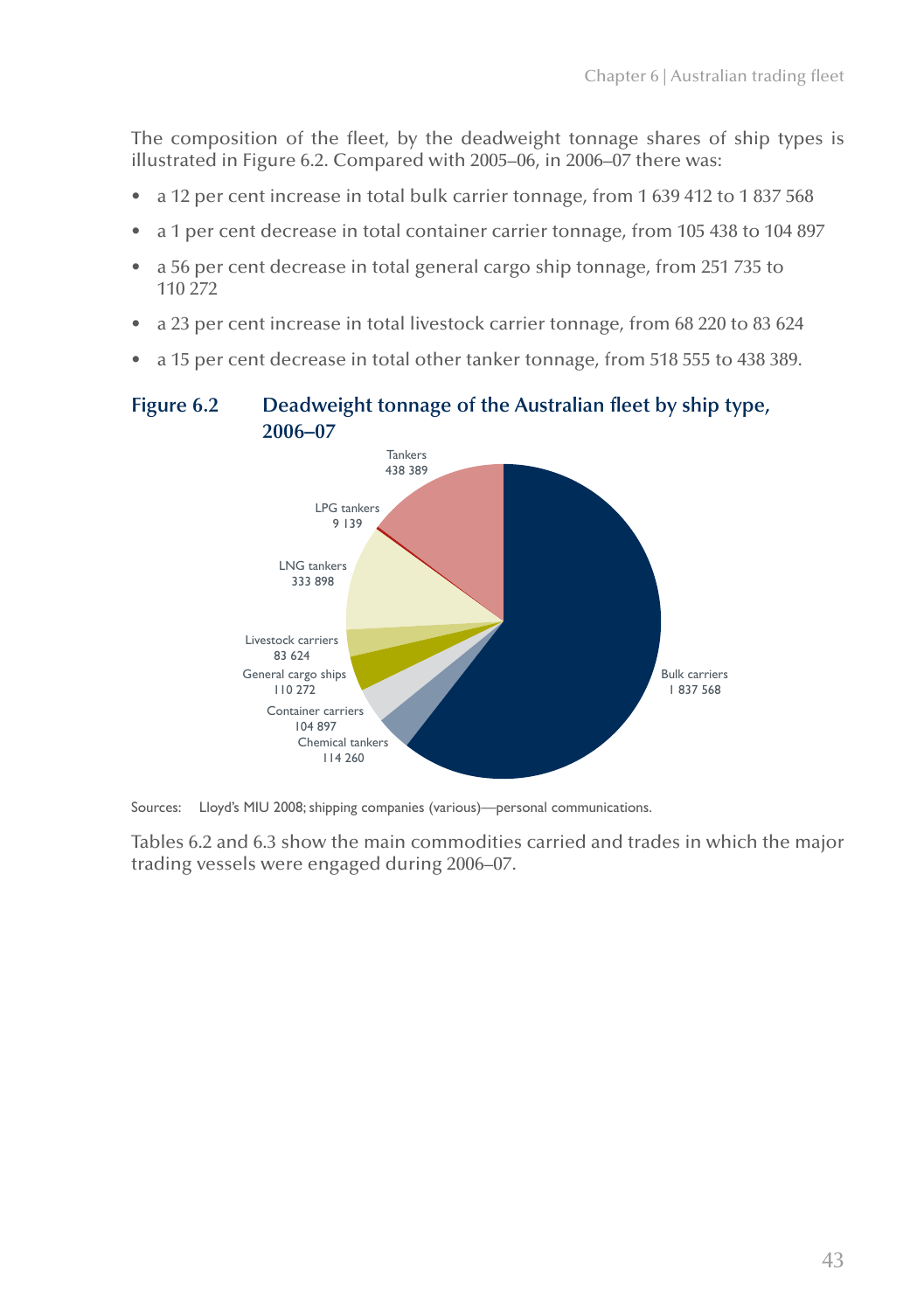| Name of vessel       |            |     | <b>Flag Trade Products</b>      | Ports called at in Australia                                                                     | Overseas countries visited                                                                                                                                                                                         |
|----------------------|------------|-----|---------------------------------|--------------------------------------------------------------------------------------------------|--------------------------------------------------------------------------------------------------------------------------------------------------------------------------------------------------------------------|
| <b>Bulk carriers</b> |            |     |                                 |                                                                                                  |                                                                                                                                                                                                                    |
| Alltrans             | <b>AUS</b> | (c) | Alumina                         | Gladstone, Launceston,<br>Newcastle, Sydney                                                      | New Zealand, Singapore                                                                                                                                                                                             |
| Eco Chaser           | <b>MYS</b> |     | Forest<br>products, dry<br>bulk | Adelaide, Dampier,<br>Fremantle, Launceston,<br>Townsville                                       | Japan, People's Republic of China,<br>Indonesia, Thailand, Vietnam, Malaysia,<br>Singapore, Republic of Korea                                                                                                      |
| Frontier             | <b>PAN</b> |     | Iron ore, coal                  | Hay Point                                                                                        | Republic of Korea, Singapore                                                                                                                                                                                       |
| Goodwill             | <b>PAN</b> |     | Iron ore, coal                  | Hay Point                                                                                        | Belgium, Netherlands, Brazil, Turkey,<br>Republic of Korea, Singapore                                                                                                                                              |
| Goonyella Trader LBR |            |     | Iron ore, coal                  | Hay Point                                                                                        | Japan, France, Philippines, Netherlands,<br>Brazil, Germany                                                                                                                                                        |
| Iron Yandi           | <b>AUS</b> | (c) | Iron ore, coal                  | Hay Point, Newcastle,<br>Port Hedland, Port<br>Kembla                                            | Republic of Korea, Singapore                                                                                                                                                                                       |
| Orana                | <b>BHS</b> |     | Forest<br>products              | Burnie, Launceston                                                                               | Republic of Korea                                                                                                                                                                                                  |
| Pacific Triangle     | <b>LBR</b> | (c) | Iron ore, coal                  | Hay Point, Newcastle,<br>Port Hedland, Port<br>Kembla                                            | Japan                                                                                                                                                                                                              |
| Pioneer              | <b>AUS</b> | (c) | Sugar                           | Mackay, Sydney                                                                                   | Singapore, South Africa                                                                                                                                                                                            |
| Pos Ambition         | <b>PAN</b> |     | Iron ore, coal                  | Hay Point                                                                                        | Brazil, Netherlands, Republic of Korea                                                                                                                                                                             |
| Saraji Trader        | <b>LBR</b> |     | Coal, dry<br>bulk               | Hay Point                                                                                        | Japan, Singapore                                                                                                                                                                                                   |
| Chemical tankers     |            |     |                                 |                                                                                                  |                                                                                                                                                                                                                    |
| Botany Tradition     | <b>PAN</b> | (c) | Chemicals                       | Brisbane, Bunbury,<br>Melbourne, Sydney                                                          | Benin, Guinea, Indonesia, Malaysia,<br>Singapore, Togo, South Africa                                                                                                                                               |
| Juniper              | <b>BHS</b> | (c) | Chemicals                       | Adelaide, Brisbane,<br>Dampier, Fremantle,<br>Geelong, Gladstone,<br>Melbourne, Port<br>Bonython | Japan, Saudi Arabia, Russian Federation,<br>New Zealand, United Arab Emirates,<br>Indonesia, United States of America,<br>Taiwan, Thailand, Republic of Korea,<br>People's Republic of China, Singapore,<br>Canada |
| Container carriers   |            |     |                                 |                                                                                                  |                                                                                                                                                                                                                    |
| <b>ANL Australia</b> | <b>BHS</b> | (c) | General                         | Botany Bay, Brisbane,<br>Melbourne                                                               | People's Republic of China, Japan,<br>Republic of Korea, Taiwan                                                                                                                                                    |
| <b>ANL Escort</b>    | <b>LBR</b> | (c) | General                         | Botany Bay, Brisbane,<br>Melbourne                                                               | People's Republic of China, Japan,<br>Republic of Korea, Taiwan                                                                                                                                                    |
| General cargo ships  |            |     |                                 |                                                                                                  |                                                                                                                                                                                                                    |
| <b>Achilles</b>      | SGP        |     | General                         | Darwin                                                                                           | People's Republic of China                                                                                                                                                                                         |
| Aurora Australis AUS |            |     | General                         | Darwin, Hobart,<br>Macquarie Island, Sydney                                                      | Antarctica                                                                                                                                                                                                         |
| Norfolk<br>Guardian  | <b>TON</b> |     | General                         | Yamba                                                                                            | Norfolk Island, New Zealand                                                                                                                                                                                        |
| Priam                | SGP        | (c) | General                         | Brisbane, Fremantle,<br>Gladstone, Newcastle,<br>Port Alma, Townsville                           | United Kingdom, Russian Federation,<br>French Polynesia, Netherlands, Germany,<br>Singapore, People's Republic of China                                                                                            |
| Protesilaus          | SGP        |     | General                         | Gladstone, Newcastle,<br>Port Alma                                                               | Republic of Korea, People's Republic of<br>China, New Zealand, Indonesia, Singapore                                                                                                                                |
| <b>Telemachus</b>    | SGP        | (c) | General                         | Brisbane, Dampier,<br>Darwin, Gladstone,<br>Mackay, Newcastle, Port<br>Hedland                   | Indonesia, Papua New Guinea, Singapore                                                                                                                                                                             |

### **Table 6.2 Ships in the major overseas trading fleet, 2006–07**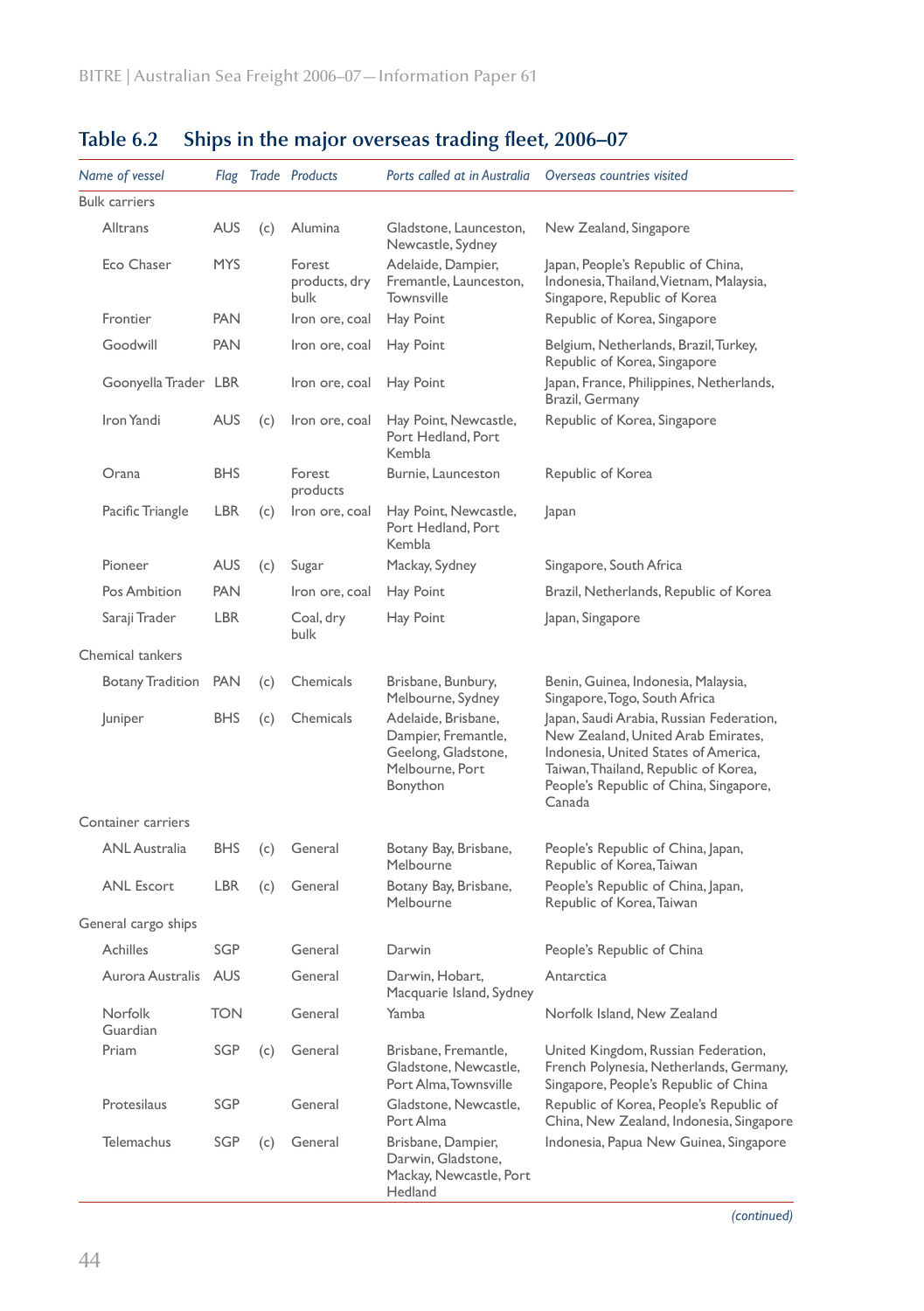| Name of vessel                                 |            |     | Flag Trade Products | Ports called at in Australia                                         | Overseas countries visited                                                                          |
|------------------------------------------------|------------|-----|---------------------|----------------------------------------------------------------------|-----------------------------------------------------------------------------------------------------|
| Livestock carriers                             |            |     |                     |                                                                      |                                                                                                     |
| Deneb Prima                                    | <b>ITA</b> |     | Livestock           | Broome, Darwin,<br>Fremantle, Portland,<br>Townsville                | Oman, Malaysia, Singapore, New<br>Zealand, Saudi Arabia, United Arab<br>Emirates, Kuwait, Indonesia |
| <b>Hereford Express</b>                        | <b>PHL</b> |     | Livestock           | Darwin                                                               | Indonesia, New Zealand, Singapore,<br>Malaysia                                                      |
| Kerry Express                                  | PHI        |     | Livestock           | Brisbane, Darwin,<br>Fremantle, Geraldton, Port<br>Hedland           | New Zealand, Singapore, Indonesia,<br>Malaysia, Philippines, Japan                                  |
| <b>Limousin Express</b>                        | PHL        |     | Livestock           | Darwin, Fremantle,<br>Geraldton                                      | Singapore, Indonesia, Malaysia                                                                      |
| Maysora                                        | <b>BHS</b> |     | Livestock           | Adelaide, Fremantle,<br>Portland                                     | Saudi Arabia, Oman, Egypt, Israel,<br>Jordan, Kuwait, United Arab<br>Emirates, Singapore            |
| Norvantes                                      | SGP        |     | Livestock           | Cairns, Darwin, Fremantle,<br>Karumba                                | Indonesia                                                                                           |
| Torrens                                        | <b>TON</b> |     | Livestock           | Darwin, Portland                                                     | United Arab Emirates, Jordan, Brazil,<br>Mexico, Saudi Arabia, Indonesia                            |
| <b>LNG Tankers</b>                             |            |     |                     |                                                                      |                                                                                                     |
| Northwest<br>Sanderling                        | <b>AUS</b> |     | <b>LNG</b>          | Dampier                                                              | Japan, People's Republic of China                                                                   |
| Northwest<br>Sandpiper                         | <b>AUS</b> |     | <b>LNG</b>          | Dampier                                                              | Japan, Singapore                                                                                    |
| Northwest Seaeagle                             | <b>BMU</b> |     | <b>LNG</b>          | Dampier                                                              | Japan, Republic of Korea                                                                            |
| Northwest Snipe                                | <b>AUS</b> |     | <b>LNG</b>          | Dampier                                                              | Japan, Republic of Korea, Singapore                                                                 |
| Northwest<br>Stormpetrel<br><b>LPG Tankers</b> | <b>AUS</b> |     | <b>LNG</b>          | Dampier                                                              | Japan, Singapore                                                                                    |
| <b>Boral Gas</b>                               | VUT        | (c) | <b>LPG</b>          | Brisbane, Cairns,                                                    | Cook Islands, Papua New Guinea,                                                                     |
|                                                |            |     |                     | Devonport, Geelong,<br>Gladstone, Hastings,<br>Hobart                | Fiji, Vanuatu, Norfolk Island, Western<br>Samoa, Tonga, Solomon Islands                             |
| Bougainville                                   | <b>TON</b> | (c) | <b>LPG</b>          | Botany Bay, Cairns, Darwin,<br>Geelong, Hastings                     | Philippines, New Zealand, New<br>Caledonia, Singapore                                               |
| Pacific Gas                                    | VUT        | (c) | <b>LPG</b>          | Botany Bay, Brisbane,<br>Cairns, Gladstone,<br>Hastings, Townsville  | Papua New Guinea, Fiji, New<br>Zealand, Tonga, Solomon Islands                                      |
| <b>Tankers</b>                                 |            |     |                     |                                                                      |                                                                                                     |
| <b>Basker Spirit</b>                           | <b>BHS</b> |     | Crude oil           | Fremantle, Geelong,<br>Melbourne, Port Bonython                      | Indonesia, Singapore                                                                                |
| <b>Nivosa</b>                                  | <b>AUS</b> |     | Crude oil           | Geelong, Sydney                                                      | Singapore, Saudi Arabia, Papua New<br>Guinea, New Zealand, Indonesia,<br>Vietnam, Brunei, Malaysia  |
| Samar Spirit                                   | <b>BHS</b> | (c) | Crude oil           | Botany Bay, Brisbane,<br>Hastings, Kurnell, Sydney                   | Brunei, Indonesia, Malaysia, Papua<br>New Guinea, Singapore, Vietnam                                |
| Note:                                          |            |     |                     | (c) denotes that the vessel occasionally transports coastal freight. |                                                                                                     |

#### **Table 6.2 Ships in the major overseas trading fleet, 2006–07 (continued)**

Flag abbreviations: AUS—Australia, BHS—Bahamas, BMU—Bermuda, ITA—Italy, LBR—Liberia, MYS— Malaysia, PAN—Panama, PHL—Philippines, SGP—Singapore, TON—Tonga, VUT—Vanuatu.

Sources: Lloyd's MIU 2008; shipping companies (various)—personal communications.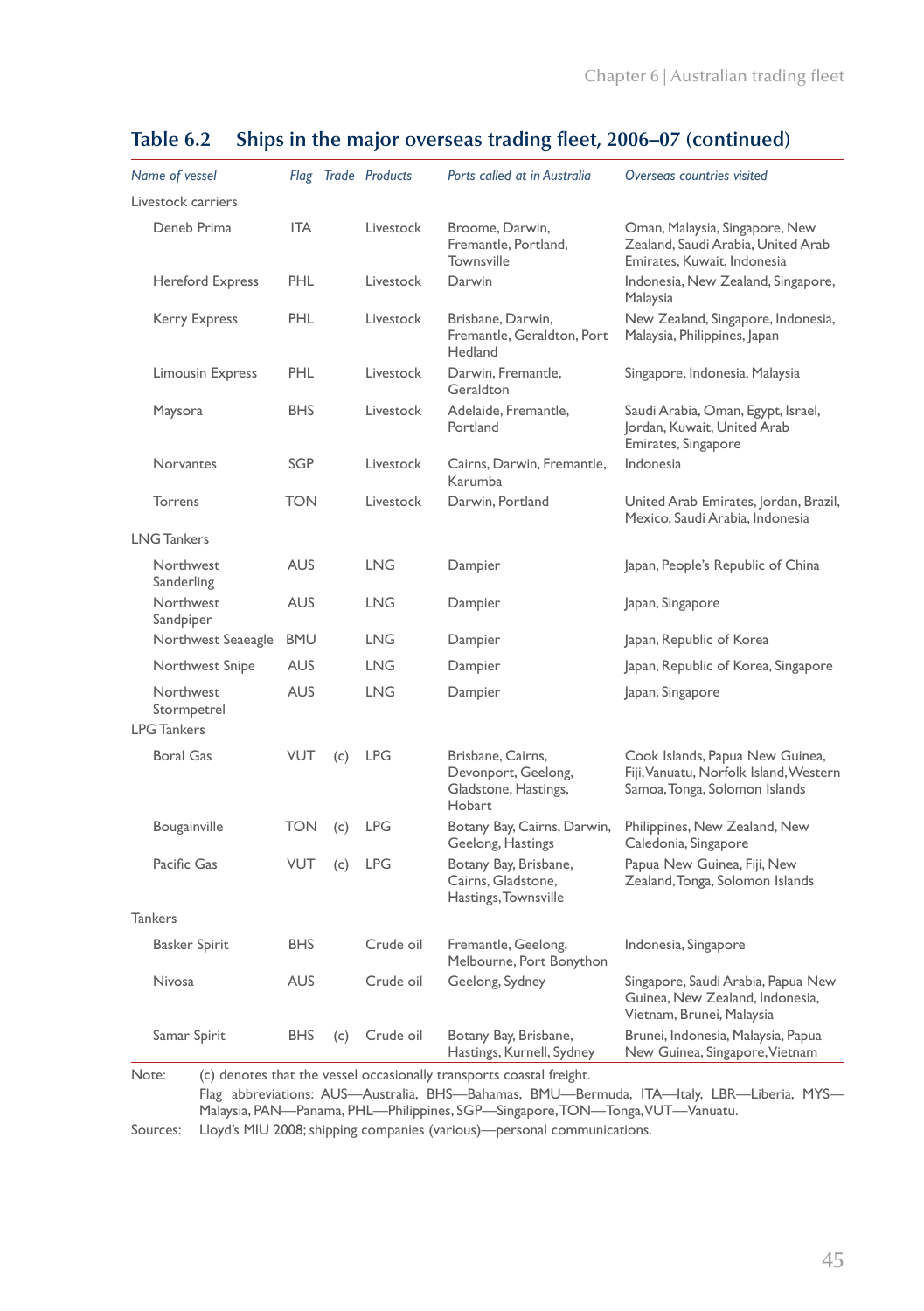| Name of vessel         | Flag       |     | Trade Products                      | Ports called at in Australia                                                                                                                                                  | Overseas countries visited                                                                                               |
|------------------------|------------|-----|-------------------------------------|-------------------------------------------------------------------------------------------------------------------------------------------------------------------------------|--------------------------------------------------------------------------------------------------------------------------|
| <b>Bulk carriers</b>   |            |     |                                     |                                                                                                                                                                               |                                                                                                                          |
| Aburri                 | <b>AUS</b> |     | Metal<br>concentrates               | <b>Bing Bong</b>                                                                                                                                                              |                                                                                                                          |
| Accolade II            | AUS        |     | Limestone                           | Adelaide, Klein Point, Brisbane                                                                                                                                               |                                                                                                                          |
| Cementco               | <b>AUS</b> |     | Cement                              | Abbot Point, Brisbane, Gladstone                                                                                                                                              |                                                                                                                          |
| <b>Endeavour River</b> | <b>AUS</b> |     | Bauxite                             | Gladstone, Weipa, Newcastle                                                                                                                                                   |                                                                                                                          |
| <b>Fitzroy River</b>   | <b>AUS</b> |     | <b>Bauxite</b>                      | Gladstone, Weipa                                                                                                                                                              |                                                                                                                          |
| Goliath                | <b>AUS</b> |     | Cement                              | Devonport, Melbourne,<br>Newcastle, Sydney                                                                                                                                    |                                                                                                                          |
| <b>Ikuna</b>           | <b>TON</b> | (0) | Coal, dry bulk                      | Adelaide, Ardrossan, Botany Bay,<br>Bunbury, Devonport, Fremantle,<br>Geelong, Klein Point, Launceston,<br>Mackay, Newcastle, Port Kembla,<br>Port Lincoln, Sydney, Thevenard | New Zealand                                                                                                              |
| Iron Chieftain         | <b>AUS</b> |     | Iron ore, coal                      | Port Kembla, Whyalla                                                                                                                                                          |                                                                                                                          |
| Kowulka                | AUS        |     | Gypsum, sugar,<br>alumina           | Botany Bay, Brisbane, Bundaberg,<br>Melbourne, Newcastle, Sydney,<br>Thevenard                                                                                                |                                                                                                                          |
| Lindesay Clark         | AUS        |     | Alumina, fertiliser                 | Ardrossan, Bunbury, Fremantle,<br>Geelong, Portland                                                                                                                           |                                                                                                                          |
| Ormiston               | AUS        |     | Gypsum, sugar,<br>alumina           | Ardrossan, Bundaberg, Geelong,<br>Melbourne, Port Kembla, Port<br>Latta, Thevenard, Whyalla                                                                                   |                                                                                                                          |
| Portland               | <b>AUS</b> | (0) | Alumina                             | Adelaide, Bunbury, Fremantle,<br>Portland                                                                                                                                     | Singapore                                                                                                                |
| River Boyne            | AUS        |     | <b>Bauxite</b>                      | Gladstone, Weipa                                                                                                                                                              |                                                                                                                          |
| <b>River Embley</b>    | AUS        |     | Bauxite                             | Gladstone, Weipa, Newcastle                                                                                                                                                   |                                                                                                                          |
| Stadacona              | <b>BHS</b> | (0) | Cement, gypsum,<br>dry bulk         | Adelaide, Brisbane, Devonport,<br>Geelong, Gladstone, Melbourne,<br>Port Kembla, Sydney, Thevenard,<br>Townsville                                                             | New Caledonia                                                                                                            |
| Vigsnes                | <b>AUS</b> |     | Metal<br>concentrates,<br>chemicals | Adelaide, Burnie, Geelong,<br>Hobart, Melbourne, Newcastle,<br>Port Pirie, Portland                                                                                           |                                                                                                                          |
| Wunma                  | <b>AUS</b> |     | Metal<br>concentrates               | Karumba, Weipa                                                                                                                                                                |                                                                                                                          |
| Chemical tankers       |            |     |                                     |                                                                                                                                                                               |                                                                                                                          |
| Jasmine                | <b>BHS</b> | (0) | Chemicals                           | Adelaide, Botany Bay, Brisbane,<br>Dampier, Esperance, Fremantle,<br>Geelong, Gladstone, Mackay,<br>Melbourne, Port Hedland,<br>Townsville                                    | India, Italy, Kenya,<br>Republic of Korea,<br>Kuwait, Singapore, South<br>Africa, Turkey, United<br><b>Arab Emirates</b> |
| Seakap                 | <b>AUS</b> | (0) | Bitumen,<br>bituminous<br>materials | Botany Bay, Gladstone,<br>Launceston, Newcastle, Port<br>Kembla, Portland, Whyalla                                                                                            | Taiwan                                                                                                                   |
| Container carriers     |            |     |                                     |                                                                                                                                                                               |                                                                                                                          |
| <b>ANL Bass Trader</b> | <b>AUS</b> |     | General                             | Devonport, Hobart, Launceston,<br>Melbourne                                                                                                                                   |                                                                                                                          |

## **Table 6.3 Ships in the major coastal trading fleet, 2006–07**

*(continued)*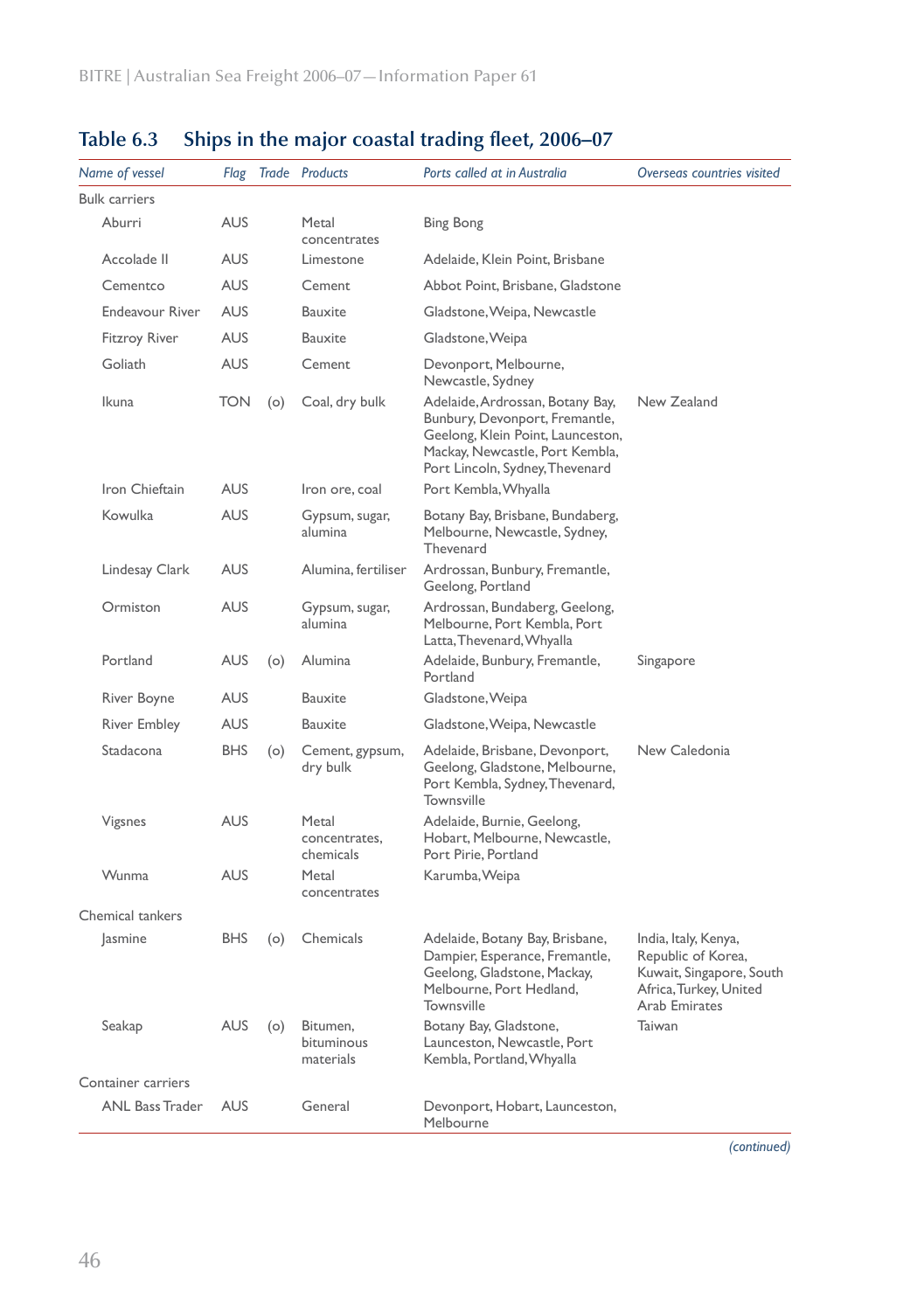| Name of vessel            |            |     | Flag Trade Products            | Ports called at in Australia                                                                                                                            | Overseas countries visited        |
|---------------------------|------------|-----|--------------------------------|---------------------------------------------------------------------------------------------------------------------------------------------------------|-----------------------------------|
| General cargo ships       |            |     |                                |                                                                                                                                                         |                                   |
| Claudia I                 | <b>AUS</b> |     | Blue metal                     | Newcastle, Sydney                                                                                                                                       |                                   |
| Frances Bay               | <b>AUS</b> |     | General                        | Darwin, Gove, Groote Eylandt                                                                                                                            |                                   |
| Hakula                    | <b>TON</b> | (o) | General, metal<br>concentrates | Adelaide, Ardrossan, Botany<br>Bay, Brisbane, Burnie,<br>Devonport, Geelong, Hobart,<br>Launceston, Melbourne,<br>Newcastle, Port Giles, Port<br>Kembla | New Zealand, Fiji                 |
| Iron Monarch              | <b>AUS</b> |     | Steel products                 | Brisbane, Hastings, Port<br>Kembla                                                                                                                      |                                   |
| Newcastle Bay             | <b>AUS</b> |     | General                        | Cairns, Weipa                                                                                                                                           |                                   |
| Searoad Mersey            | <b>AUS</b> |     | General                        | Devonport, Grassy, Melbourne                                                                                                                            |                                   |
| Searoad Tamar             | <b>AUS</b> |     | General                        | Devonport, Launceston,<br>Melbourne, Newcastle                                                                                                          |                                   |
| Spirit of Tasmania I      | <b>AUS</b> |     | General.<br>passengers         | Devonport, Melbourne                                                                                                                                    |                                   |
| Spirit of Tasmania II     | <b>AUS</b> |     | General.<br>passengers         | Devonport, Melbourne                                                                                                                                    |                                   |
| <b>Tasmanian Achiever</b> | <b>AUS</b> |     | General                        | Burnie, Melbourne                                                                                                                                       |                                   |
| <b>Trinity Bay</b>        | <b>AUS</b> |     | General.<br>passengers         | Cairns, Thursday Island                                                                                                                                 |                                   |
| Victorian Reliance        | <b>AUS</b> |     | General                        | Burnie, Melbourne                                                                                                                                       |                                   |
| <b>Tankers</b>            |            |     |                                |                                                                                                                                                         |                                   |
| Barrington                | <b>AUS</b> |     | Petroleum<br>products          | Botany Bay, Brisbane, Cairns,<br>Gladstone, Mackay, Townsville                                                                                          |                                   |
| Helix                     | <b>AUS</b> |     | Petroleum<br>products          | Adelaide, Botany Bay, Brisbane,<br>Burnie, Devonport, Esperance,<br>Geelong, Hobart, Melbourne,<br>Port Lincoln, Sydney, Townsville                     | Singapore                         |
| Palmerston                | <b>AUS</b> | (0) | Crude oil                      | Botany Bay, Brisbane, Cairns,<br>Geelong, Gladstone, Mackay,<br>Melbourne, Port Kembla,<br>Townsville                                                   | New Zealand, Taiwan,<br>Singapore |

### **Table 6.3: Ships in the major coastal trading fleet, 2006–07 (continued)**

Note: (o) denotes that the vessel occasionally enters the overseas trade market.

Flag abbreviations: AUS—Australia, BHS—Bahamas, TON—Tonga.

Sources: Lloyd's MIU 2008; shipping companies (various)—personal communications.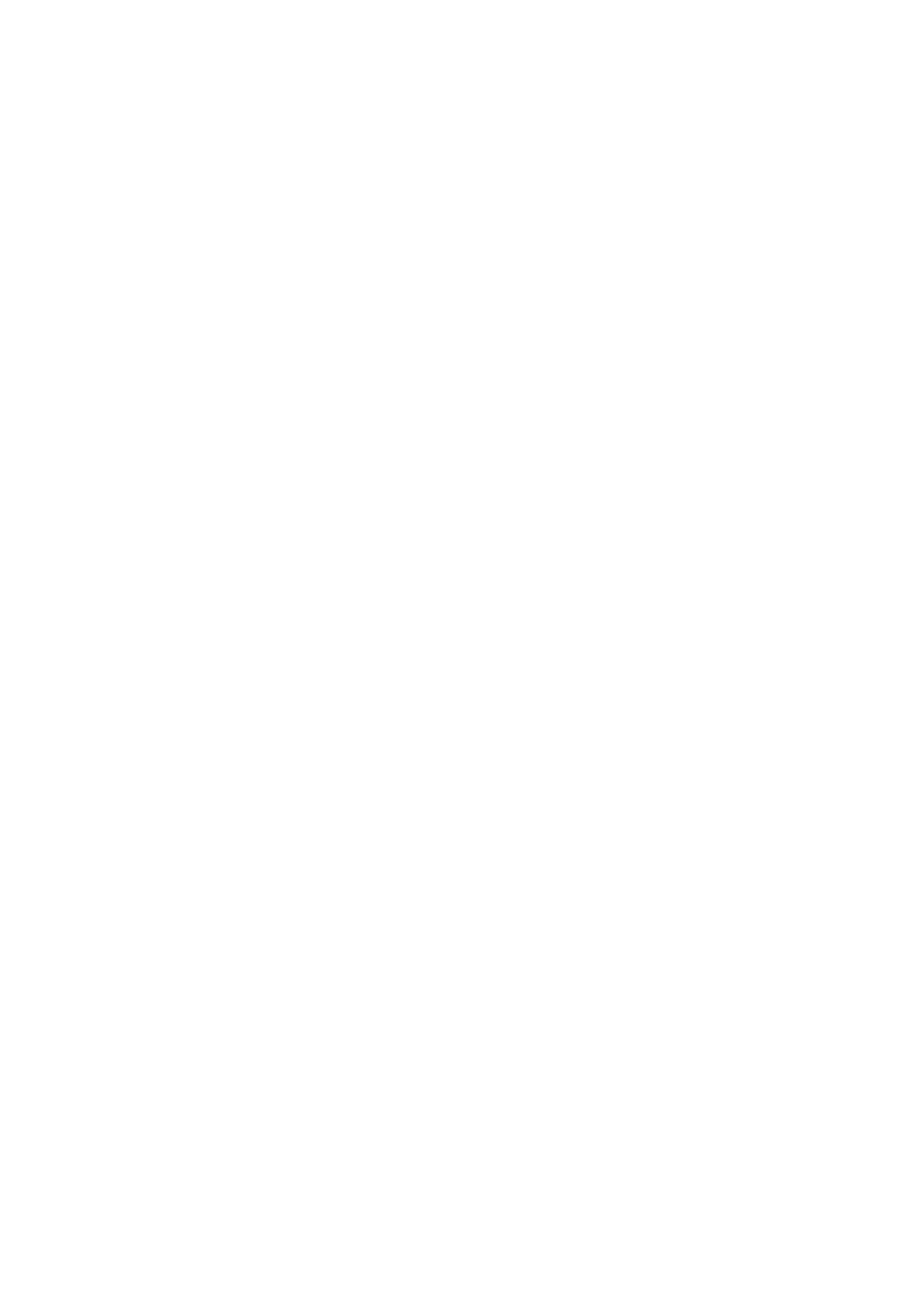# **Explanatory notes**

## **Permits**

Part VI of the *Navigation Act, 1912* requires vessels trading interstate on the Australian coast to be licensed or have a permit. Some trades have an exemption under the *Navigation Act*, mostly concerning the external territories, but there is also an exemption for cruise liners to carry passengers, except between Victoria and Tasmania.

An unlicensed ship may be granted a permit to trade on the Australian coast in the carriage of either cargo or passengers where:

• there is no suitable licensed ship available for the shipping task

or

the service carried out by licensed ships is inadequate

and with both,

• it is considered to be desirable in the public interest that an unlicensed ship be allowed to undertake that shipping task.

Two kinds of permits are issued:

- a single voyage permit (SVP) is issued for a single voyage between designated ports for the carriage of a specified cargo or passengers
- a continuing voyage permit (CVP) is issued for a period of up to three months (up to December 2002, a CVP could be issued up to six months) and enables a vessel to carry specified cargo between nominated ports for that period.

The information provided in this paper on voyage permits differs from that appearing in the BITRE's *Waterline* series. Figures in *Waterline* report tonnes as specified on the permits when issued, while in this paper the figures reported are in actual tonnes and TEUs, as notified by the permit holders after they have used the permit. In addition, *Waterline* reports on numbers of permits issued within a given period, whereas this paper reports on cargo carried subject to the actual CVP or SVP sail date where it falls within that period.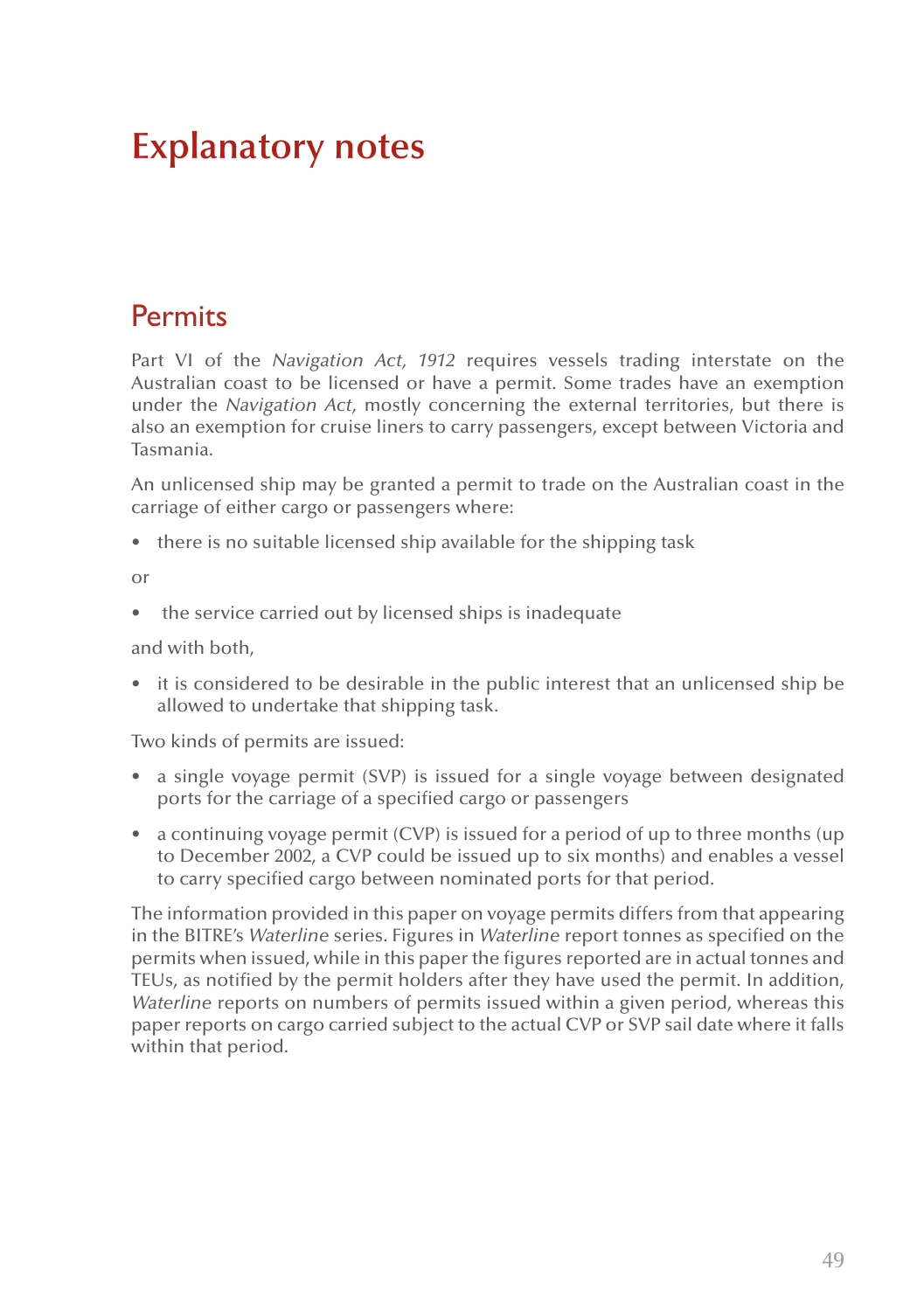# Sources

Coastal tonnage figures and pack details have been derived from data supplied by port authorities.

To obtain tonne-kilometre figures, port-to-port distances (including pilotage) were applied to individual port tonnages loaded or unloaded. Where optional routes within Australia could reasonably be used, the shorter distance has been used. The main reference for distances was *The Ports of Australia* (Australian Chamber of Shipping 1993).

The methodology used to identify the Australian trading fleet was modified for *Australian Sea Freight 2006–07*. Details of vessels which have an owner or operator based in Australia have been obtained from Lloyd's Marine Intelligence Unit, whereas previously they were derived from Lloyd's Register-Fairplay Limited *World Shipping Directory*.

The vessel movement details for the Australian trading fleet have been obtained from Lloyd's Marine Intelligence Unit, *Lloyd's Ship Movements*, unpublished, from data supplied by shipping companies and from BITRE's knowledge of the shipping industry.

International sea cargo data was obtained from ABS, *International Cargo Statistics*, unpublished.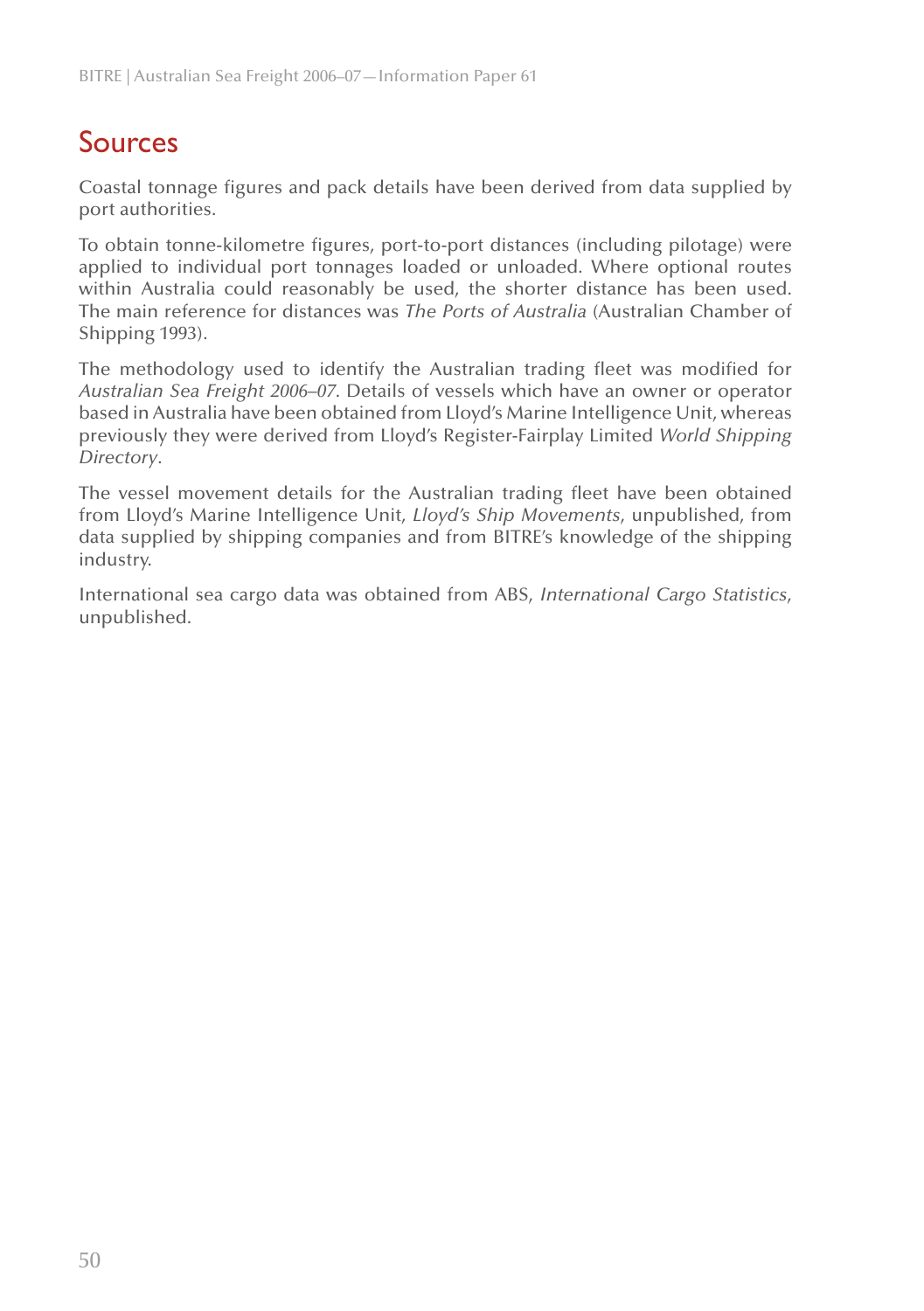# **Glossary**

| ABS:                                                                     | Australian Bureau of Statistics.                                                                                                                                                                                                                                                                                                                                                                                                                                                                                                                              |
|--------------------------------------------------------------------------|---------------------------------------------------------------------------------------------------------------------------------------------------------------------------------------------------------------------------------------------------------------------------------------------------------------------------------------------------------------------------------------------------------------------------------------------------------------------------------------------------------------------------------------------------------------|
| Australian trading fleet:                                                | Cargo vessels owned and/or operated by Australian<br>companies to and from Australia. The fleet includes<br>vessels that carry cargo and passengers, but does not<br>include vessels that carry passengers only.                                                                                                                                                                                                                                                                                                                                              |
| ATFCC:                                                                   | See Australian Transport Freight Commodity Code<br>Classification.                                                                                                                                                                                                                                                                                                                                                                                                                                                                                            |
| Australian Transport<br><b>Freight Commodity Code</b><br>Classification: | A systematic classification of commodities<br>transported by sea, air, road, rail and pipeline,<br>developed jointly by precursors of the Department<br>of Infrastructure, Transport, Regional Development<br>and Local Government and the Australian Bureau<br>of Statistics. It has been designed to facilitate<br>standardised classification of goods carried by these<br>modes to, from and within Australia. The ATFCC<br>is aligned with the Standard International Trade<br>Classification (SITC) at divisional (2-digit) level of<br>classification. |
| BITRE:                                                                   | Bureau of Infrastructure, Transport and Regional<br>Economics.                                                                                                                                                                                                                                                                                                                                                                                                                                                                                                |
| <b>BTRE:</b>                                                             | Bureau of Transport and Regional Economics (now<br>BITRE).                                                                                                                                                                                                                                                                                                                                                                                                                                                                                                    |
| Bulk cargo:                                                              | The best description of bulk cargo is cargo that can be<br>poured or dropped, as a liquid or solid, into a ship's<br>hold. Non-bulk is effectively those types of cargo<br>that would be damaged if dropped or poured. For<br>example:                                                                                                                                                                                                                                                                                                                        |
|                                                                          | wheat as a bulk cargo is loaded as loose grain, via<br>a conveyor belt to a spout, where it is poured into<br>a hold                                                                                                                                                                                                                                                                                                                                                                                                                                          |
|                                                                          | wheat as a non bulk cargo is bagged or in containers.<br>$\bullet$<br>In either of these forms, it has to be lifted into the<br>ship's hold. If it was poured into the hold, as in the<br>bulk case, the bags or containers would break.                                                                                                                                                                                                                                                                                                                      |
|                                                                          | Continuing voyage permit: Allows international, unlicensed, foreign flag vessels<br>to trade on the Australian coast, in the coasting trade<br>over predetermined set route for a set period for a<br>predetermined amount of cargo. This may include<br>several coastal voyages. CVP's are used in the general<br>cargo (containerised or not) and bulk trades.                                                                                                                                                                                              |
| CVP:                                                                     | See continuing voyage permit.                                                                                                                                                                                                                                                                                                                                                                                                                                                                                                                                 |
| <b>DOTARS:</b>                                                           | Department of Transport and Regional Services (now<br>Infrastructure).                                                                                                                                                                                                                                                                                                                                                                                                                                                                                        |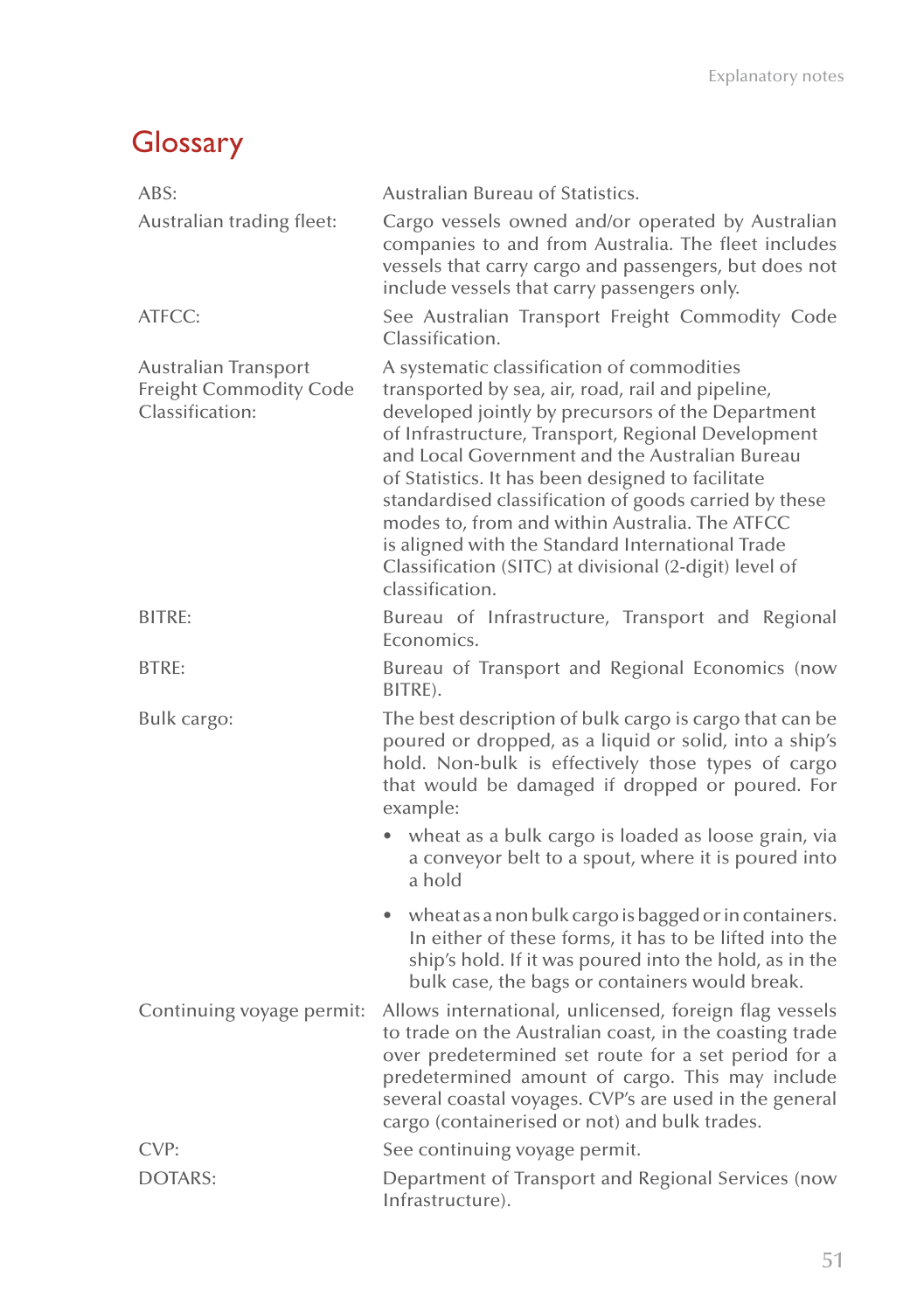| Deadweight tonnage:       | The measure of weight that a vessel can carry, including<br>cargo, bunkers, water and stores. Expressed in tonnes,<br>it is the difference between the displacement of the<br>vessel loaded to its summer loadline and the light ship<br>displacement, or the total weight of the vessel.                                                                                                                                                                                                                                                                                                                                                        |
|---------------------------|--------------------------------------------------------------------------------------------------------------------------------------------------------------------------------------------------------------------------------------------------------------------------------------------------------------------------------------------------------------------------------------------------------------------------------------------------------------------------------------------------------------------------------------------------------------------------------------------------------------------------------------------------|
| DWT:                      | See deadweight tonnage.                                                                                                                                                                                                                                                                                                                                                                                                                                                                                                                                                                                                                          |
| Freight:                  | Includes all cargo lifted, including empty containers,<br>but excludes ship stores and bunkers.                                                                                                                                                                                                                                                                                                                                                                                                                                                                                                                                                  |
| Gross registered tonnage: | The measure of the internal capacity of a ship that is<br>available within the hull and enclosed spaces above<br>deck, for cargo, stores, passengers and crew (with<br>certain exceptions). GRT is expressed as a volume, in<br>cubic metres divided by 2.83.                                                                                                                                                                                                                                                                                                                                                                                    |
| GRT:                      | See gross registered tonnage.                                                                                                                                                                                                                                                                                                                                                                                                                                                                                                                                                                                                                    |
| Infrastructure:           | Department of Infrastructure, Transport, Regional<br>Development and Local Government.                                                                                                                                                                                                                                                                                                                                                                                                                                                                                                                                                           |
| Liner:                    | A liner service is a fleet of ships, with a common<br>ownership or management, which provide a fixed<br>service, at regular intervals, between named ports,<br>and offer transport to any goods in the catchment<br>area served by those ports and ready for transit by<br>their sailing dates. A fixed itinerary, inclusion of<br>regular service, and obligation to accept cargo from<br>all comes and to sail, whether filled or not, on the date<br>fixed by a published schedule is what distinguishes<br>the liner trade from the tramp trade.<br>It includes<br>most containerised, ro-ro and general cargo freight<br>shipping services. |
| Lloyd's MIU:              | Lloyd's Marine Intelligence Unit.                                                                                                                                                                                                                                                                                                                                                                                                                                                                                                                                                                                                                |
| Major trading fleet:      | Vessels of 2000 DWT or more.                                                                                                                                                                                                                                                                                                                                                                                                                                                                                                                                                                                                                     |
| Minor trading fleet:      | Vessels of 150 GRT or more but less than 2000 DWT.                                                                                                                                                                                                                                                                                                                                                                                                                                                                                                                                                                                               |
| NES:                      | Not elsewhere stated.                                                                                                                                                                                                                                                                                                                                                                                                                                                                                                                                                                                                                            |
| Non-liner:                | Non-liner cargo consists of all dry and liquid bulk<br>cargo, but also comprises cargo not shipped on<br>regular liner services such as charters, dedicated car<br>carriers and passenger ships.                                                                                                                                                                                                                                                                                                                                                                                                                                                 |
| NZ:                       | New Zealand.                                                                                                                                                                                                                                                                                                                                                                                                                                                                                                                                                                                                                                     |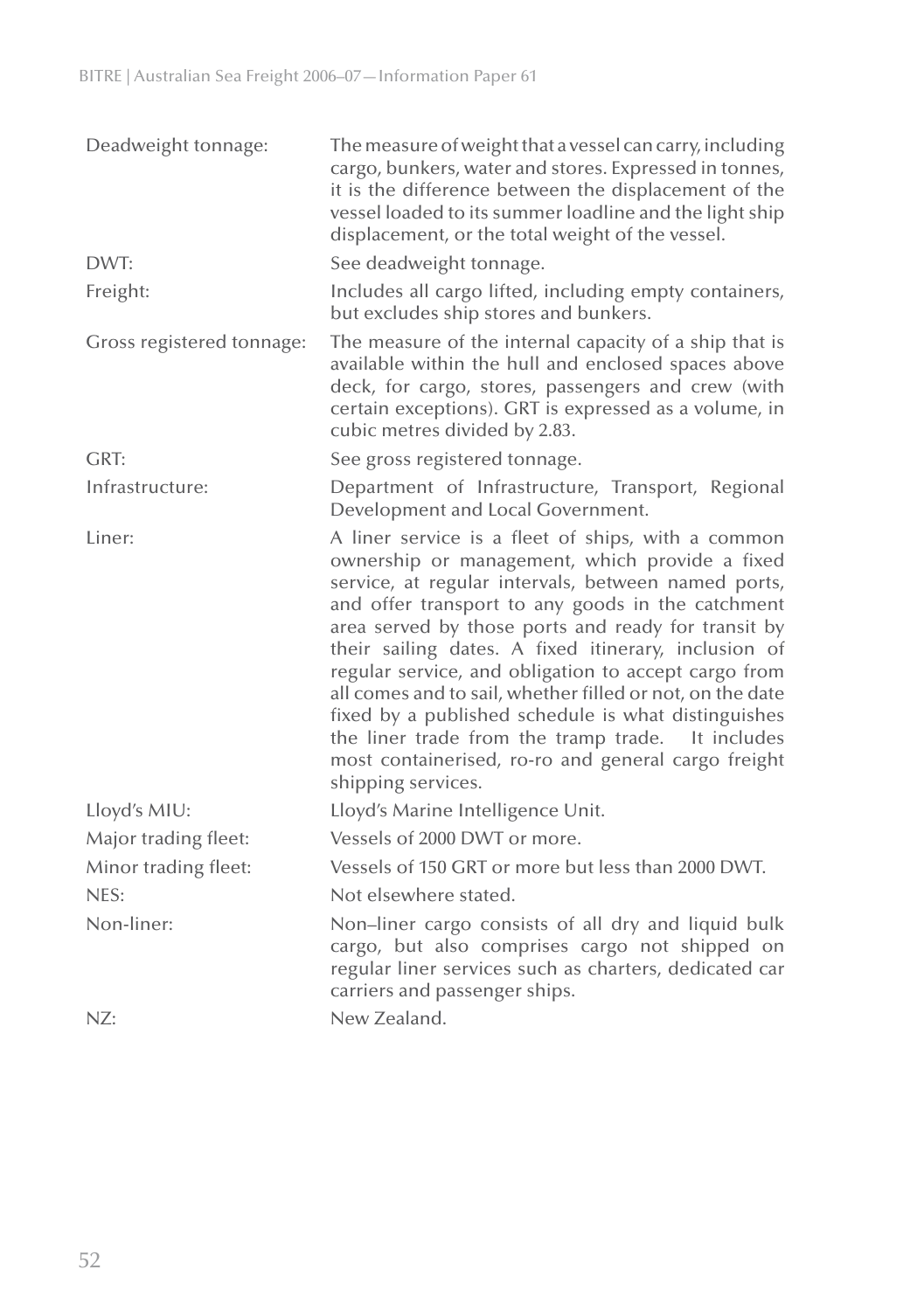| Pack type:                   | Pack type is a description of the way cargo is packaged<br>and moved. Pack type is primarily split between bulk<br>and non-bulk. Bulk cargo is further subdivided,<br>between liquid and dry bulk, which is a characteristic<br>of the cargo. Gas is considered as liquid bulk cargo<br>for the purposes of this report since it is pumped on<br>board like most liquid bulk cargoes. Non-bulk cargo<br>is similarly split between containerised, and other not<br>classified and/or non-containerised cargo. |
|------------------------------|---------------------------------------------------------------------------------------------------------------------------------------------------------------------------------------------------------------------------------------------------------------------------------------------------------------------------------------------------------------------------------------------------------------------------------------------------------------------------------------------------------------|
| PNG:                         | Papua New Guinea.                                                                                                                                                                                                                                                                                                                                                                                                                                                                                             |
| SE:                          | South East.                                                                                                                                                                                                                                                                                                                                                                                                                                                                                                   |
| Single voyage permit:        | Allows international, unlicensed, foreign flag vessels<br>to trade on the Australian coast in the coasting<br>trade over a set route (once only per permit) for a<br>predetermined amount of cargo.                                                                                                                                                                                                                                                                                                           |
| SVP:                         | See single voyage permit.                                                                                                                                                                                                                                                                                                                                                                                                                                                                                     |
| TEU:                         | See twenty foot equivalent unit.                                                                                                                                                                                                                                                                                                                                                                                                                                                                              |
| Tonne:                       | All figures are measured in mass tonnes (1000<br>kilograms) unless otherwise stated.                                                                                                                                                                                                                                                                                                                                                                                                                          |
| Tonne-kilometres:            | The product of tonnes of freight carried between<br>two ports and the sea route distance in kilometres,<br>including pilotage, between the two ports.                                                                                                                                                                                                                                                                                                                                                         |
| Tramp:                       | A ship, which will call at any port to carry whatever<br>cargoes are available, normally based on a charter or<br>part charter (Brodie, 1997).                                                                                                                                                                                                                                                                                                                                                                |
| Transhipped cargo:           | Recorded for both inbound and outbound to the port<br>of transhipment and assigned to Australian Transport<br>Freight Commodity Code Classification (ATFCC),<br>Division 93.                                                                                                                                                                                                                                                                                                                                  |
| Twenty foot equivalent unit: | Measure used to count containers. A 40 foot container<br>unit counts as two TEUs.                                                                                                                                                                                                                                                                                                                                                                                                                             |

## Statistical issues

The domestic freight data excludes some trade from small craft at isolated locations in the northern and western regions of Australia. Cargo loaded or unloaded at Christmas Island, the Cocos (Keeling) Islands and Norfolk Island is also excluded.

Coastal statistics provided by port authorities on tonnages loaded and unloaded do not always balance. The most common reasons for this lack of consistency are:

- Port authorities record cargo as having been unloaded during the month the vessel arrives in port, and, cargo loaded against the month of the vessel's departure. Consequently, variations in the loaded and unloaded cargo totals will occur due to cargo being in transit during the financial year cut off period.
- • A port authority's record of cargo loaded and unloaded is based on information provided by the ship's agents. This information could be incorrect because the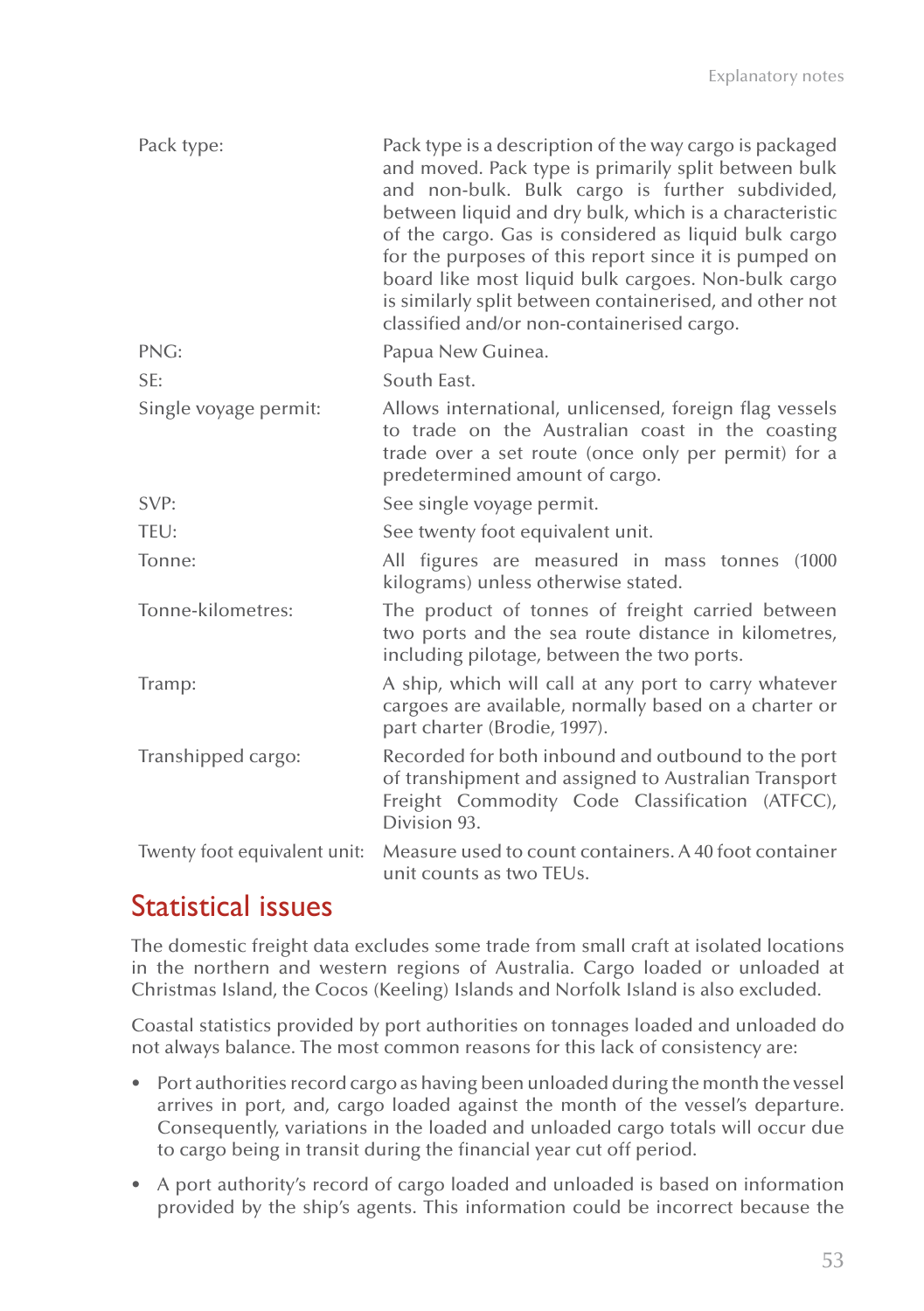agent may provide only summary statistics for different types of cargo. The agent may also not know the true origin or destination of particular consignments, and may therefore record the last or next port of call respectively. This particularly applies to liquid and dry bulk commodities, where the cargo originates from or is destined for, several ports.

• The commodity recorded by the agent may not be classified in the same way at the ports of loading and unloading. For example, gypsum loaded in South Australia is classified as fertiliser at New South Wales ports, and petroleum products are classified as kerosene in Cairns.

BITRE has endeavoured to reconcile some of the above data problems as far as possible. It takes no responsibility for correctness or accuracy. Reconciliation was not attempted for many of the smaller shipments.

Figures in tables may not add to totals due to rounding.

This report introduces changes to countries assigned to some trading regions to correct inconsistencies noted in the previous structure. These changes align *Australian Sea Freight* trading regions with the Australian Bureau of Statistics publication 1269.0—Standard Australian Classification of Countries (SACC), 1998 (Revision 2.03). The changes are as follows:

| Country                   | Former trading region<br>New trading region |                 |  |
|---------------------------|---------------------------------------------|-----------------|--|
| Philippines               | East Asia                                   | South East Asia |  |
| Turkey                    | Europe                                      | Middle East     |  |
| <b>Russian Federation</b> | Japan & North Asia<br>Europe                |                 |  |
| Djibouti                  | Middle East<br>Africa                       |                 |  |
| Eritrea                   | Middle East<br>Africa                       |                 |  |
| Ethiopia                  | Middle East<br>Africa                       |                 |  |
| Sudan                     | Middle East                                 | Africa          |  |
| Armenia                   | Middle East                                 | South Asia      |  |
| Azerbaijan                | Middle East                                 | South Asia      |  |
| Georgia                   | Middle East                                 | South Asia      |  |
| Kazakhstan                | Middle East                                 | South Asia      |  |
| Turkmenistan              | Middle East                                 | South Asia      |  |
| Uzbekistan                | Middle East                                 | South Asia      |  |
| French Guiana             | North and Central America                   | South America   |  |
| Guyana                    | North and Central America                   | South America   |  |
| Suriname                  | North and Central America                   | South America   |  |
| Venezuela                 | North and Central America                   | South America   |  |
| Myanmar                   | South Asia                                  | South East Asia |  |

#### **Changes to trading region composition, 2006–07**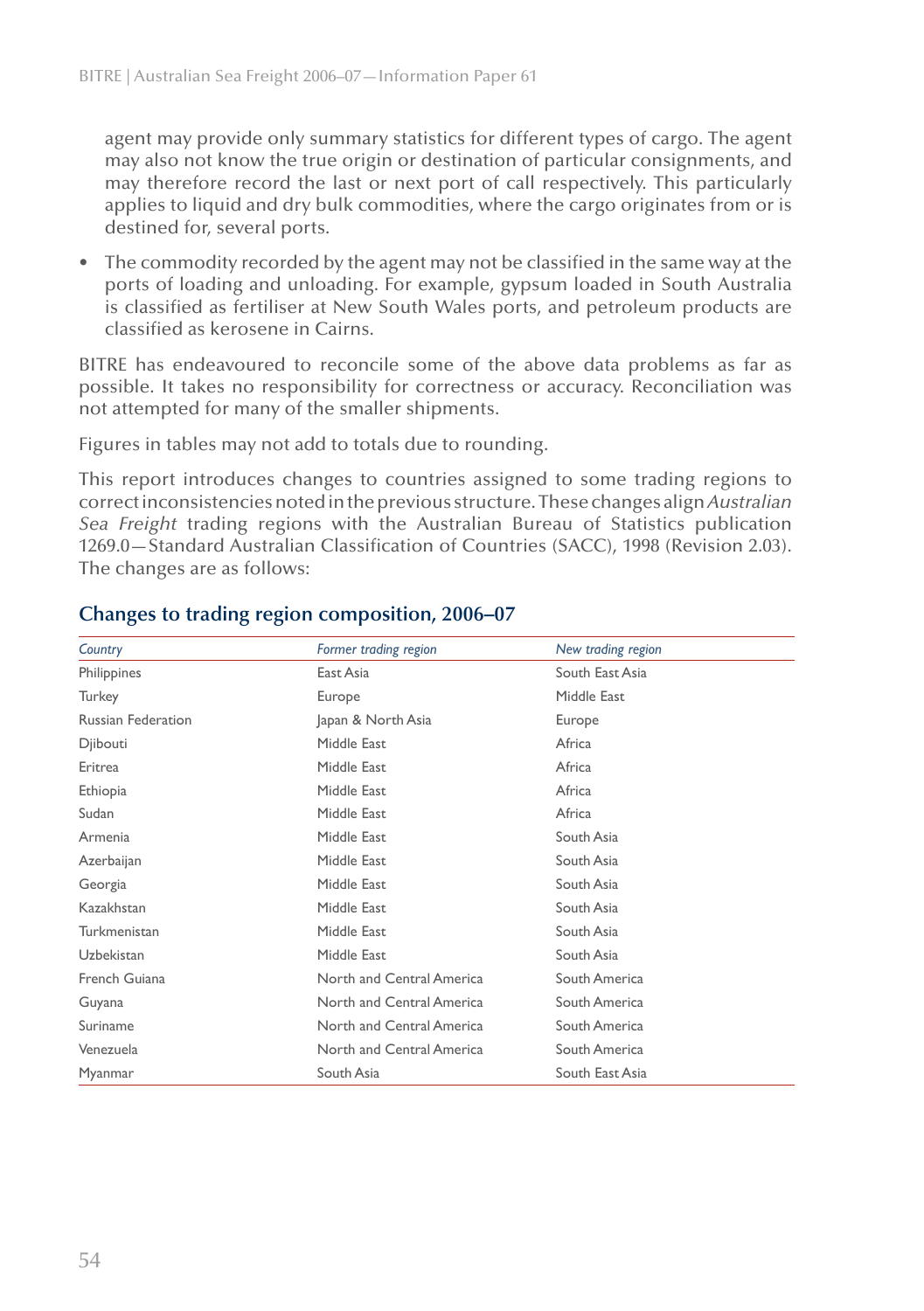| Markets/regions            | Countries                      |                                                            |                              |
|----------------------------|--------------------------------|------------------------------------------------------------|------------------------------|
| Africa                     | Algeria                        | Gambia                                                     | Sao Tome & Principe          |
|                            | Angola                         | Ghana                                                      | Senegal                      |
|                            | <b>Benin</b>                   | Guinea                                                     | Seychelles                   |
|                            | <b>Botswana</b>                | Guinea-Bissau                                              | Sierra Leone                 |
|                            | British Indian Ocean Territory | Kenya                                                      | Somalia                      |
|                            | Burkina Faso (Upper Volta)     | Lesotho                                                    | South Africa                 |
|                            | Burundi                        | Liberia                                                    | St. Helena                   |
|                            | Cameroon                       | Libya                                                      | Sudan                        |
|                            | Cape Verde                     | Madagascar                                                 | Swaziland                    |
|                            | Central African Republic       | Malawi                                                     | Tanzania                     |
|                            | Chad                           | Mali                                                       | Togo                         |
|                            | Republic of Comoros            | Mauritania                                                 | Tunisia                      |
|                            | Congo                          | <b>Mauritius</b>                                           | Uganda                       |
|                            | Cote d'Ivoire                  | Morocco                                                    | Western Sahara               |
|                            | Djibouti                       | Mozambique                                                 | Zaire, Dem Republic of Congo |
|                            | Egypt                          | Namibia                                                    | Zambia                       |
|                            | <b>Equatorial Guinea</b>       | Niger                                                      | Zimbabwe                     |
|                            | Eritrea                        | Nigeria                                                    |                              |
|                            | Ethiopia                       | Reunion                                                    |                              |
|                            | Gabon                          | Rwanda                                                     |                              |
|                            |                                |                                                            |                              |
| Europe                     | Albania                        | Germany                                                    | Portugal                     |
|                            | Austria                        | Gibraltar                                                  | Romania                      |
|                            | <b>Belarus</b>                 | Greece                                                     | <b>Russian Federation</b>    |
|                            | Belgium-Luxembourg             | Hungary                                                    | Slovak Republic              |
|                            | Bosnia & Herzegovina           | Iceland                                                    | Slovenia                     |
|                            | Bulgaria                       | Ireland                                                    | Spain                        |
|                            | Croatia                        | Italy                                                      | Sweden                       |
|                            | Cyprus                         | Latvia                                                     | Switzerland                  |
|                            | Czech Republic                 | Lithuania                                                  | Ukraine                      |
|                            | Denmark                        | Malta                                                      | United Kingdom               |
|                            | Estonia                        | Moldova                                                    | Yugoslavia                   |
|                            | Finland                        | Netherlands                                                |                              |
|                            | Former Yug Rep Macedonia       | Norway                                                     |                              |
|                            | France                         | Poland                                                     |                              |
|                            |                                |                                                            |                              |
| East Asia                  | People's Republic of China     | Macau                                                      | Taiwan                       |
|                            | Hong Kong                      | Mongolia                                                   |                              |
| South Asia                 | Afghanistan                    | India                                                      | Sri Lanka                    |
|                            | Armenia                        | Kazakhstan                                                 | Tajikistan                   |
|                            | Azerbaijan                     | Kyrgyzstan                                                 | Turkmenistan                 |
|                            | Bangladesh                     | <b>Maldives</b>                                            | <b>Uzbekistan</b>            |
|                            | Bhutan                         | Nepal                                                      |                              |
|                            | Georgia                        | Pakistan                                                   |                              |
|                            |                                |                                                            |                              |
| Japan and North Asia Japan |                                | Democratic Peoples' Republic Republic of Korea<br>of Korea |                              |

# Countries included in maritime regions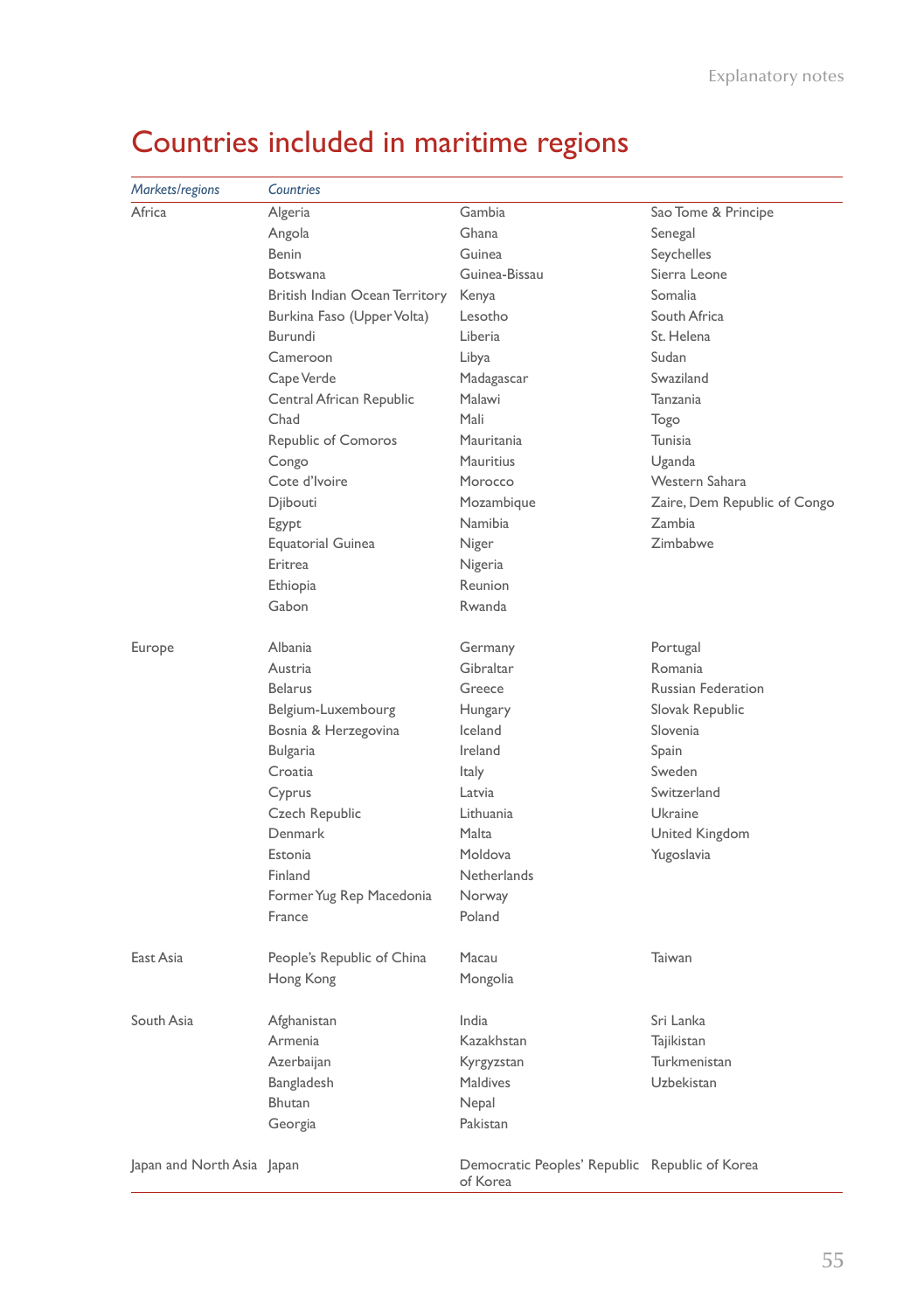#### *Markets/regions Countries*  South East Asia Brunei Laos Singapore Cambodia Malaysia Thailand Democratic Republic of East Timor Myanmar Vietnam Indonesia **Philippines Zone of Coop A-Timor Gap** Middle East Bahrain Kuwait Turkey Ctry not avail Persian Gulf Lebanon Ctry not avail Persian Gulf Lebanon Ctry not avail Red Sea Coman Charles Ctry not avail Red Sea Coman Charles Charles Yemen Iran Palestine, Terr administ by Iraq Qatar Israel Saudi Arabia Jordan Syria New Zealand New Zealand North and Central America Anguilla **French Antilles** Panama Canal Zone Antigua & Barbuda **Grenada** Grenada **Puerto Rico** Bahamas **Guatemala** St Chris Nevi Anguilla Barbados **Haiti** Haiti St Christopher and Nevis Belize **Honduras** St Lucia Bermuda Jamaica Jamaica St Pierre and Miquelon Canada Johnston & Sand Island St Vincent and Grenadines Cayman Islands Mexico Trinidad and Tobago Costa Rica Midway Islands Turks & Caicos Islands Cuba Montserrat United States Virgin Islands Dominica Netherlands Antilles United States of America Dominican Republic Micaragua Virgin Islands (British) El Salvador Panama South America Argentina **Argentina** Ecuador Peru Bolivia Falkland Islands Suriname Brazil **Brazil Brazil Brazil Example 2** French Guiana **Brazil Uruguay** Chile Guyana Venezuela Colombia Paraguay Pacific Islands and Papua New Guinea Australian Antarctic Territory Nauru Nauru Solomon Islands Cook Islands New Caledonia Tokelau Fiji Niue Tonga French Polynesia Norfolk Island Trust Territories Pacific Island French South Antarctic **Territory** Palau Tuvalu Guam Papua New Guinea US Miscellaneous Pacific Islands Kiribati Pitcairn Island Vanuatu Marianas Northern Ross Dependency Wake Island Marshall Islands Samoa Wallis & Futuna Islands Federated States of Micronesia Samoa (American) Rest of world Australian fishing zone Christmas Island Cocos (Keeling) Islands Country not available International waters Ships and aircraft stores

#### BITRE | Australian Sea Freight 2006–07—Information Paper 61